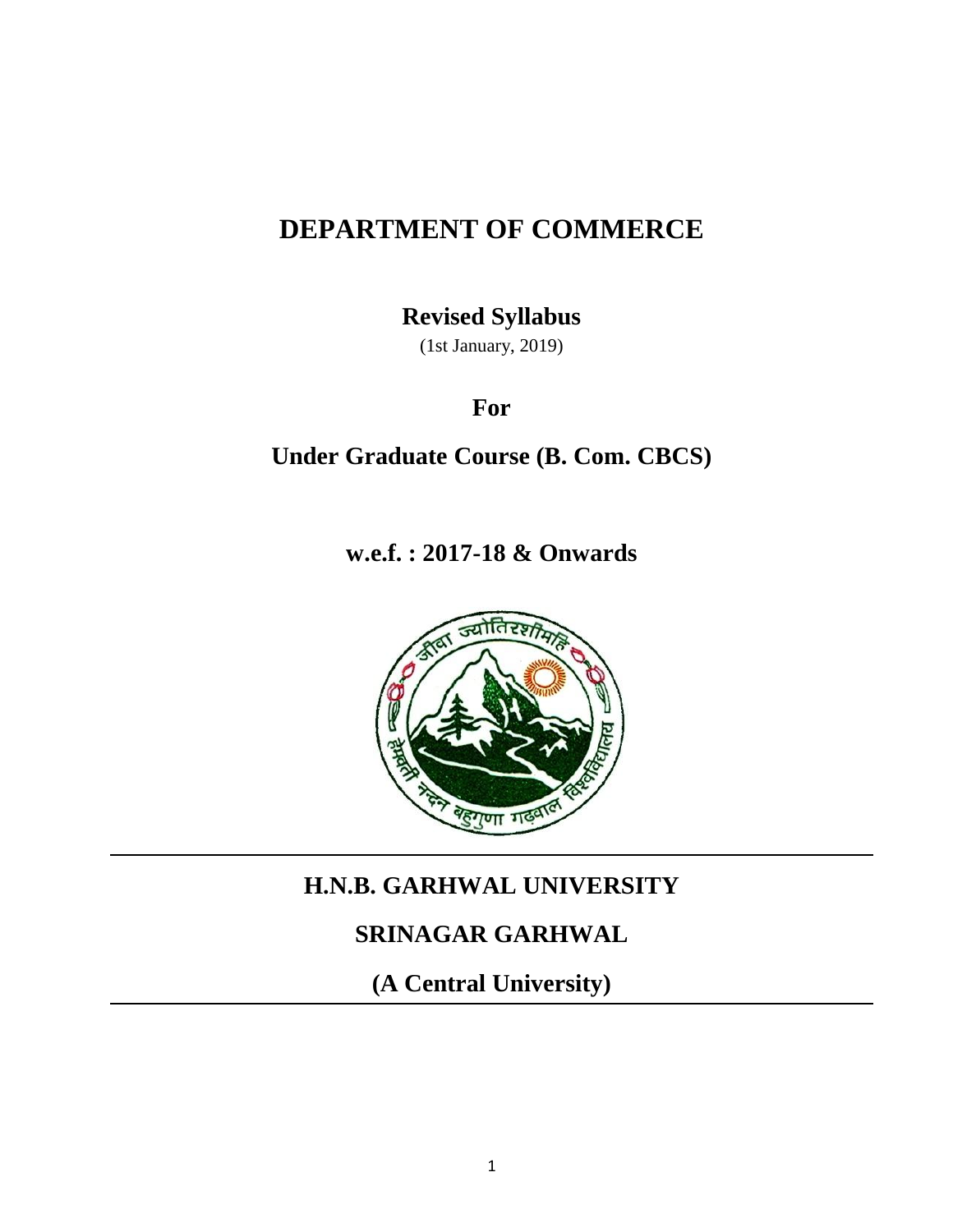#### **Ordinance and Syllabus for B. Com under CBCS Pattern (2017-18 & Onwards)**

#### **Bachelor of Commerce (B.Com)**

#### **Three-Year (Six-semester) Full-Time Programme**

The examination for the Degree of Bachelor of Commerce (B.Com.) shall consist of six semesters.

#### **An academic year shall consist of two semesters:**

Odd Semester (I, III & V Semesters): July to December

Even Semester (II, IV and VI Semesters): January to June

The academic calendar for each semester shall be notified by the University well before the commencement of the semester.

#### **Eligibility:**

Any candidate having passed the Intermediate  $(10+2)$  Examination in any discipline, from a recognized Examination Board, shall be eligible to apply for the course. The other terms and conditions shall be applicable as per University norms.

Students are requested to go through the ordinances of the University relating to the Choice Based Credit System in detail. These ordinances are available on the official website of HNB Garhwal University Srinagar Garhwal. [\(www.hnbgu.ac.in\)](http://www.hnbgu.ac.in/)

#### **Semester Pattern:**

A semester shall normally extend over a period of 15 weeks. Each week shall have 30 hours of instruction including lab/field/project work as applicable. Ideal lecture class size will be limited upto 60 students, tutorial group size may be extended upto 15 students and ideal laboratory practical batch size will be 20 students.

There shall be two sessional tests and one End-semester examination. The sessional test shall carry 30 % of the total marks of the course. The marks of sessional tests shall be taken into account for computation of Grades. There shall be written End-semester examination which shall be of two hours duration carrying 70% of total marks assigned for the course. Evaluation shall be done on a continuous basis, three times during each semester.

Sessional tests may employ one or more assessment tools such as objective tests, assignments, paper presentation, laboratory work, etc suitable to the course. This requires an element of openness. Students shall compulsorily attend two sessional tests. The sessional test as a part of the continuous internal assessment shall be conducted and evaluated by the teacher offering the course.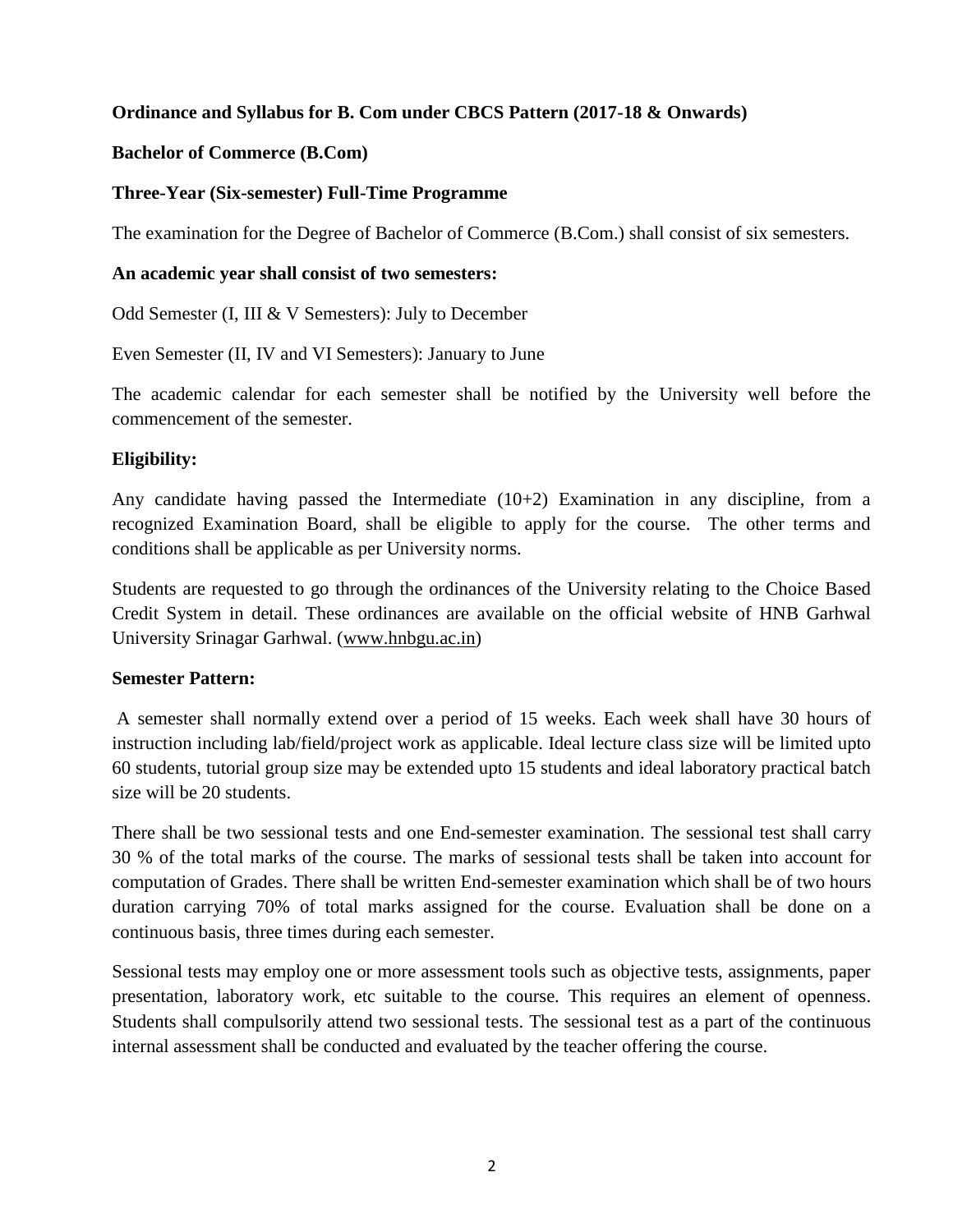### **Credits**

The entire course of B. Com. shall be of 132 credit points, which includes 8 credit points for Ability-Enhancement Compulsory Course (AECC), 16 credit points for Skill-Enhancement Elective Course (SEC), 72 credit points for Core Course, 24 credit points for Discipline -Specific Elective (DSE) and 12 credit points for Generic Elective (GE) Course. Credit defines the quantum of contents/syllabus prescribed for a course and determines the number of hours of instruction required per week. Thus, normally in each of the courses, credits shall be assigned on the basis of the number of lectures / tutorials / laboratory work/ project work and other forms of learning required to complete the course contents in a 15 week schedule:

1 Credit *=* 1 hour of lecture/instruction per week (1 Credit course = 15 hours of lectures per semester). Instruction can be in the form of lectures / tutorials / laboratory work / fieldwork or other forms. In determining the number of hours of instruction required for a course involving laboratory/field-work, 3 hours of laboratory /field work shall be considered equivalent to 1 hour of lecture.

### **Practical/Laboratory Instructions:**

- 1. For Practical Lab based
	- a. Core Course papers BC 102 (Financial Accounting) and BC 302 (Income-tax Law and Practice), there shall be 4 Credit Hrs. for Lectures + one Credit hr. (Two Practical Periods per week per batch) for Practical Lab  $+$  one credit Hr for Tutorials (per group)
	- b. Skill Enhancement Elective Course SEC-2 paper BC 304 (Computer Applications in Business), there shall be 2 Credit Hrs. for Lectures + Two Credit hrs. (4 Practical Periods per week per batch) for Practical Lab
	- c. Skill Enhancement Elective Course SEC-2 paper BC 404 (E-Commerce), there shall be 3 Credit Hrs. for Lectures + One Credit hrs. (2 Practical Periods per week per batch) for Practical Lab
	- d. Discipline -Specific Elective paper 501(c) (Computerised Accounting System), there shall be 4 Credit Hrs. for Lectures + Two Credit hrs. (4 Practical Periods per week per batch) for Practical Lab
- 2. For other core and elective papers there shall be 5 lectures and one Tutorial (per batch)
- 3. The end semester practical examination will be conducted in the following Computer Lab-based papers by the external examiner appointed by the University:
	- a. BC 304: Computer Applications in Business
	- b. BC 404: E-Commerce
	- c. BC 501 (c): Computerised Accounting System
- 4. In the sixth semester (Paper BC 603) there will be a comprehensive Viva-Voce conducted by the external examiner appointed by the University.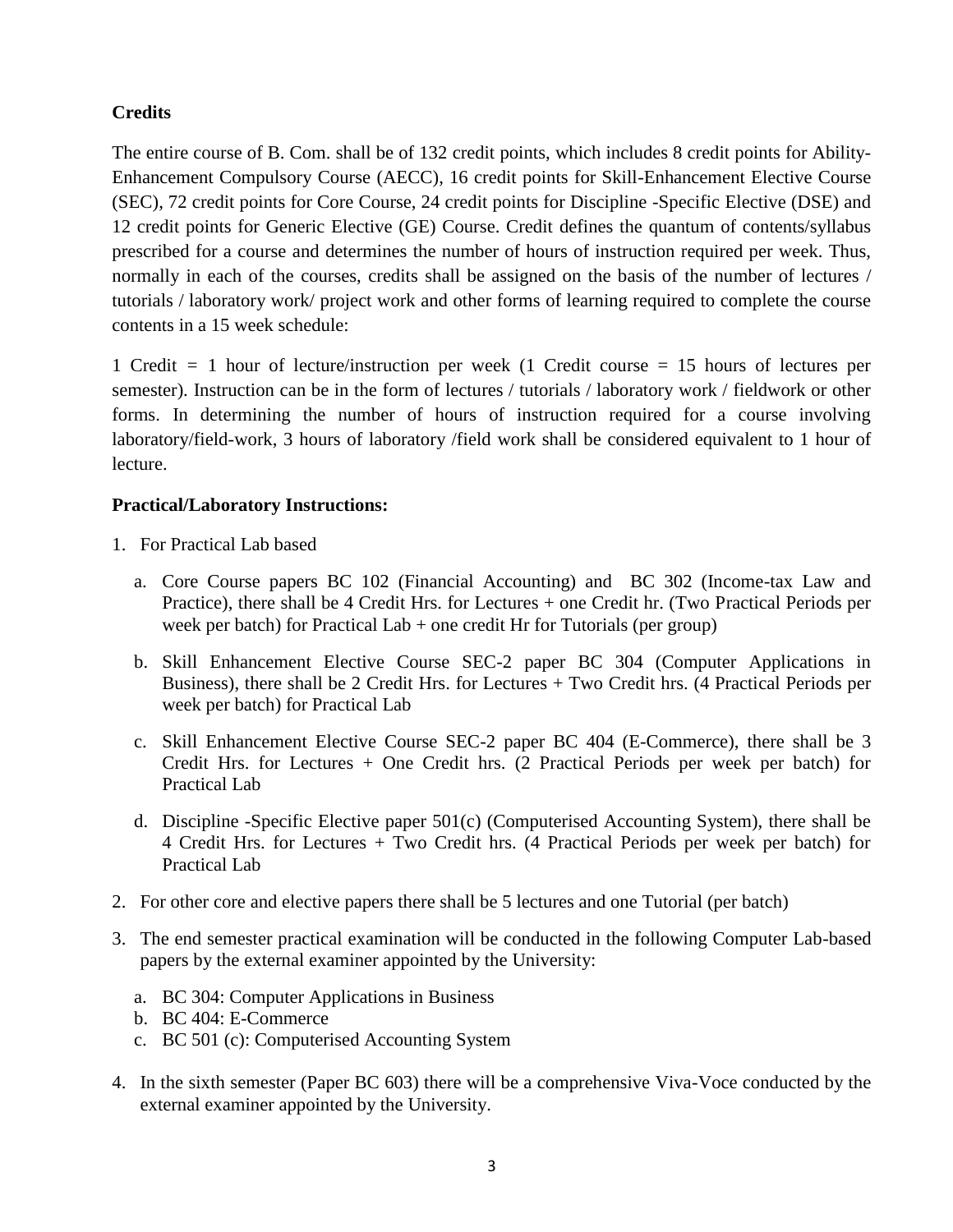|  |  |  | B. Com.: Three-Year (6-Semester) CBCS Programme: (2017-18 & Onwards) |  |  |
|--|--|--|----------------------------------------------------------------------|--|--|
|  |  |  |                                                                      |  |  |

|                         | <b>Basic Structure: Distribution of Courses</b> |                                                    |     |  |  |
|-------------------------|-------------------------------------------------|----------------------------------------------------|-----|--|--|
| $\mathbf{1}$            | <b>Ability-Enhancement</b>                      | 2 Papers of 4 Credit Hrs. each (Total Credit Hrs.  |     |  |  |
|                         | <b>Compulsory Course (AECC)</b>                 | 2X4                                                | 8   |  |  |
| $\overline{2}$          | <b>Skill-Enhancement Elective</b>               | 4 Papers of 4 Credit Hrs. each (Total Credit Hrs.  | 16  |  |  |
|                         | <b>Course (SEC)</b>                             | <b>4X4)</b>                                        |     |  |  |
|                         |                                                 | 12 Papers of 6 Credit Hrs. each (Total Credit Hrs. |     |  |  |
| 3                       |                                                 | 12X6                                               | 72  |  |  |
|                         | <b>Core Course</b>                              | (5 Lectures and 1 Tutorial)                        |     |  |  |
|                         |                                                 | 4 Papers of 6 Credit Hrs. each (Total Credit Hrs.  |     |  |  |
| $\overline{\mathbf{4}}$ | <b>Discipline -Specific Elective</b>            | 3X6                                                | 24  |  |  |
|                         | (DSE)                                           | (5 Lectures and 1 Tutorial)                        |     |  |  |
|                         |                                                 | 2 Papers of 6 Credit Hrs. each (Total Credit Hrs.  |     |  |  |
| 5                       | <b>Generic Elective (GE)</b>                    | <b>3X6</b> )                                       | 12  |  |  |
|                         |                                                 | (5 Lectures and 1 Tutorial)                        |     |  |  |
|                         | <b>Total Credit Hrs</b>                         |                                                    | 132 |  |  |

**Note: B.Com Students can also opt Generic Courses- Principles of Micro Economics or Economics of Regulation of Domestic and Foreign Exchange Markets in Vth Semester and Indian Economy or Project Management in VIth Semester.**

**CBCS Scheme for B. Com Programme:**

|                | <b>B.Com</b> (Semester I)                                                                         |                                                |                                                                      |   |                  |                  |   |
|----------------|---------------------------------------------------------------------------------------------------|------------------------------------------------|----------------------------------------------------------------------|---|------------------|------------------|---|
| S. No.         | Course                                                                                            | <b>Course Name</b>                             | <b>Course Structure</b>                                              |   | <b>Periods</b>   | <b>Credits</b>   |   |
|                | Code                                                                                              |                                                |                                                                      | L | Т                | P                |   |
| 1              | <b>BC-101</b>                                                                                     | <b>Environmental Studies</b>                   | <b>Ability-Enhancement</b><br><b>Compulsory Course</b><br>$(AECC)-1$ | 4 | $\boldsymbol{0}$ | $\mathbf 0$      | 4 |
| $\overline{2}$ | <b>BC-102</b>                                                                                     | <b>Financial Accounting</b>                    | <b>Core Course C-1</b>                                               | 4 | 1                | 1                | 6 |
| 3              | <b>BC-103</b>                                                                                     | <b>Business Organisation</b><br>and Management | <b>Core Course C-2</b>                                               | 5 | 1                | $\mathbf 0$      | 6 |
| 4              | <b>BC-104</b>                                                                                     | English Language                               | Language-1                                                           | 5 | 1                | $\boldsymbol{0}$ | 6 |
|                | <b>Note:</b> In BC-102 there shall be end semester examination of 70 Marks. Work Book will be pre |                                                |                                                                      |   |                  |                  |   |

**Note**: In BC-102 there shall be end semester examination of 70 Marks. Work Book will be prepared by the student consisting of 15 marks and the practical examination of 15 marks, both will be evaluated internally.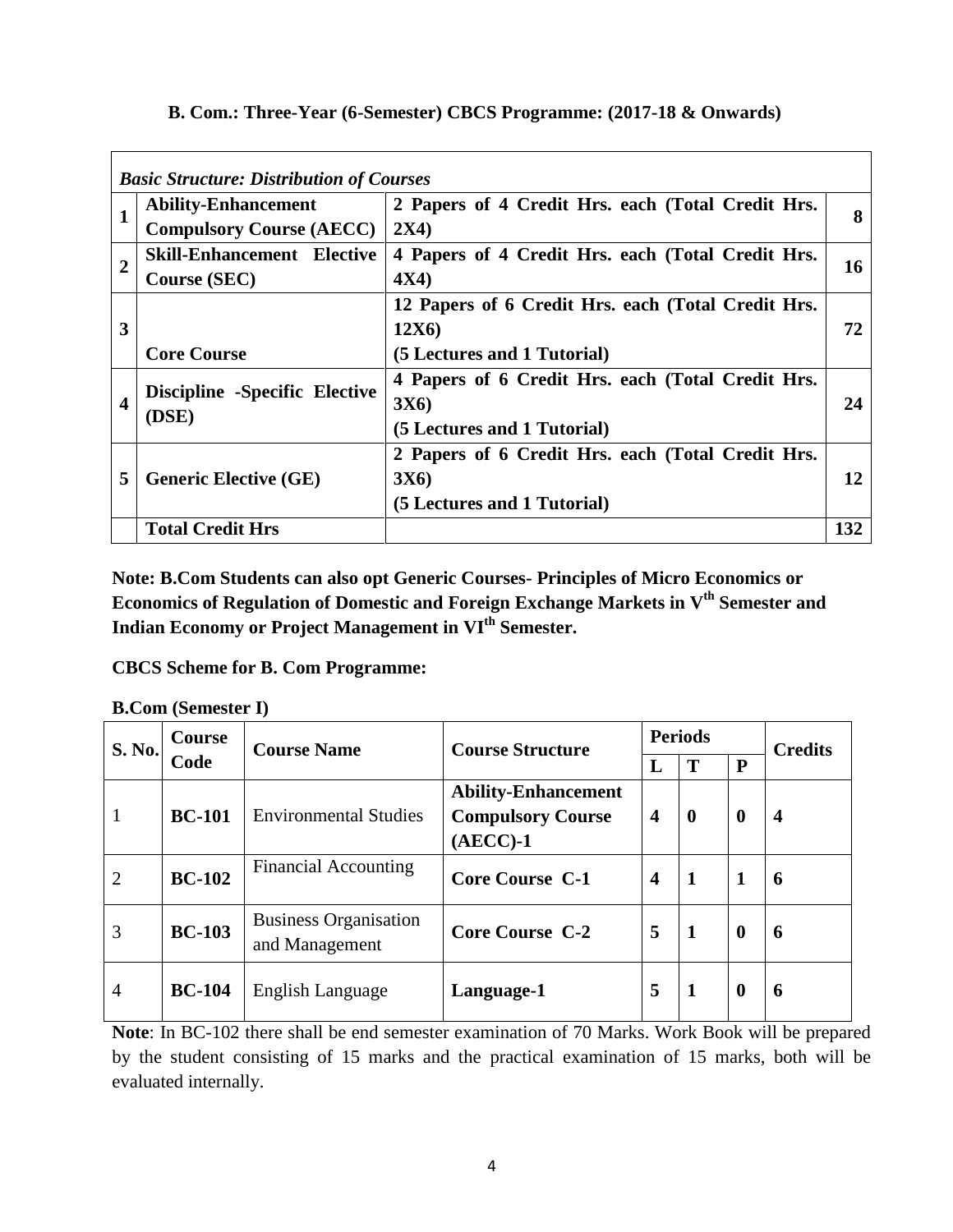### **B.Com (Semester II)**

| S.             | <b>Course</b> | <b>Course Name</b>                             | <b>Course Structure</b>                                              |                  | <b>Periods</b> |          | <b>Credits</b> |  |
|----------------|---------------|------------------------------------------------|----------------------------------------------------------------------|------------------|----------------|----------|----------------|--|
| No.            | Code          |                                                |                                                                      | L                | T              | P        |                |  |
| 1              | <b>BC-201</b> | English/Hindi/Modern<br><b>Indian Language</b> | <b>Ability-Enhancement</b><br><b>Compulsory Course</b><br>$(AECC)-2$ | $\boldsymbol{4}$ | $\bf{0}$       | $\bf{0}$ | $\overline{4}$ |  |
| $\overline{2}$ | $BC-202$      | <b>Business Law</b>                            | <b>Core Course C-3</b>                                               | 5                | 1              | $\bf{0}$ | 6              |  |
| 3              | $BC-203$      | <b>Business Statistics</b>                     | <b>Core Course C-4</b>                                               | 5                | 1              | $\bf{0}$ | 6              |  |
| 4              | $BC-204$      | Hindi/Modern Indian<br>Language                | Language-2                                                           | 5                | $\mathbf{1}$   | $\bf{0}$ | 6              |  |

### **B.Com (Semester III)**

| S.                      | Course        | <b>Course Name</b>                                                                        | <b>Course Structure</b>                                   |                         | <b>Periods</b>   | <b>Credits</b> |                  |
|-------------------------|---------------|-------------------------------------------------------------------------------------------|-----------------------------------------------------------|-------------------------|------------------|----------------|------------------|
| No.                     | Code          |                                                                                           |                                                           | L                       | T                | ${\bf P}$      |                  |
| 1                       | <b>BC-301</b> | Company Law                                                                               | <b>Core Course C-5</b>                                    | 5                       | $\mathbf{1}$     | $\bf{0}$       | 6                |
| $\overline{2}$          | <b>BC-302</b> | Income Tax Law and<br>Practice                                                            | <b>Core Course C-6</b>                                    | $\overline{\mathbf{4}}$ | $\mathbf{1}$     | $\mathbf{1}$   | 6                |
| 3                       | <b>BC-303</b> | Hindi/Modern Indian<br>Language                                                           | Language-3                                                | 5                       | $\mathbf{1}$     | $\mathbf{0}$   | 6                |
| $\overline{\mathbf{4}}$ | <b>BC-304</b> | Any one of the<br>following:<br>Personal<br>a <sub>z</sub><br>Selling and<br>Salesmanship | <b>Skill-Enhancement</b><br><b>Elective Course (SEC)-</b> | $\overline{\mathbf{4}}$ | $\boldsymbol{0}$ | $\mathbf{0}$   | $\boldsymbol{4}$ |
|                         |               | Computer<br>b.<br>Applications<br>in Business                                             | 1(a)                                                      | $\overline{2}$          | $\boldsymbol{0}$ | $\bf{0}$       | $\overline{2}$   |
|                         |               | Practical (Comp.<br>Appl. in Bus.)                                                        |                                                           | $\boldsymbol{0}$        | $\boldsymbol{0}$ | $\overline{2}$ | $\overline{2}$   |

**Note for Practical Examination:** In BC-302 there shall be end semester examination of 70 Marks. Work Book will be prepared by the student consisting of 15 marks and the practical examination of 15 marks, both will be evaluated internally.

In BC-304 (b) there shall be a Practical examination of 70 Marks which shall be conducted by the external examiner appointed by the University for the purpose. Work Book shall be prepared by the student consisting of 30 marks which will be evaluated internally.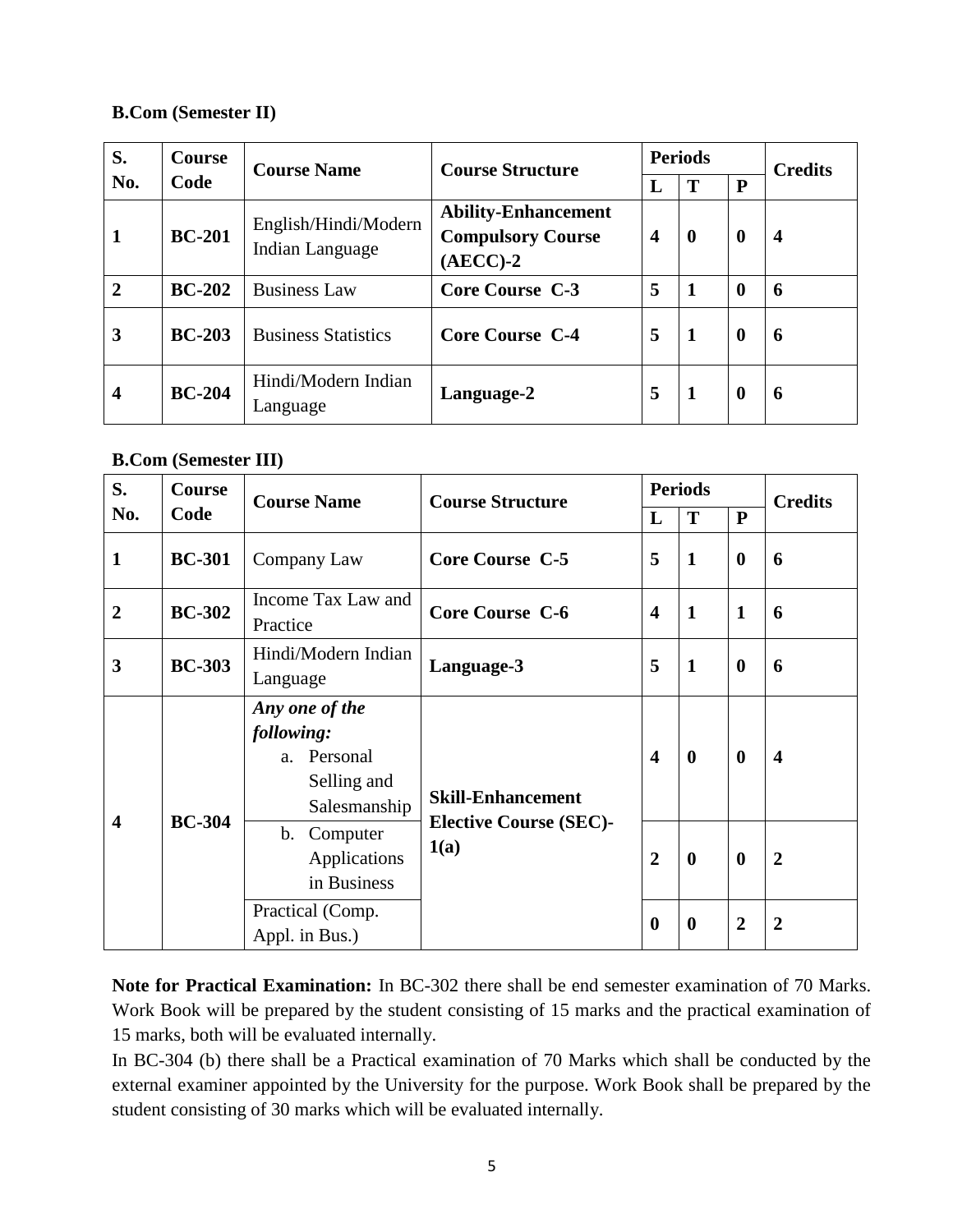**B.Com (Semester IV)** 

| S.             | Course        | <b>Course Name</b>     | <b>Course Structure</b>      | <b>Periods</b> |                  | <b>Credits</b> |                  |
|----------------|---------------|------------------------|------------------------------|----------------|------------------|----------------|------------------|
| No.            | Code          |                        |                              | L              | T                | $\mathbf{P}$   |                  |
| 1              | <b>BC-401</b> | <b>Business</b>        | Language-4                   | 5              | $\mathbf{1}$     | $\mathbf 0$    | 6                |
|                |               | Communication          |                              |                |                  |                |                  |
| $\overline{2}$ | <b>BC-402</b> | Corporate              | <b>Core Course C-7</b>       | 5              | $\mathbf{1}$     | $\mathbf 0$    | 6                |
|                |               | Accounting             |                              |                |                  |                |                  |
| 3              | <b>BC-403</b> | <b>Cost Accounting</b> | <b>Core Course C-8</b>       | 5              | $\mathbf{1}$     | $\mathbf 0$    | 6                |
|                |               |                        |                              |                |                  |                |                  |
|                |               | Any one of the         |                              |                |                  |                |                  |
|                |               | following:             |                              |                | $\mathbf{1}$     |                |                  |
|                |               | Investing in<br>a.     |                              | 3              |                  | $\mathbf{0}$   | $\boldsymbol{4}$ |
| 4              | <b>BC-404</b> | <b>Stock</b>           | <b>Skill-Enhancement</b>     |                |                  |                |                  |
|                |               | <b>Markets</b>         | <b>Elective Course (SEC)</b> |                |                  |                |                  |
|                |               | $b. E-Commerce$        |                              | 3              | $\mathbf{0}$     | 0              | 3                |
|                |               | Practical (E-Comm.)    |                              | 0              | $\boldsymbol{0}$ | 1              | 1                |

**\*Note for BC-401- Business Communication:** The internal assessment as well as end semester examination shall be conducted in English Language only.

**Note for Practical Examination:** In BC-404 (b), there shall be a Practical examination of 70 Marks which shall be conducted by the external examiner appointed by the University for the purpose. Work Book shall be prepared by the student, consisting of 30 marks which shall be evaluated internally.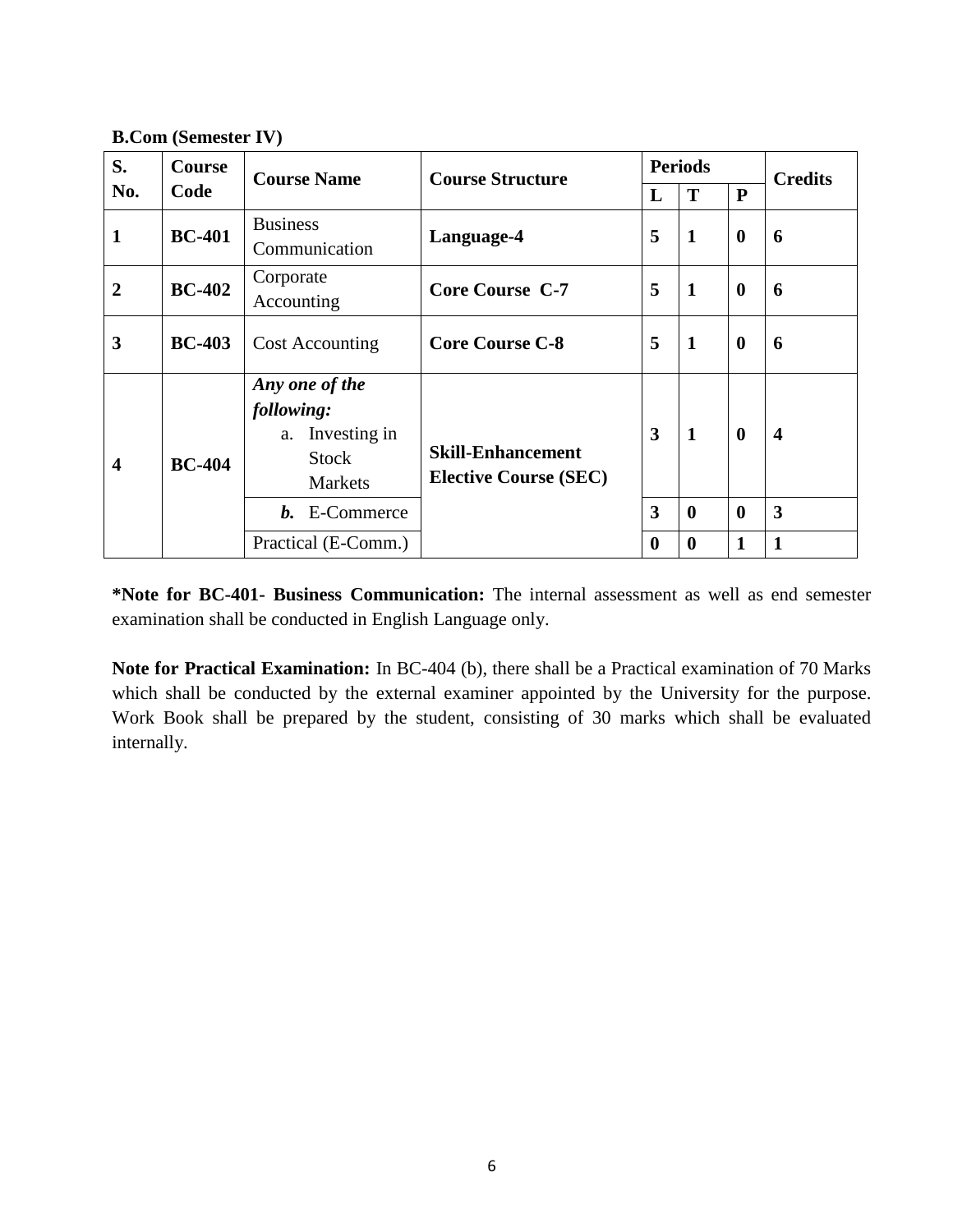#### **B.Com (Semester V)**

| S.                      | <b>Course</b> | <b>Course Name</b>                                                                                                                                                            | <b>Course Structure</b>                                       | <b>Periods</b>          |              |                | <b>Credits</b>          |
|-------------------------|---------------|-------------------------------------------------------------------------------------------------------------------------------------------------------------------------------|---------------------------------------------------------------|-------------------------|--------------|----------------|-------------------------|
| No.                     | Code          |                                                                                                                                                                               |                                                               | L                       | T            | $\mathbf{P}$   |                         |
| $\mathbf{1}$            | <b>BC-501</b> | Any one of the following<br>Human Resource<br>a <sub>z</sub><br>Management<br>b. Principles of<br>Marketing                                                                   | <b>Discipline</b> -Specific<br><b>Elective (DSE)-1</b>        | 5                       | $\mathbf{1}$ | $\mathbf{0}$   | 6                       |
|                         |               | c (i) Computerised<br><b>Accounting System</b>                                                                                                                                |                                                               | $\overline{\mathbf{4}}$ | $\bf{0}$     | $\bf{0}$       | $\overline{\mathbf{4}}$ |
|                         |               | c (ii) Practical                                                                                                                                                              |                                                               | $\boldsymbol{0}$        | $\mathbf 0$  | $\overline{2}$ | $\overline{2}$          |
| $\overline{2}$          | <b>BC-502</b> | Any one of the following<br>a. Fundamentals of<br>Financial<br>Management<br>Goods and Services<br>$\mathbf{b}$ .<br>Tax (GST)                                                | <b>Discipline-Specific</b><br><b>Elective (DSE)-2</b>         | 5                       | $\mathbf{1}$ | $\bf{0}$       | 6                       |
| 3                       | <b>BC-503</b> | Any one of the following<br>*Principles of<br>a.<br><b>Micro Economics</b><br>*Economics of<br>$h_{-}$<br>Regulation of<br>Domestic and<br>Foreign Exchange<br><b>Markets</b> | <b>Generic Elective</b><br>$(GE)-1$                           | 5                       | $\mathbf{1}$ | $\mathbf{0}$   | 6                       |
| $\overline{\mathbf{4}}$ | <b>BC-504</b> | Any one of the following:<br>Entrepreneurship<br>a.<br>Advertising<br>b.                                                                                                      | <b>Skill-Enhancement</b><br><b>Elective Course</b><br>(SEC).3 | $\overline{\mathbf{4}}$ | $\bf{0}$     | $\bf{0}$       | $\overline{\mathbf{4}}$ |

**Note for Practical Examination:** In BC-501(c) there shall be a Practical examination of 70 Marks which shall be conducted by the external examiner appointed by the University for the purpose. Work Book shall be prepared by the student consisting of 30 marks which shall be evaluated internally.

**\*BC-503: B.Com Students can also opt Generic Courses- Principles of Micro Economics or Economics of Regulation of Domestic and Foreign Exchange Markets in Vth Semester.**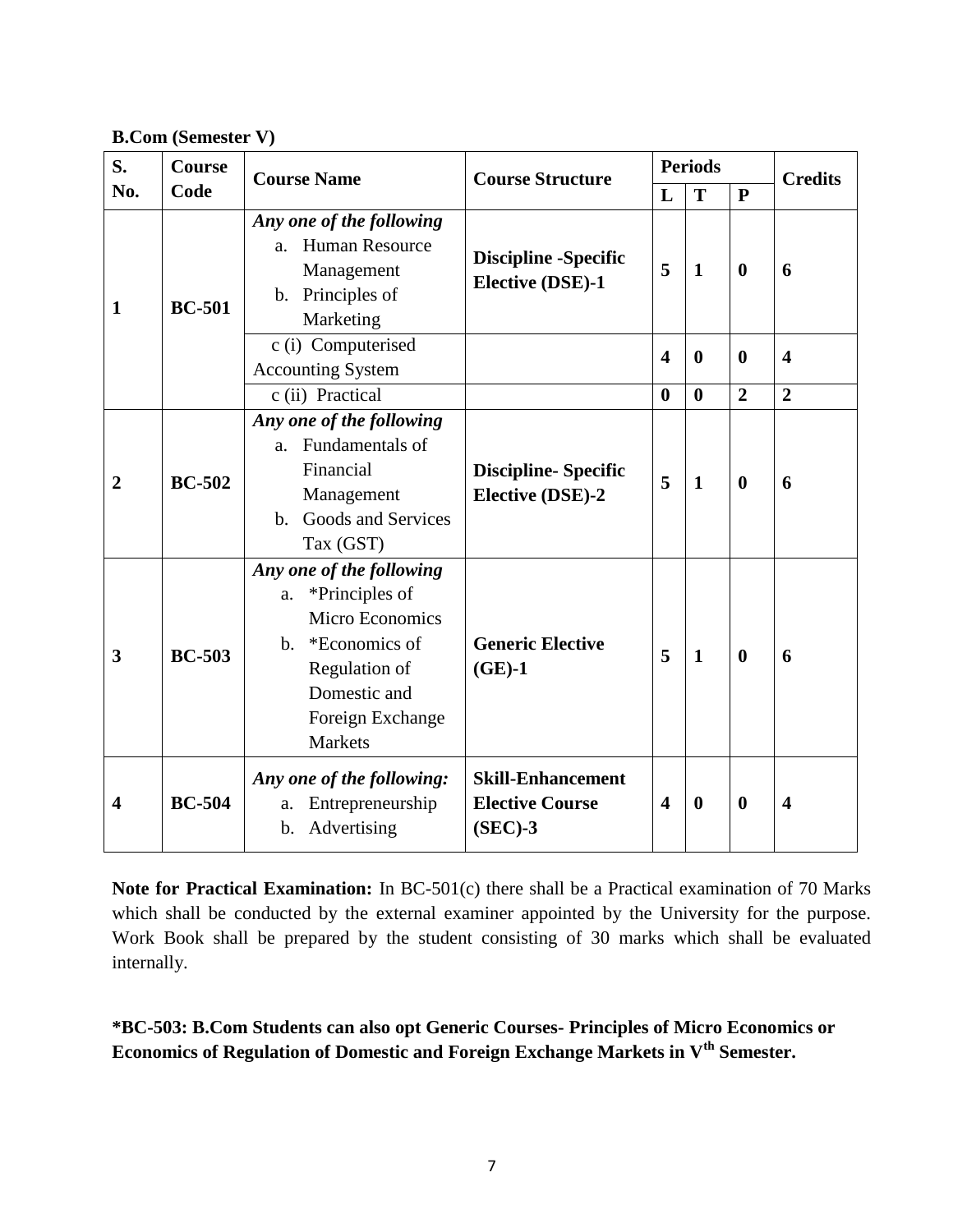### **B.Com (Semester VI)**

| S.<br><b>Course</b> |               | <b>Course Name</b>                                                                                                                                                                                           | <b>Course Structure</b>                                    |          | <b>Periods</b>               | <b>Credits</b>       |                         |
|---------------------|---------------|--------------------------------------------------------------------------------------------------------------------------------------------------------------------------------------------------------------|------------------------------------------------------------|----------|------------------------------|----------------------|-------------------------|
| No.                 | Code          |                                                                                                                                                                                                              |                                                            | L        | T                            | ${\bf P}$            |                         |
| $\mathbf{1}$        | <b>BC-601</b> | Any one of the following<br>Corporate Tax<br>a.<br>Planning<br>Banking and<br>$\mathbf b$ .<br>Insurance<br>Fundamentals of<br>$\mathbf{c}$ .<br>Investment<br>Auditing and<br>d.<br>Corporate<br>Governance | <b>Discipline -Specific</b><br><b>Elective (DSE)-3</b>     | 5        | $\mathbf{1}$                 | $\boldsymbol{0}$     | 6                       |
| $\boldsymbol{2}$    | <b>BC-602</b> | Any one of the following<br>International<br>a.<br><b>Business</b><br>b. Office Management<br>and Secretarial<br>Practice<br>Management<br>$\mathbf{C}$ .<br>Accounting<br>Consumer<br>d.<br>Protection      | <b>Discipline</b> -Specific<br><b>Elective (DSE)-4</b>     | 5        | $\mathbf{1}$                 | $\boldsymbol{0}$     | 6                       |
| 3                   | <b>BC-603</b> | Any one of the following<br>*Indian Economy<br>a.<br>*Project<br>b.<br>Management                                                                                                                            | <b>Generic Elective (GE)-2</b>                             | 5<br>5   | $\mathbf{1}$<br>$\mathbf{1}$ | $\bf{0}$<br>$\bf{0}$ | 6<br>6                  |
| 4                   | <b>BC-604</b> | Seminar and<br>Comprehensive Viva-<br>Voce                                                                                                                                                                   | <b>Skill-Enhancement</b><br><b>Elective Course (SEC)-4</b> | $\bf{0}$ | $\boldsymbol{0}$             | $\bf{0}$             | $\overline{\mathbf{4}}$ |

# **\*BC-603: B.Com Students can also opt Generic Courses- Indian Economy or Project Management in VIth Semester.**

**Note for Seminar and Comprehensive Viva-Voce:** In BC-604, there shall be 30 marks for two Seminars which shall be conducted internally. Comprehensive Viva-Voce examination of 70 marks shall be conducted by an external examiner appointed by the University for the purpose**.**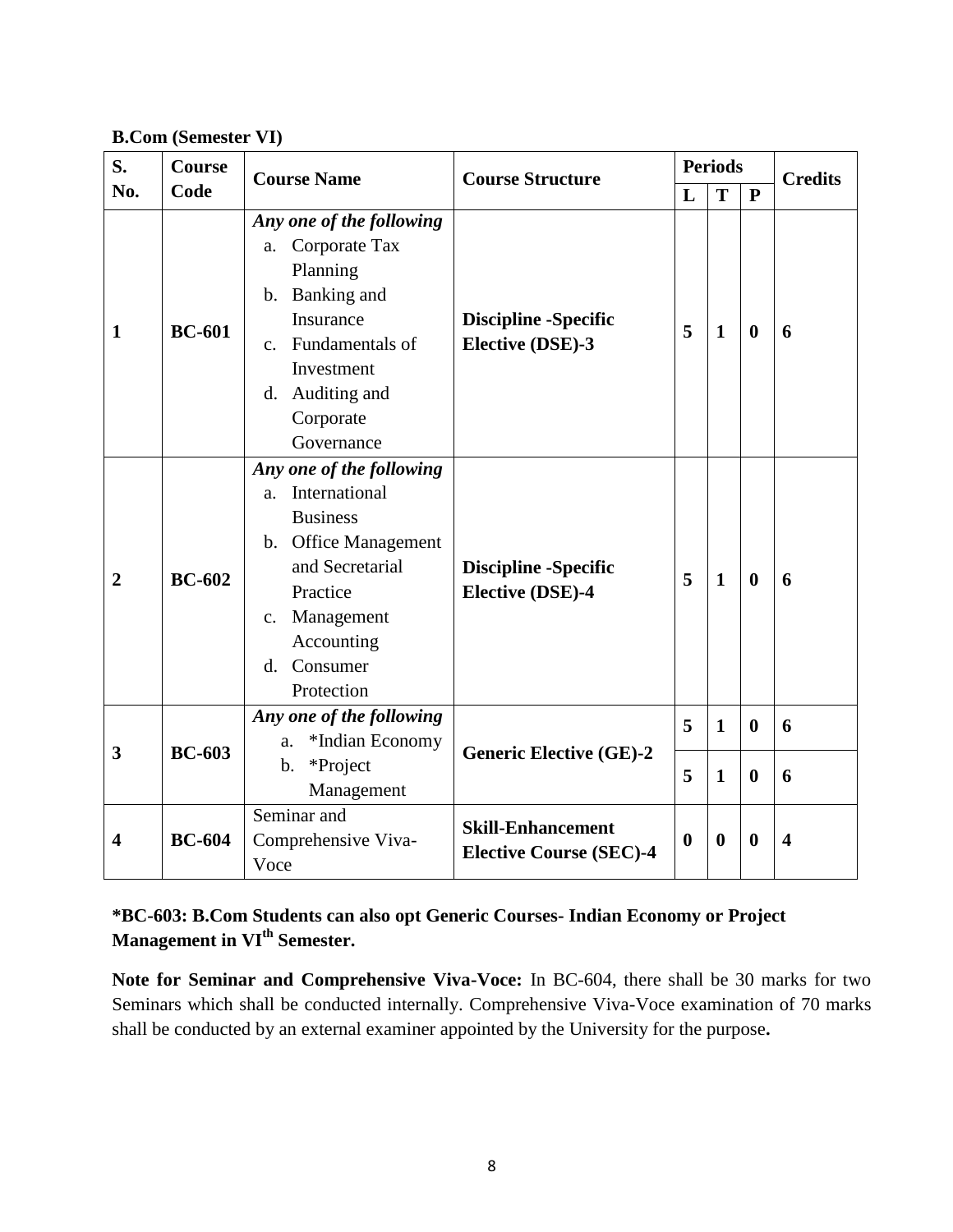### **B. Com.: Semester I Ability-Enhancement Compulsory Course (AECC)-1 BC 101: ENVIRONMENTAL STUDIES**

**Duration: 2 Hours, Marks: 100** (End Semester 70 Marks + Internal Assessment 30 Marks) **Lectures: 52 Objective:** To enable the students to acquire the basic knowledge of Environmental Science. **Contents**

### **Unit 1: Introduction to Environmental Sciences 4 Lectures**

Multidisciplinary nature of Environmental Sciences; Scope and importance; Concept of sustainability and sustainable development.

### **Unit 2: Ecosystems 6 Lectures**

What is an ecosystem? Structure and function of an ecosystem; Energy flow in an ecosystem: food chains, food webs and ecological succession. Case studies of the following ecosystems: a. Forest ecosystem b. Grassland ecosystem c. Desert ecosystem d. Aquatic ecosystems (ponds, streams, lakes, rivers, oceans, estuaries)

### **Unit 3: Natural Resources: Renewable and Non-renewable Resource 8 Lectures**

Land resources and land use change; Land degradation, soil erosion and desertification. Deforestation: Causes and impacts due to mining, dam building on environment, forests, biodiversity and tribal populations. Water: Use and over-exploitation of surface and ground water, floods, droughts, conflicts over water (international & inter-state). Energy resources: Renewable and non renewable energy sources, use of alternate energy sources, growing energy needs, case studies

## **Unit 4: Biodiversity and Conservation 8 Lectures**

Levels of biological diversity: genetic, species and ecosystem diversity; Biogeographic zones of India; Biodiversity patterns and global biodiversity hot spots; India as a mega-biodiversity nation; Endangered and endemic species of India. Threats to biodiversity: Habitat loss, poaching of wildlife, man-wildlife conflicts, biological invasions; Conservation of biodiversity: In-situ and Ex-situ conservation of biodiversity. Ecosystem and biodiversity services: Ecological, economic, social, ethical, aesthetic and Informational value.

## **Unit 5: Environmental Pollution 8 Lectures**

Environmental pollution: types, causes, effects and controls; Air, water, soil and noise pollution; Nuclear hazards and human health risks; Solid waste management: Control measures of urban and industrial waste. Pollution case studies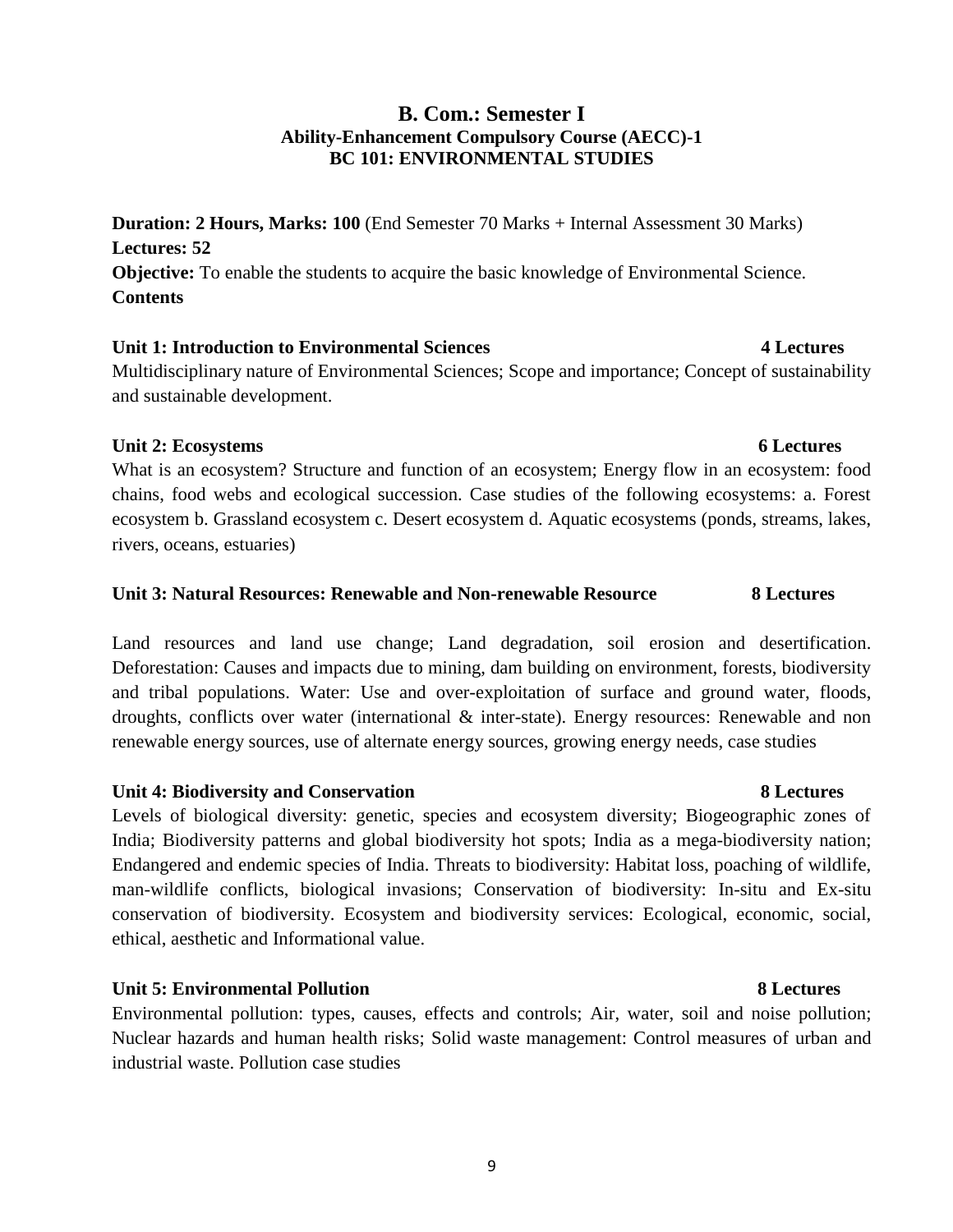# cyclones and landslides. Environmental movements: Chipko, Silent valley, Bishnois of Rajasthan.

and rights, and human wildlife conflicts in Indian context.

#### Environmental ethics: Role of Indian and other religions and cultures in environmental conservation. Environmental communication and public awareness, case studies (e.g., CNG vehicles in Delhi).

Human population growth: Impacts on environment, human health and welfare. Resettlement and rehabilitation of project affected persons; case studies. Disaster management: floods, earthquake,

Climate change, global warming, ozone layer depletion, acid rain and impacts on human communities and agriculture; Environment Laws: Environment Protection Act 1986; Air (Prevention & Control of Pollution) Act 1981; Water (Prevention and control of Pollution) Act 1974; Wildlife Protection Act 1972; Forest Conservation Act 1980. International agreements: Montreal protocol, Kyoto protocol and Convention on Biological Diversity (CBD). Nature reserves, tribal populations

#### Unit 8: Field work **Equal to 6** lectures

Visit to an area to document environmental assets: river/ forest/ flora/fauna, etc. Visit to a local polluted site-Urban/Rural/Industrial/Agricultural. Study of common plants, insects, birds and basic principles of identification. Study of simple ecosystems‐pond, river, lake, forest patch, grassland, Delhi Ridge, etc.

#### **Suggested Readings:**

1. Carson, R. 2002. Silent Spring, Houghton Mifflin Harcourt.

2.Gadgil, M., & Guha, R. 1993. This Fissured Land: An Ecological History of India. Univ. of California Press.

3. Gleeson, B. and Low, N. (eds.) 1999. Global Ethics and Environment, London, Routledge.

4. Gleick, P. H. 1993. Water in Crisis. Pacific Institute for Studies in Dev., Environment & Security. Stockholm Env. Institute, Oxford Univ.Press.

5. Groom, Martha J., Gary K. Meffe, and Carl Ronald Carroll. Principles of Conservation Biology. Sunderland: Sinauer Associates, 2006.

6. Grumbine, R. Edward, and Pandit, M.K. 2013. Threats from India's Himalaya dams. Science, 339: 36-37.

7. McCully, P. 1996. Rivers no more: the environmental effects of dams (pp. 29-64). Zed Books.

- 8. McNeill, John R. 2000. Something New Under the Sun: An Environmental History of the Twentieth Century.
- 9. Odum, E.P., Odum, H.T. & Andrews, J. 1971. Fundamentals of Ecology. Philadelphia: Saunders.
- 10. Pepper, I.L., Gerba, C.P. & Brusseau, M.L. 2011. Environmental and Pollution Science. Academic Press.

11. Rao, M.N. & Datta, A.K. 1987. Waste Water Treatment. Oxford and IBH Publishing Co. Pvt. Ltd.

- 12. Raven, P.H., Hassenzahl, D.M. & Berg, L.R. 2012. Environment. 8th edition. John Wiley & Sons.
- 13. Rosencranz, A., Divan, S., & Noble, M. L. 2001. Environmental law and policy in India. Tripathi1992.
- 14. Sengupta, R. 2003. Ecology and economics: An approach to sustainable development. OUP.

- 16. Sodhi, N.S., Gibson, L. & Raven, P.H. (eds). 2013. Conservation Biology: Voices from the Tropics. John Wiley & Sons.
- 17. Thapar, V. 1998. Land of the Tiger: A Natural History of the Indian Subcontinent.
- 18. Warren, C. E. 1971. Biology and Water Pollution Control. WB Saunders.
- 19. Wilson, E. O. 2006. The Creation: An appeal to save life on earth. New York: Norton.

20. World Commission on Environment and Development. 1987. Our Common Future. Oxford University Press.

#### **Unit 6: Environmental Policies & Practices 6 Lectures**

### **Unit 7: Human Communities and the Environment 6 Lectures**

<sup>15.</sup> Singh, J.S., Singh, S.P. and Gupta, S.R. 2014. Ecology, Environmental Science and Conservation. S. Chand Publishing, NewDelhi.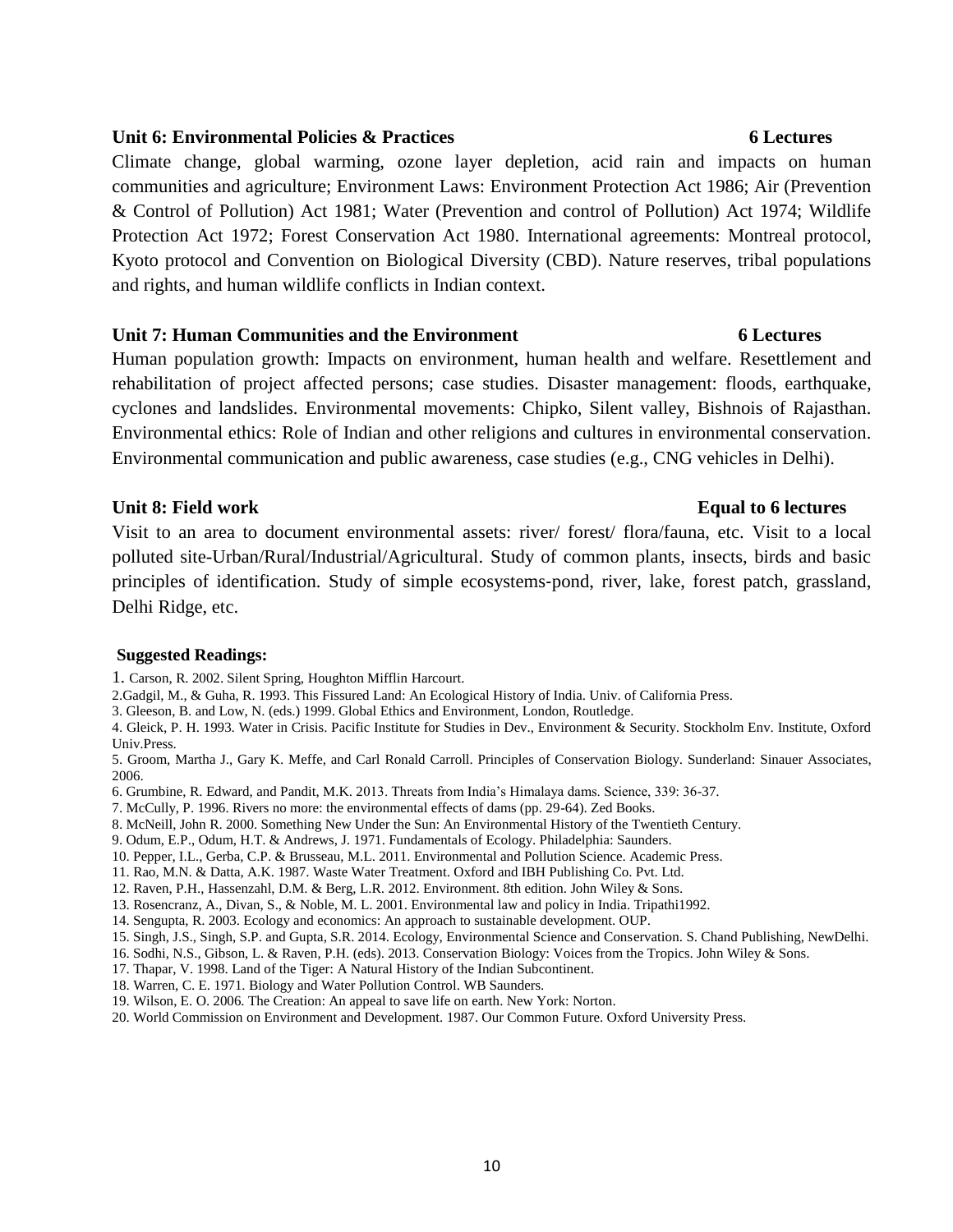# **B. Com.: Semester I Paper BC 102: FINANCIAL ACCOUNTING**

**Duration: 2 Hours, Marks: 100** (End Semester 70 Marks + Internal Assessment 30 Marks) **Lectures: 52, Practical: 26**

**Objectives:** The objective of this paper is to help students to acquire conceptual knowledge of the financial accounting and to impart skills for recording various kinds of business transactions.

### **Contents**

## **Unit 1: (a) Theoretical Framework 3 Lectures**

- i. Accounting as an information system, the users of financial accounting information and their needs. Qualitative characteristics of accounting, information. Functions, advantages and limitations of accounting. Branches of accounting. Bases of accounting; cash basis and accrual basis.
- ii. The nature of financial accounting principles Basic concepts and conventions: entity, money measurement, going concern, cost, realization, accruals, periodicity, consistency, prudence (conservatism), materiality and full disclosures.
- iii. Financial accounting standards: Concept, benefits, procedure for issuing accounting standards in India. Salient features of First-Time Adoption of Indian Accounting Standard (Ind-AS) 101. International Financial Reporting Standards (IFRS): - Need and procedures.

### **(b) Accounting Process 2 Lectures**

From recording of a business transaction to preparation of trial balance including adjustments

## **(c) Computerised Accounting Systems 26 Practical Lab**

Computerised Accounting Systems: Computerized Accounts by using any popular accounting software: Creating a Company; Configure and Features settings; Creating Accounting Ledgers and Groups; Creating Stock Items and Groups; Vouchers Entry; Generating Reports - Cash Book, Ledger Accounts, Trial Balance, Profit and Loss Account, Balance Sheet, Funds Flow Statement, Cash Flow Statement

Selecting and shutting a Company; Backup and Restore data of a Company

### Unit 2: (a) Business Income **8** Lectures

- i. Measurement of business income-Net income: the accounting period, the continuity doctrine and matching concept. Objectives of measurement.
- ii. Revenue recognition: Recognition of expenses.
- iii. The nature of depreciation. The accounting concept of depreciation. Factors in the measurement of depreciation. Methods of computing depreciation: straight line method and diminishing balance method; Disposal of depreciable assets-change of method.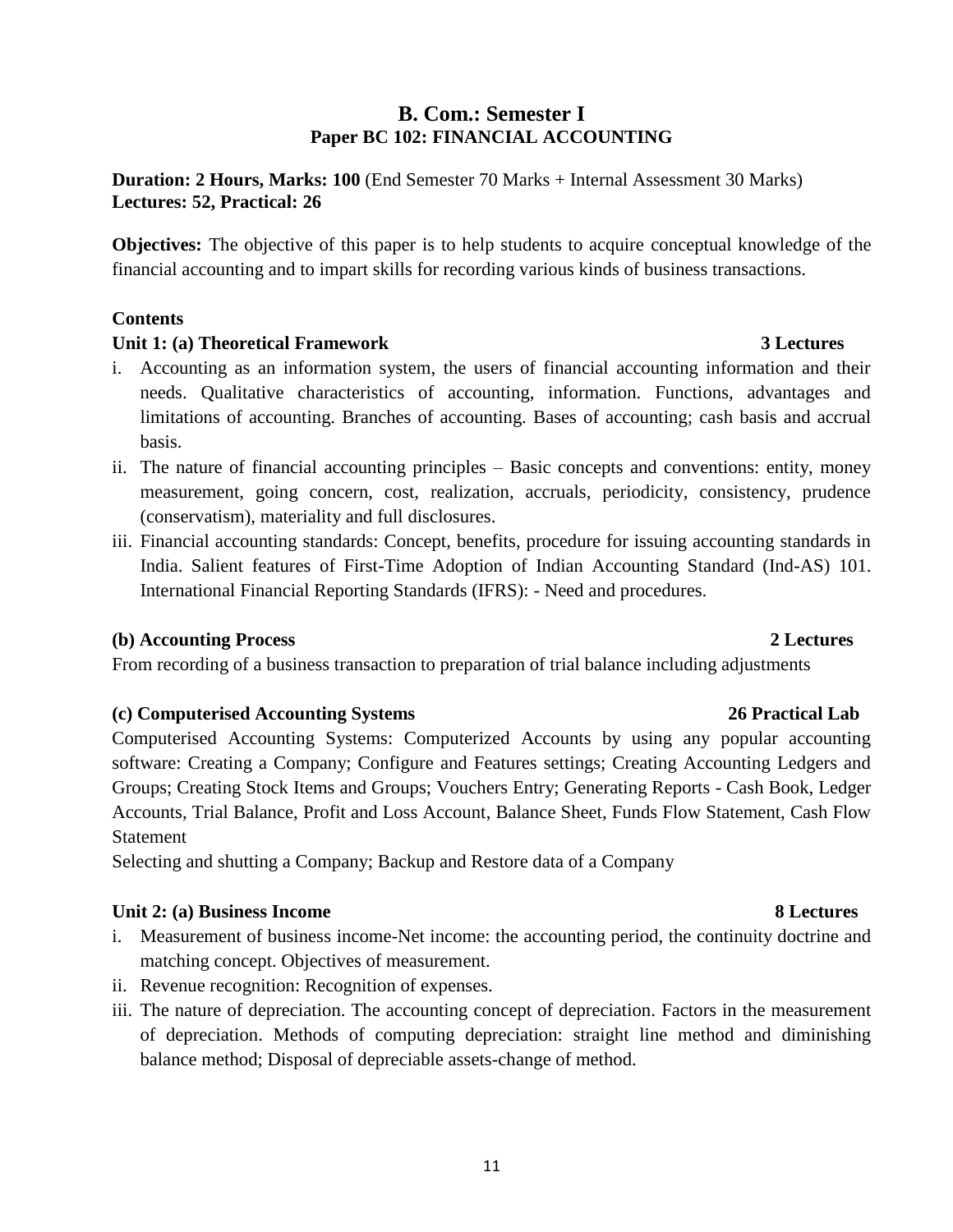iv. Inventories: Meaning. Significance of inventory valuation. Inventory Record Systems: periodic and perpetual. Methods: FIFO, LIFO and Weighted Average. Salient features of Indian Accounting Standard (IND-AS): 2

#### **(b) Final Accounts 7 Lectures**

Capital and revenue expenditures and receipts: general introduction only. Preparation of financial statements of non-corporate business entities

### **Unit 3: Accounting for Hire-Purchase and Installment Systems, Consignment, and Joint Venture 15 Lectures**

- i) Accounting for Hire-Purchase Transactions, Journal entries and ledger accounts in the books of Hire Vendors and Hire purchaser for large value items including Default and repossession.
- ii) C*onsignment:* Features, Accounting treatment in the books of the consignor and consignee.
- iii) *Joint Venture:* Accounting procedures: Joint Bank Account, Records Maintained by Co-venture of (a) all transactions (b) only his own transactions. (Memorandum joint venture account).

#### **Unit 4: Accounting for Inland Branches 9 Lectures**

Concept of dependent branches; accounting aspects; debtors system, stock and debtors system, branch final accounts system and whole sale basis system. Independent branches: concept-accounting treatment: important adjustment entries and preparation of consolidated profit and loss account and balance sheet.

### **Unit 5: Accounting for Dissolution of Partnership Firm 8 Lectures**

Accounting of Dissolution of the Partnership Firm Including Insolvency of partners, sale to a limited company and piecemeal distribution

#### **Note:**

- **1. The relevant Indian Accounting Standards in line with the IFRS for all the above topics should be covered.**
- **2. Any revision of relevant Indian Accounting Standard would become applicable immediately.**
- **3. Examination Scheme for Computerised Accounts – Practical for 30 marks. The practical examination will be for 1 hour.**
- **4. Theory Exam shall carry 70 marks**

#### **Suggested Readings:**

- 1. Robert N Anthony, David Hawkins, Kenneth A. Merchant, *Accounting: Text and Cases*. McGraw-Hill Education, 13th Ed. 2013.
- 2. Charles T. Horngren and Donna Philbrick, *Introduction to Financial Accounting,* Pearson Education.
- 3. J.R. Monga, *Financial Accounting: Concepts and Applications*. Mayur Paper Backs, New Delhi.
- 4. M.C.Shukla, T.S. Grewal and S.C.Gupta*. Advanced Accounts. Vol.-I. S.* Chand & Co., New Delhi.
- 5. S.N. Maheshwari, and. S. K. Maheshwari. *Financial Accounting*. Vikas Publishing House, New Delhi.
- 6. Deepak Sehgal. *Financial Accounting.* Vikas Publishing H House, New Delhi.
- 7. Bhushan Kumar Goyal and HN Tiwari, *Financial Accounting,* International Book House
- 8. Goldwin, Alderman and Sanyal, *Financial Accounting,* Cengage Learning*.*
- 9. Tulsian, P.C. *Financial Accounting,* Pearson Education.
- 10. Compendium of Statements and Standards of Accounting, The Institute of Chartered Accountants of India, New Delhi

Note: Latest edition of the text books should be used.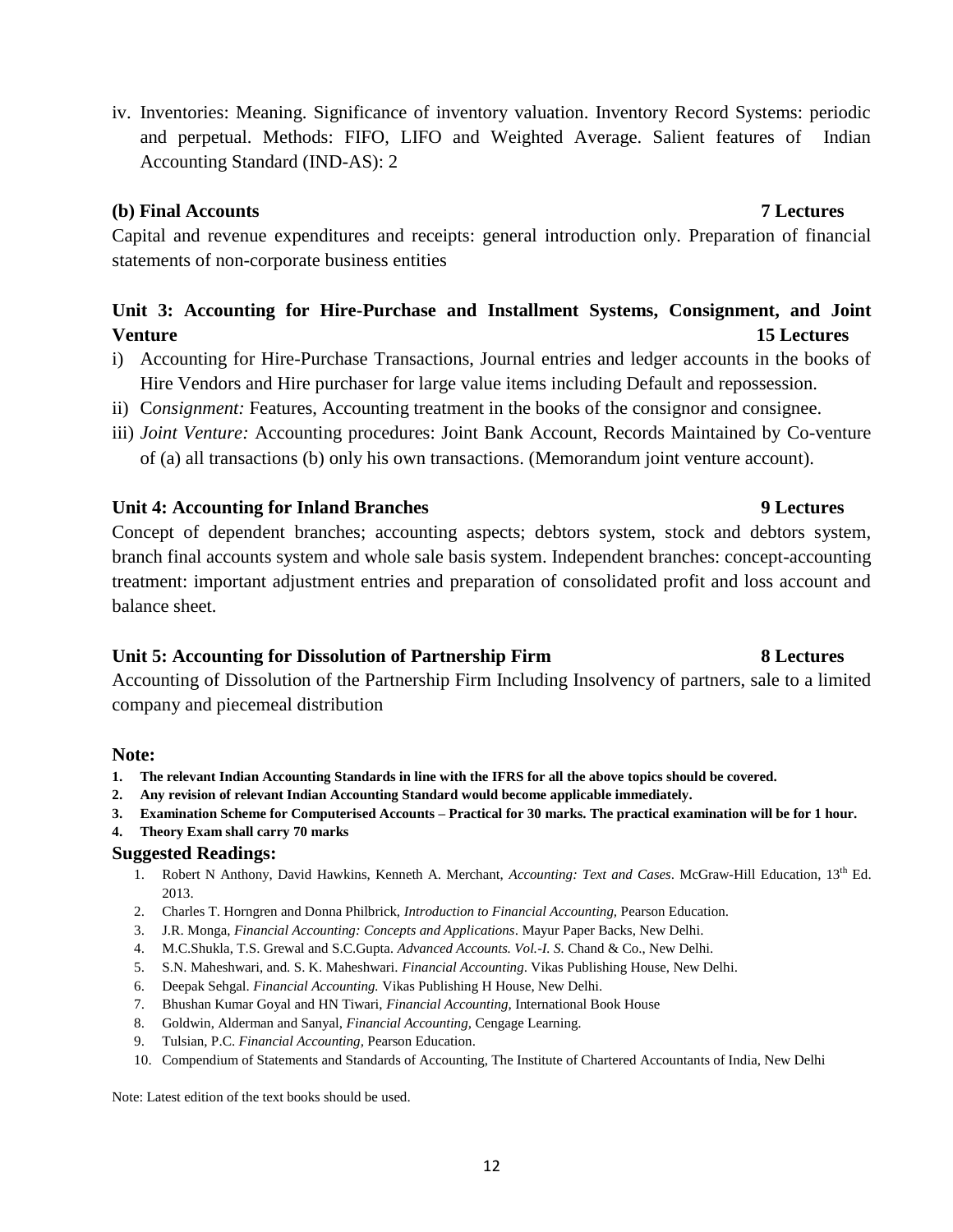# **B. Com.: Semester I Paper BC 103: BUSINESS ORGANISATION AND MANAGEMENT**

**Duration: 2 Hours, Marks: 100** (End Semester 70 Marks + Internal Assessment 30 Marks) **Lectures: 65**

**Objective**: The course aims to provide basic knowledge to the students about the organisation and management of a business enterprise.

### **Contents**

### **Unit 1: Foundation of Indian Business 13 Lectures**

Manufacturing and service sectors; Small and medium enterprises; Problems and government policy. India's experience of liberalisation and globalisation. Technological innovations and skill development. 'Make in India' Movement. Social responsibility and ethics Emerging opportunities in business; Franchising, Outsourcing, and E-commerce.

### **Unit 2: Business Enterprises 13 Lectures**

Forms of Business Organisation: Sole Proprietorship, Joint Hindu Family Firm, Partnership firm, Joint Stock Company, Cooperative society; Limited Liability Partnership; Choice of Form of Organisation. Government - Business Interface; Rationale and Forms of Public Enterprises. International Business. Multinational Corporations.

### **Unit 3: Management and Organisation 13 Lectures**

The Process of Management: Planning; Decision-making; Strategy Formulation. Organizing: Basic Considerations; Departmentation – Functional, Project, Matrix and Network; Delegation and Decentralisation of Authority; Groups and Teams.

### **Unit 4: Leadership, Motivation and Control 13 Lectures**

Leadership: Concept and Styles; Trait and Situational Theory of Leadership. Motivation: Concept and Importance; Maslow Need Hierarchy Theory; Herzberg Two Factors Theory. Communication: Process and Barriers; Control: Concept and Process.

## **Unit V: Functional Areas of Management 13 Lectures**

Marketing Management: Marketing Concept; Marketing Mix; Product Life Cycle; Pricing Policies and Practices Financial Management: Concept and Objectives; Sources of Funds – Equity Shares, Debentures, Venture Capital and Lease Finance. Securities Market, Role of SEBI. Human Resource Management: Concept and Functions; Basic Dynamics of Employer - Employee Relations.

### **Suggested Readings:**

- 1. Kaul, V.K., *Business Organisation and Management*, Pearson Education, New Delhi
- 2. Chhabra, T.N., *Business Organisation and Management*, Sun India Publications, New Delhi,
- 3. Gupta CB, *Modern Business Organisation*, Mayur Paperbacks, New Delhi
- 4. Koontz and Weihrich, *Essentials of Management*, McGraw Hill Education.
- 5. Basu, C. R., *Business Organization and Management*, McGraw Hill Education.
- 6. Jim, Barry, John Chandler, Heather Clark; *Organisation and Management*, Cengage Learning.
- 7. B.P. Singh and A.K.Singh, *Essentials of Management*, Excel Books
- 8. Buskirk, R.H., et al; *Concepts of Business: An Introduction to Business System*, Dryden Press, New York.
- 9. Burton Gene and Manab Thakur; Management Today: Principles and Practice; Tata McGraw Hill, New Delhi.
- 10. Griffin, *Management Principles and Application*, Cengage Learning, **Note:** Latest Editions of the above books may be used.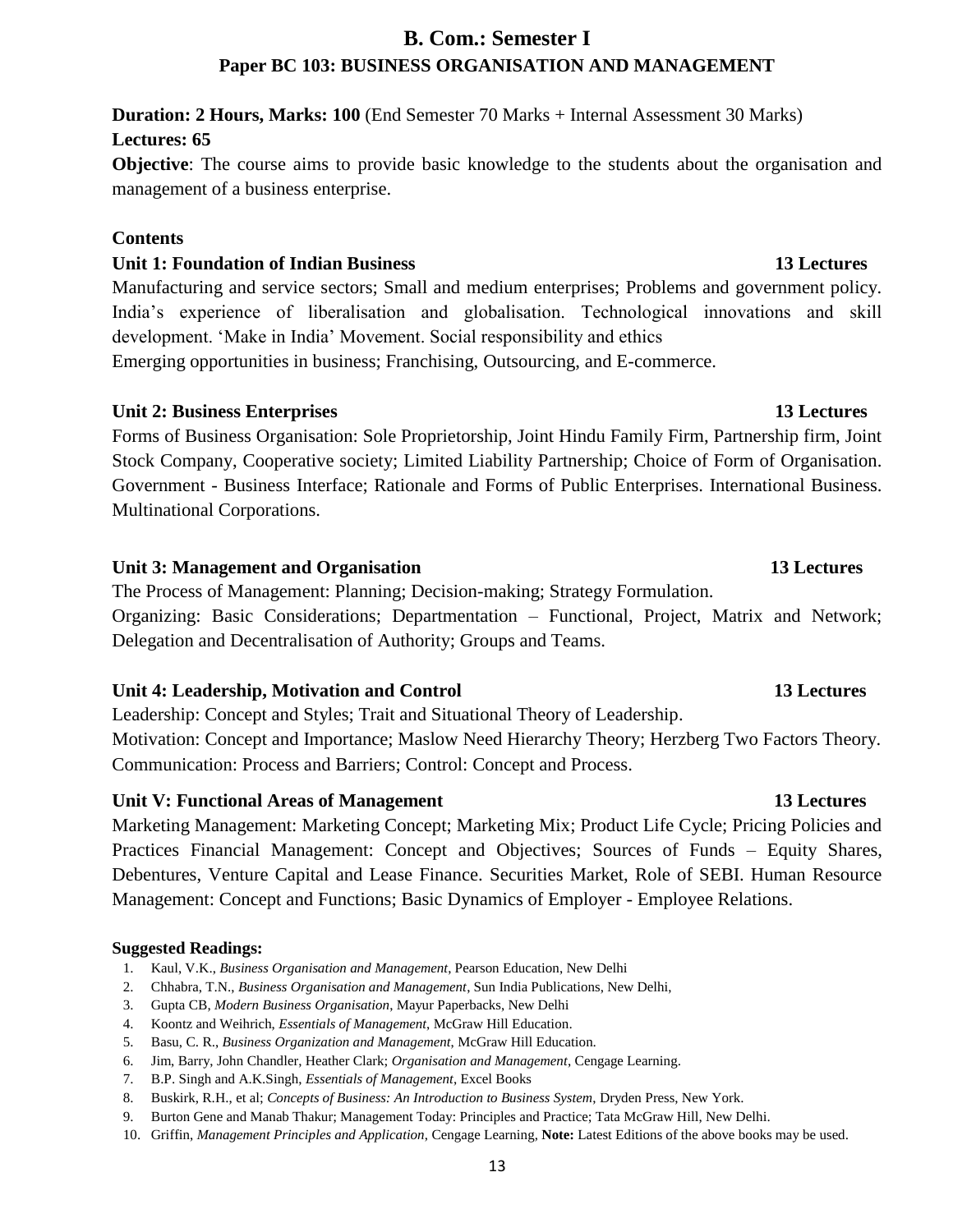# **B. Com.: Semester I Language-1 Paper BC 104: ENGLISH**

**Duration: 2 Hours, Marks: 100** (End Semester 70 Marks + Internal Assessment 30 Marks) **Lectures: 65**

### **Contents**

### **Unit I**

a). Phonetic Symbols b). Primary and Secondary Stresses

c). Rising and Falling Tools

### **Unit 2**

a). Time and Tenses b). Direct and Indirect Narrations

### **Unit 3**

a). Parts of Speech b). Use of Articles c). Use of Preposition

**Unit 4** a). Common mistakes in English

## **Unit 5**

a). Report-writings- Business and Scientific

b). Letter writings

### **Unit 6**

- a). Comprehensions
- b). Precise Writing
- 1. Paragraph writing

### **Suggested Readings:**

- 1. Daniel Jones: *English Pronouncing Dictionary,* Cambridge University Press
- 2. [Frederick T. Wood:](http://www.amazon.in/s/ref=dp_byline_sr_book_1?ie=UTF8&field-author=Frederick+T.+Wood&search-alias=stripbooks) *Remedial English Grammar*, Macmillan, New Delhi
- 3. Bhatnagar & Bell: *Communication in English,* Orient BlackSwan
- 4. M.L. Tickoo: *General English for Language Skills*
- 5. Bala Subhramaniam: *Structure of Modem English: A text Book of English Phonetics for Indian students*, Macmillan
- 6. Norman Lewis: *Word Power Made Easy,* Penguin India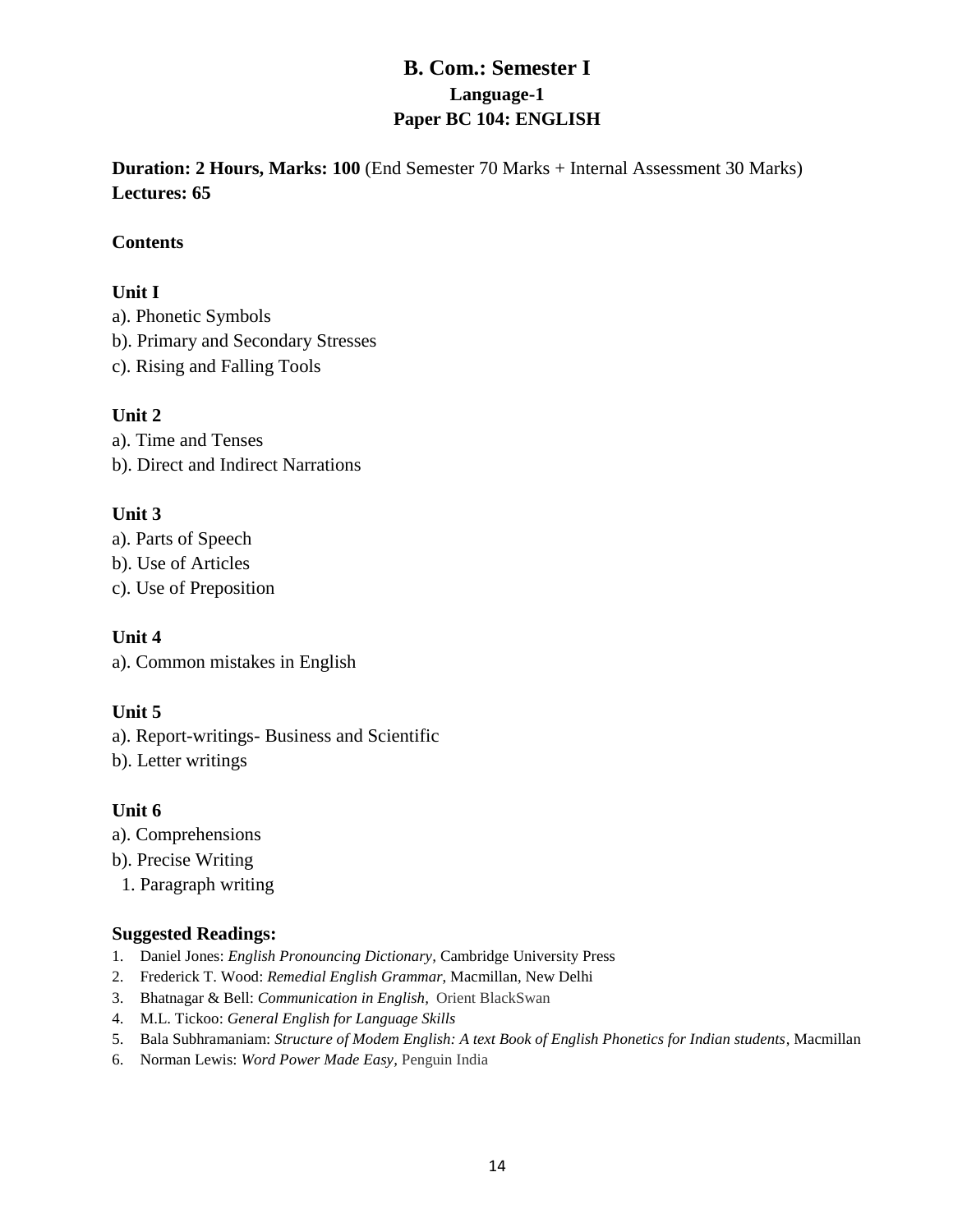# **B. Com.: Semester II Ability-Enhancement Compulsory Course (AECC)**

# **Paper BC 201: LANGUAGE: English/Hindi/Modern Indian Language Duration: 2 Hours, Marks: 100** (End Semester 70 Marks + Internal Assessment 30 Marks) **Lectures: 50**

### **Objectives:**

The purpose of this course is to introduce students to the theory, fundamentals and tools of communication and to develop in them vital communication skills which should be integral to personal, social and professional interactions. One of the critical links among human beings and an important thread that binds society together is the ability to share thoughts, emotions and ideas through various means of communication: both verbal and non-verbal. In the context of rapid globalization and increasing recognition of social and cultural pluralities, the significance of clear and effective communication has substantially enhanced.

The present course hopes to address some of these aspects through an interactive mode of teachinglearning process and by focusing on various dimensions of communication skills. Some of these are: Language of communication, various speaking skills such as personal communication, social interactions and communication in professional situations such as interviews, group discussions and office environments, important reading skills as well as writing skills such as report writing, note taking etc.

While, to an extent, the art of communication is natural to all livings beings, in today's world of complexities, it has also acquired some elements of science. It is hoped that after studying this course, students will find a difference in their personal and professional interactions.

The recommend readings given at the end are only suggestive; the students and teachers have the freedom to consult other materials on various units/topics given below. Similarly, the questions in the examination will be aimed towards assessing the skills learnt by the students rather than the textual content of the recommended books.

### **Contents**

### **Unit 1: Theory of communication, types and modes of communication**

Introduction, Definitions and function of communication, Need for effective communication, Process of communication, Barrier to communication, Kinds of communication: intrapersonal, personal, group and mass verbal and non-verbal communication.

### **Unit 2: Listening and speaking skills**

Types of listening, Developing effective listening skills, Academic listening (Lectures), Listening to talks and presentation, Monologue, dialogue, group discussion, miscommunication, interview, public speech, Pronunciation, accent, and intonation and rhythm,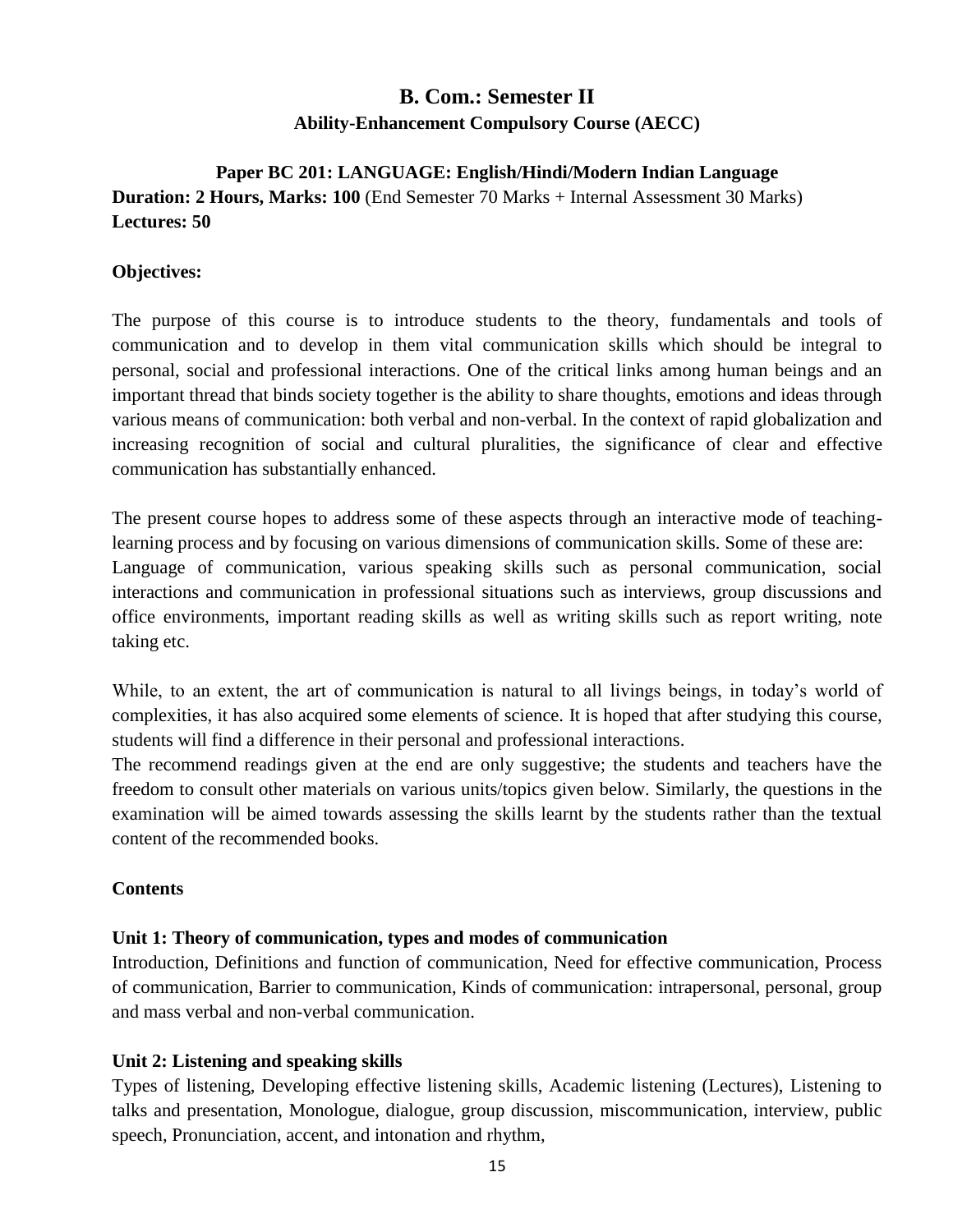### **Unit 3: Reading skills**

Skimming, scanning, summary, paraphrasing, comprehension

#### **Unit 4: Introductory English Grammar**

Parts of Speech, Tenses, punctuation, Common errors in English

### **Unit 5: Writing Skills: Social and Official Correspondence**

Enquiries, complaints and replies, Letters to the editor, Social appeals in the form of letter/pamphlets, Standard business letter, Email drafting and etiquettes, preparing agenda and writing minutes for meetings.

#### **Unit 6: Career skills**

Job application, Cover letters, Bio-data, CV and Resume and effective profiling, Mock interviews, Group discussions**.**

#### **Suggested Readings:**

- 1. Surekha Dangwal: *The Art of Effective Communication,* Macmillan, New Delhi, 2017
- 2. Prasad, P. *The Functional Aspects of Communication Skills*, S K Kataria & Sons, Delhi.
- 3. Sen, Leena. *Commincation Skills*, Prentice Hall of India, New Delhi.
- 4. McCarthy, Michael. *English Vocabulary in Use*, Cambridge University Press.
- 5. Rajinder Pal and Prem Lata. *English Grammar and Composition*, Sultan Chand Publication.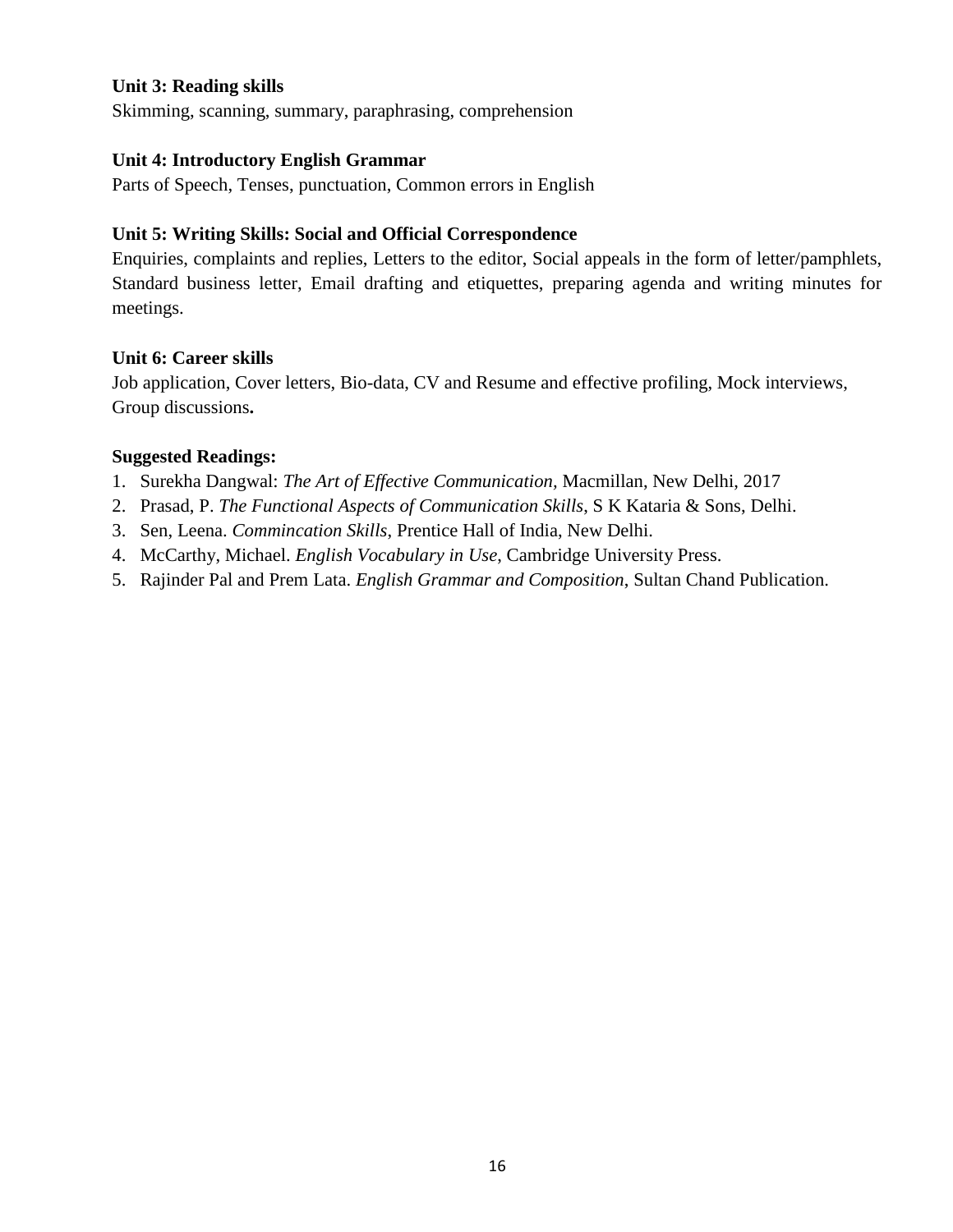#### **(OR)**

### **B. Com.: Semester II Ability-Enhancement Compulsory Course (AECC)**

#### **Paper BC 201: LANGUAGE: English/Hindi/Modern Indian Language Duration: 2 Hours, Marks: 100 (**End Semester 70 Marks + Internal Assessment 30 Marks)

#### **Lectures: 50**

बी.ए. (प्रोग्राम) हिंदी

# हिन्दी योग्यता संवर्द्धक पाठयकम (AECC)

हिन्दी का व्यावहारिक व्याकरण शास्त्र

इकाई  $-1$ 

भाषा और व्याकरण

- $\blacksquare$  भाषा की परिभाषा और विशेषताएं
- व्याकरण और भाषा का अन्त: सम्बन्ध
- ध्वनि, वर्ण एव मात्राएं

इकाई  $-2$ 

शब्द परिचय

- श्रोत के आधार पर शब्दो के भेद– तत्सम, तदभव, देशज एवं विदेशी
- शब्दो की व्याकरणिक कोटियां संज्ञा, सर्वनाम, किया
- शब्दगत अशुद्धियां तथा उपसर्ग एवं प्रत्यय

इकाई  $-3$ 

व्याकरण – व्यवहार

- लिंग, वचन, कारक, संधि तधा समास
- $\blacksquare$  3) अपठित गद्यांश
- महावरे एवं लोकोक्तियाँ

इकाई –4

वाक्य परिचय

- $\blacksquare$  वाक्य के रंग
- वाक्य के भेद
- वाक्य अशुद्धियां एवं विराम चिन्ह

सहायक ग्रन्थ:–

- 1– व्यावहारिक हिन्दी संरचना और अभ्यास बालगोविन्द मिश्र
- $2-$  आधुनिक हिन्दी व्याकरणः स्वरूप एवं प्रयोग  $-$  भारती खुबालकर
- $3-$  हिन्दी व्याकरण के नवीन क्षितिज रवीन्द्र कुमार पाठक
- 4— हिन्दी भाषा का उदगम और विकास उदय नारायण तिवारी
- 5— हिन्दी भाषाः संरचना के विविध आयाम रवीन्द्र नाथ श्रीवास्तव
- 6- हिन्दी व्याकरण कामता प्रसाद गुप्त
- $7-$  हिन्दी भाषा की संचरना भोलानाथ तिवारी
- $8-$  हिन्दी शब्दानुशासन  $-$  किशोरीलाल वाजपेयी
- $7-$  हिन्दी व्याकरण कामता प्रसाद गुप्त
- 8— भारतीय पुरालिपि राजवती पाण्डेय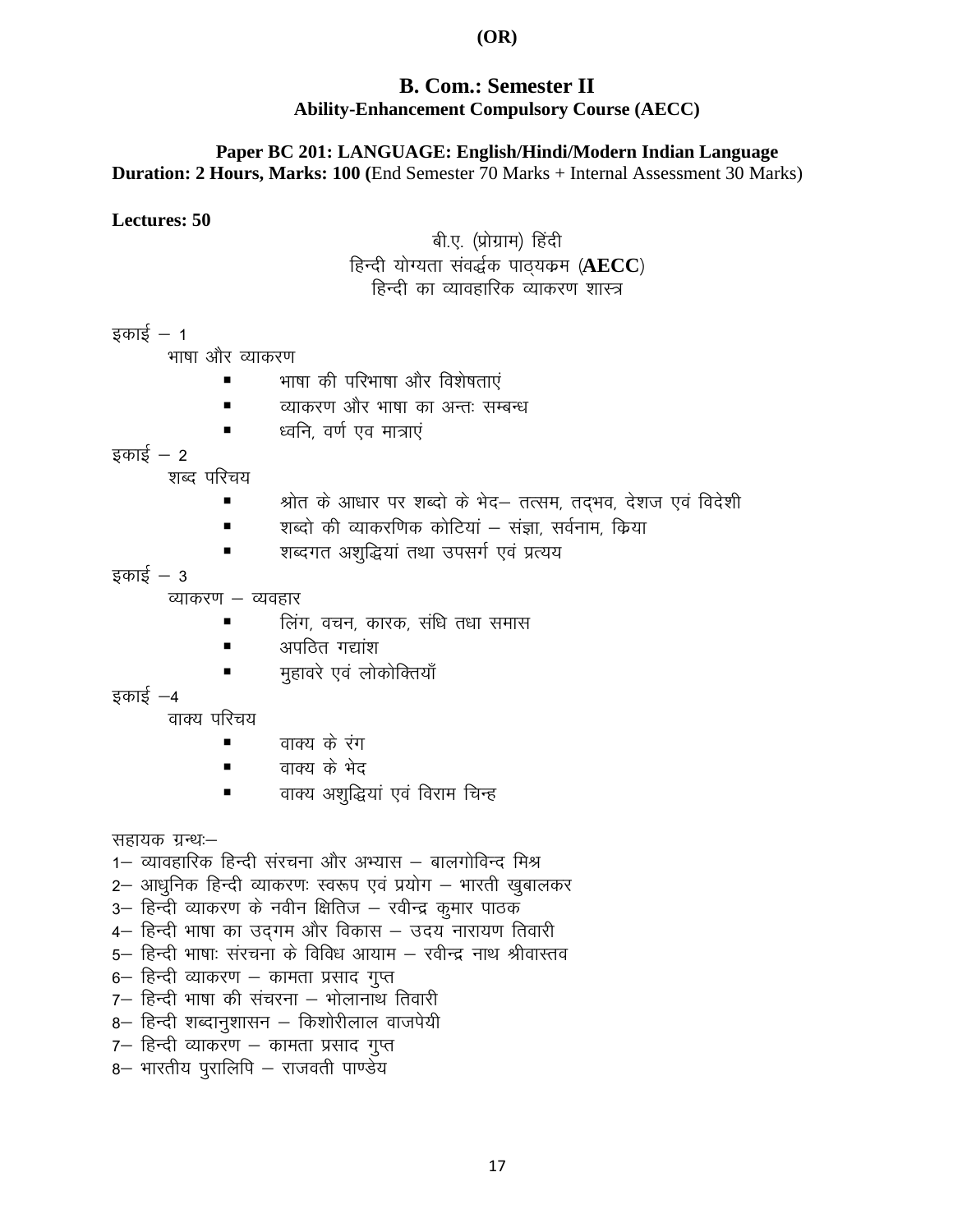# **B. Com.: Semester II Paper- BC 202: BUSINESS LAW**

**Duration: 2 Hours, Marks: 100** (End Semester 70 Marks + Internal Assessment 30 Marks) **Lectures: 65**

**Objective:** The objective of the course is to impart basic knowledge of the important business legislation along with relevant case law.

# **Contents**

# **Unit 1: The Indian Contract Act, 1872: General Principles of Contract 13 Lectures**

- a) Contract meaning, characteristics and kinds
- b) Essentials of a valid contract Offer and acceptance, consideration, contractual capacity, free consent, legality of objects.
- c) Void agreements
- d) Discharge of a contract modes of discharge, breach and remedies against breach of contract.
- e) Contingent contracts
- f) Quasi contracts

# **Unit 2: The Indian Contract Act, 1872: Specific Contracts 13 Lectures**

- a) Contract of Indemnity and Guarantee
- b) Contract of Bailment
- c) Contract of Agency

# **Unit 3: The Sale of Goods Act, 1930 13 Lectures**

- a) Contract of sale, meaning and difference between sale and agreement to sell.
- b) Conditions and warranties
- c) Transfer of ownership in goods including sale by a non-owner
- d) Performance of contract of sale
- e) Unpaid seller meaning, rights of an unpaid seller against the goods and the buyer.

# **Unit 4: Partnership Laws 13 Lectures**

# **A) The Partnership Act, 1932**

- a. Nature and Characteristics of Partnership
- b. Registration of a Partnership Firms
- c. Types of Partners
- d. Rights and Duties of Partners
- e. Implied Authority of a Partner
- f. Incoming and outgoing Partners
- g. Mode of Dissolution of Partnership

# **B) The Limited Liability Partnership Act, 2008 (An overview)**

- a) Salient Features of LLP
- b) Differences between LLP and Partnership, LLP and Company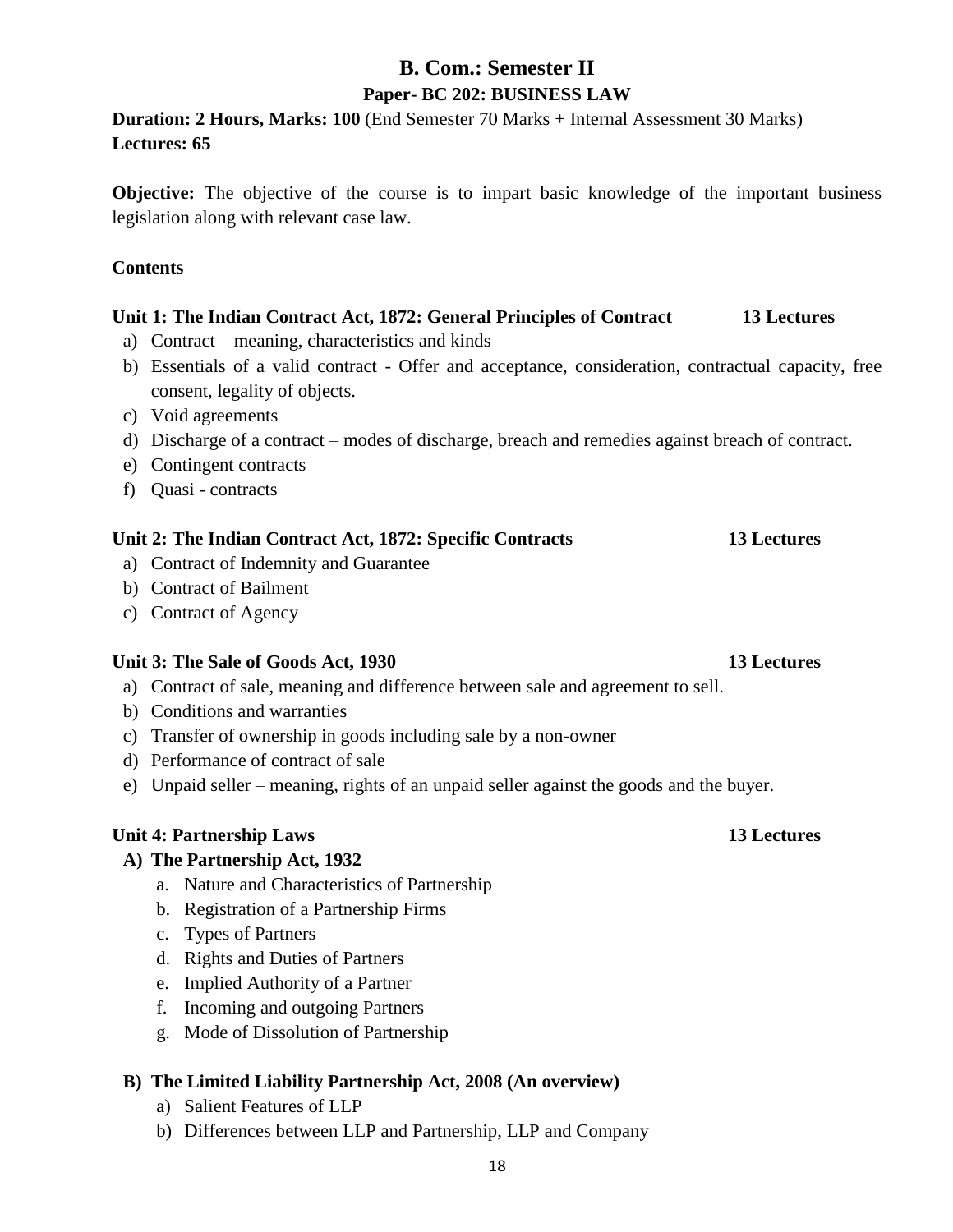- c) LLP Agreement,
- d) Partners and Designated Partners
- e) Incorporation Document
- f) Incorporation by Registration
- g) Partners and their Relationship

### **Unit 5: The Negotiable Instruments Act 1881 13 Lectures**

- a) Meaning, Characteristics, and Types of Negotiable Instruments : Promissory Note, Bill of Exchange, Cheque
- b) Holder and Holder in Due Course, Privileges of Holder in Due Course.
- c) Negotiation: Types of Endorsements
- d) Crossing of Cheque
- e) Bouncing of Cheque

## **Suggested Readings:**

- 1. M.C. Kuchhal, and Vivek Kuchhal, *Business Law*, Vikas Publishing House, New Delhi.
- 2. Avtar Singh, *Business Law*, Eastern Book Company, Lucknow.
- 3. Ravinder Kumar, *Legal Aspects of Business*, Cengage Learning
- 4. SN Maheshwari and SK Maheshwari, *Business Law*, National Publishing House, New Delhi.
- 5. Sushma Arora, *Business Laws*, Taxmann Pulications.
- 6. Akhileshwar Pathak, *Legal Aspects of Business*, McGraw Hill Education, 6th ed.
- 7. P C Tulsian and Bharat Tulsian, *Business Law*, McGraw Hill Education
- 8. Aggarwal S K, *Business Law*, Galgotia Publishers Company, New Delhi.
- 9. Sharma, J.P. and Sunaina Kanojia, *Business Laws*, Ane Books Pvt. Ltd., New Delhi.
- 10. Bhushan Kumar Goyal and Jain Kinneri, *Business Laws*, International Book House

**Note:** Latest edition of text books may be used.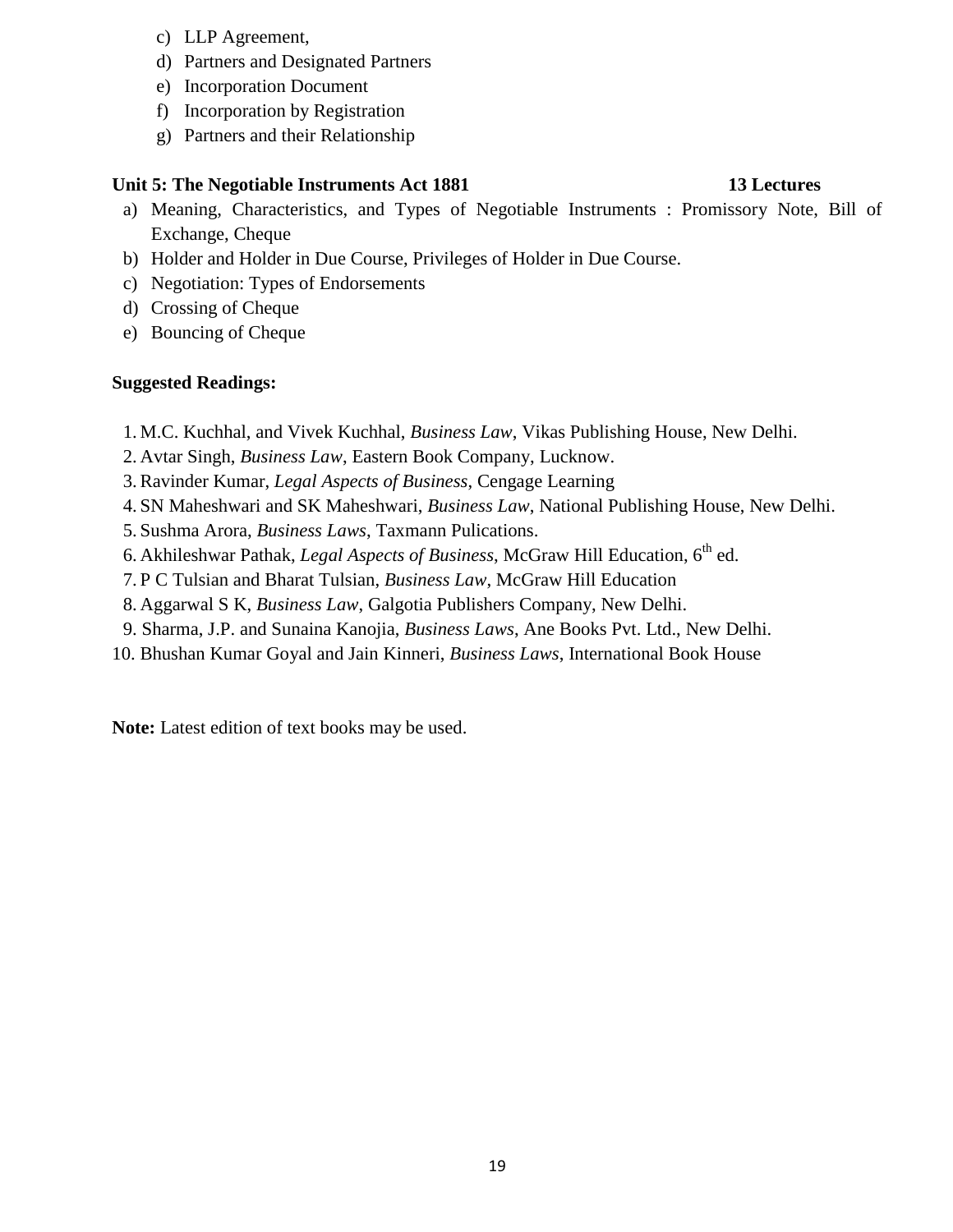### **Paper BC 203. BUSINESS STATISTICS**

**Duration: 2 Hours, Marks: 100** (End Semester 70 Marks + Internal Assessment 30 Marks) **Lectures: 65 Objective:** To develop the understanding of basic concepts of statistics and skills to accomplish the solutions in the area. **Contents UNIT I: Introduction 13Lectures** 

Nature, Scope, Importance and Limitations of Statistics, Statistical Investigation: Planning a Statistical Investigation, Methods of Collecting Primary and Secondary Data, Principles and Methods of Sampling.

#### **UNIT II: Data Classification and Representation 13 Lectures**

Methods of Classification and Tabulation, Graphical Presentation of Data and its Interpretation, Location of Median, Quartiles and Mode Graphically, One and Two Dimensional Diagrams.

#### **UNIT III: Statistical Average 13 Lectures**

Uses, Limitation and Calculations of various Averages, Mean, Median, Mode, Partition Values, Geometrical and Harmonic Mean, Dispersion and Skewness: Various Measures.

#### **UNIT IV: Correlation Analysis 13 Lectures**

Simple Correlation, Scatter Diagram, Methods of Computing Correlation, Karl Pearson and Rank Correlation, Standard Error and Probable Error.

#### **UNIT V: Index Number 13 Lectures**

Fixed Base and Chain Base, Base Shifting, Weighted Index numbers, Consumer Price Index number, Fisher's Index, Tests of Reversibility, Analysis of Time Series: Meaning, Components of Time Series, and Measurements of Trend.

#### **Suggested Readings:**

- 1. Levin, Richard and David S. Rubin, *Statistics for Management*, Pearson Education.
- 2. N D Vohra, Business Statistics, McGraw Hill Education.
- 3. Berenson and Levine, *Basic Business Statistics: Concepts and Applications,* Pearson Education.
- 4. Spiegel M.D, *Theory and Problems of Statistics,* Schaum Outlines Series, McGraw-Hill.
- 5. Beri, G.C., *Business Statistics,* McGraw-Hill.
- 6. J. K. Sharma, *Business Statistics,* Pearson Education.
- 7. S.C. Gupta, *Fundamentals of Statistics,* Himalaya Publishing House.
- 8. Elhance, D.N. *Fundamentals of Statistics* (ed. 2017). Kitab Mahal, New Delhi.

**Note:** Latest edition of text books may be used.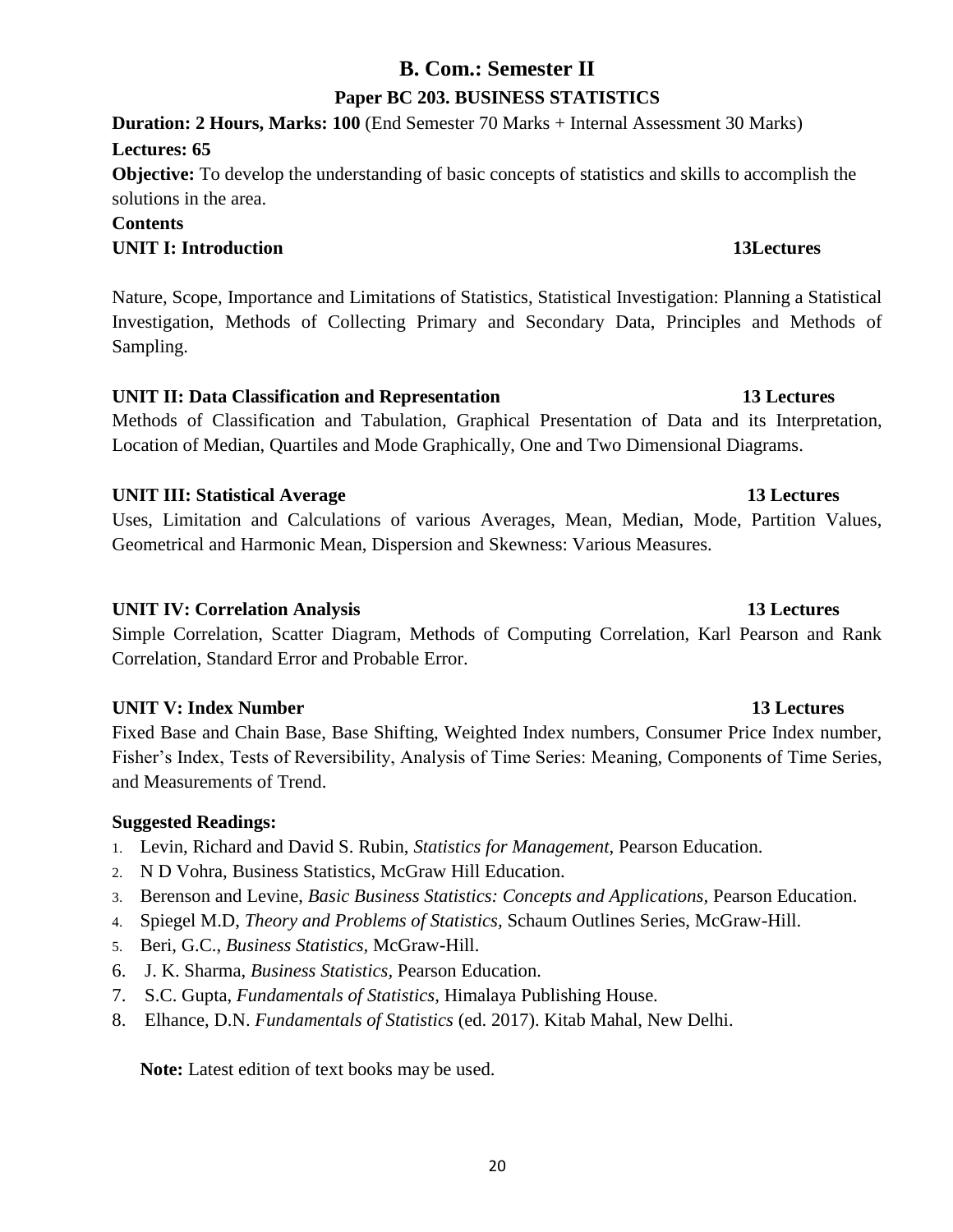### **LANGUAGE-2 Paper BC 204: Hindi/Modern Indian Language**

# आधुनिक भारतीय भाषा हिन्दी गद्य का उदमव और विकास

**Duration: 2 Hours, Marks: 100** (End Semester 70 Marks + Internal Assessment 30 Marks) **Lectures: 65**

| इकाई $-1$        | हिन्दी गद्य साहित्य का उद्भव एवं विकास<br>हिन्दी गद्य की विविध विधाओं का परिचय                             |
|------------------|------------------------------------------------------------------------------------------------------------|
| इकाई $-2$        | प्रेमचन्द (मंत्र), यशपाल (परदा), कृष्णा सोवती (सिलका बदल गया)                                              |
| इकाई $-3$        | बालमुकन्द गुप्त – श्रीमान का स्वागत<br>भारतेन्दु – इंग्लैंड और भारतवर्ष<br>हरिशंकर परसाई – सदाचार का ताबीज |
| इकाई $-4$        | भारतेन्द्र् – अंधेर नगरी<br>महादेवी – बिबिया                                                               |
| सन्दर्भ ग्रन्थ:– |                                                                                                            |
|                  | 1– महादेवी का गद्य साहित्य – डॉ0 मक्खनलाल                                                                  |

 $2-$  आधुनिक हिन्दी गद्य साहित्य – डॉ0 हरदयाल  $3-$  हिन्दी वाड.मय बीसवी शताब्दी – डॉ0 नगेन्द्र  $4-$  आधुनिक हिन्दी साहित्य की भूमिका – डॉ0 लक्ष्मीसागर वार्ष्णेय 5– प्रेमचन्दः चिन्तन और कला – इन्द्रनाथ भडान  $6-$  प्रेमचन्द और उनका युग  $-$  रामविलास शर्मा  $7-$  कहानीः नई कहानी  $-$  नामवर सिंह  $8-$  हिन्दी का गद्य साहित्य – रामचन्द्र तिवारी 9 - आधुनिक हिन्दी गदय साहित्य – डॉ0 हरदयाल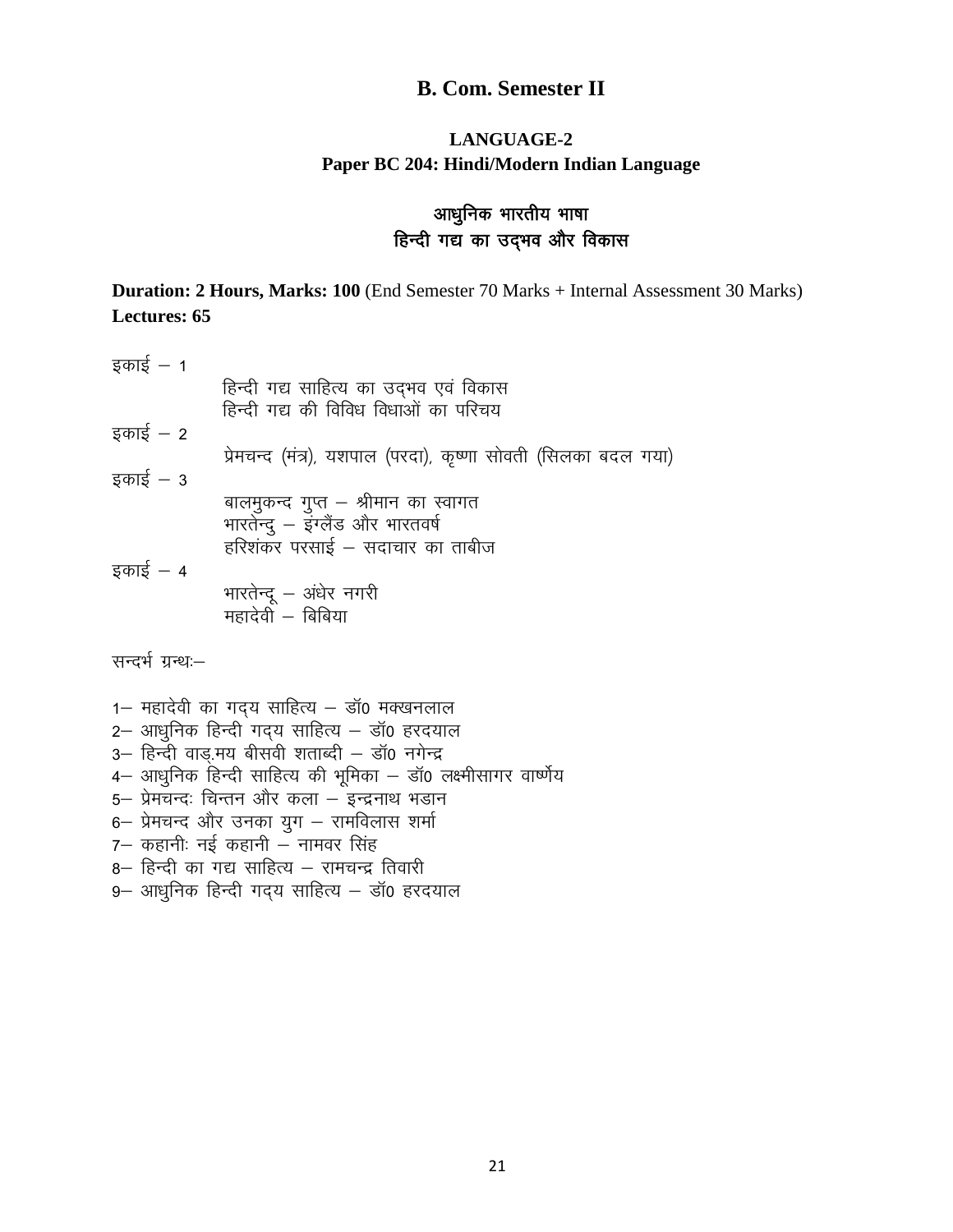# **Paper BC 301: COMPANY LAW**

**Duration: 2 Hours, Marks: 100** (End Semester 70 Marks + Internal Assessment 30 Marks) **Lectures: 65**

**Objective:** The objective of the course is to impart basic knowledge of the provisions of the Companies Act 2013. Case studies involving issues in company law are required to be discussed.

### **Contents**

## **UNIT 1: Introduction 15 Lectures**

Administration of Company Law [including National Company Law Tribunal (NCLT), National Company Law Appellate Tribunal (NCLAT), Special Courts]; Characteristics of a company; lifting of corporate veil; types of companies including one-person company, small company and dormant company; association not for profit; illegal association; formation of company, on-line filing of documents, promoters, their legal position, pre-incorporation contract; on-line registration of a company.

### **UNIT 2: Documents 15 Lectures**

Memorandum of association, Articles of association, Doctrine of constructive notice and indoor management prospectus-shelf and red herring prospectus, Misstatement in prospectus, GDR; Book building; Issue, allotment and forfeiture of share, Transmission of shares, Buyback and provisions regarding buyback; Issue of bonus shares.

## **UNIT 3: Management** 15 Lectures **15 Lectures**

Classification of directors, women directors, independent director, small shareholder's director; Disqualifications, director identity number (DIN); Appointment; Legal positions, powers and duties; removal of directors; Key managerial personnel, managing director, manager;

Meetings of shareholders and board; Types of meeting, convening and conduct of meetings, postal ballot, meeting through video conferencing, e-voting; Committees of Board of Directors - Audit Committee, Nomination and Remuneration Committee, Stakeholders Relationship Committee, Corporate Social Responsibility Committee.

## **UNIT 4: Dividends, Accounts, Audit 10 Lectures**

Provisions relating to payment of Dividend, Provisions relating to Books of Account, Provisions relating to Audit, Auditors' Appointment, Rotation of Auditors, Auditors' Report, Secretarial Audit.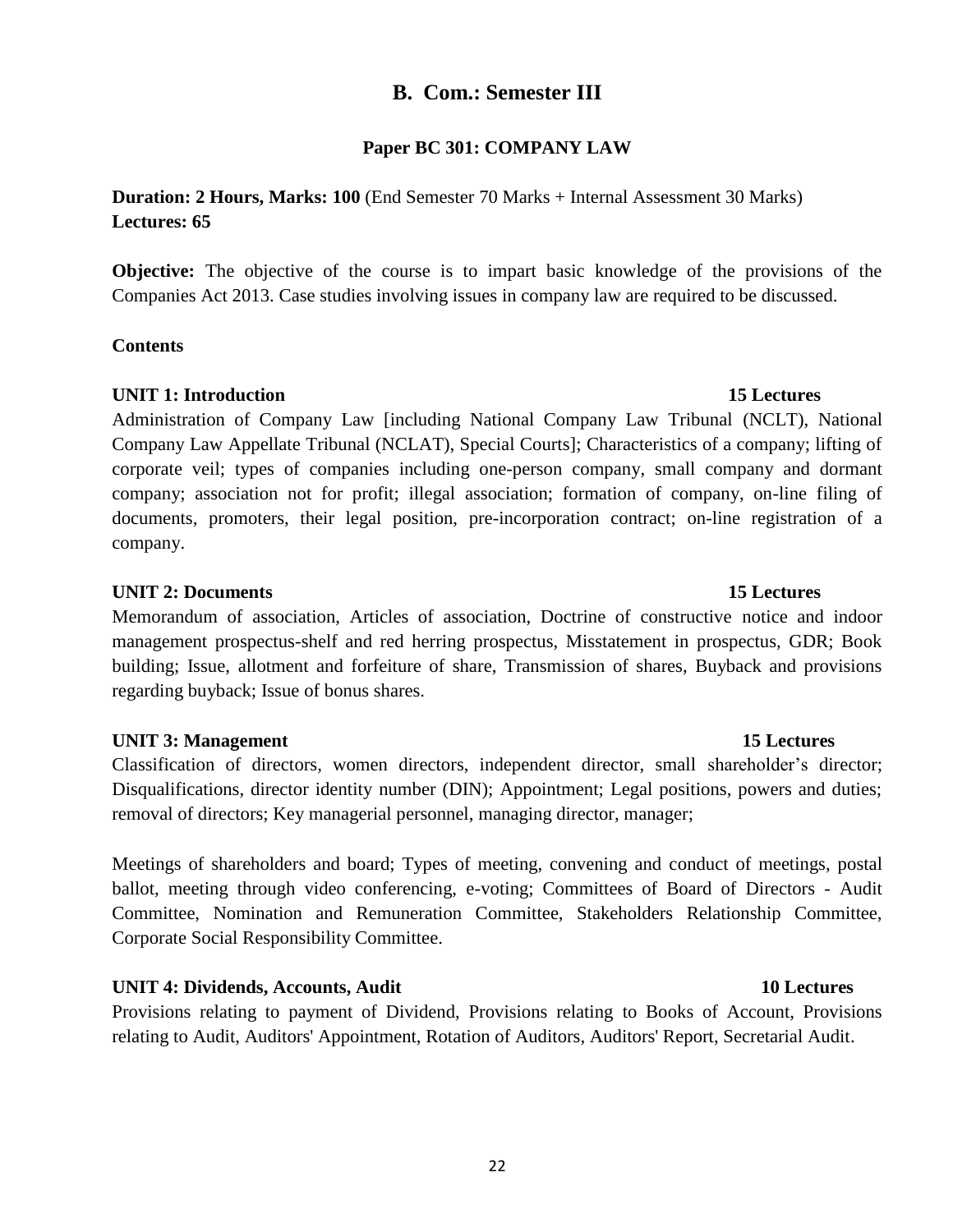### **UNIT V: Winding Up 10 Lectures**

Concept and modes of Winding Up.

**Insider-Trading, Whistle-Blowing** – Insider-Trading; meaning and legal provisions; Whistleblowing: Concept and Mechanism.

#### **Suggested Readings:**

- 1. MC Kuchhal, *Modern Indian Company Law*, Shri Mahaveer Book Depot (Publishers), Delhi.
- 2. GK Kapoor and Sanjay Dhamija, *Company Law*, Bharat Law House, Delhi.
- 3. Anil Kumar, *Corporate Laws,* Indian Book House, Delhi
- 4. Reena Chadha and Sumant Chadha, *Corporate Laws*, Scholar Tech Press, Delhi.
- 5. Avtar Singh*, Introduction to Company Law,* Eastern Book Company
- 6. *A Compendium of Companies Act 2013, along with Rules*, by Taxmann Publications.
- 7. Gower and Davies, *Principles of Modern Company Law*, Sweet & Maxwell

Note: Latest edition of text books may be used.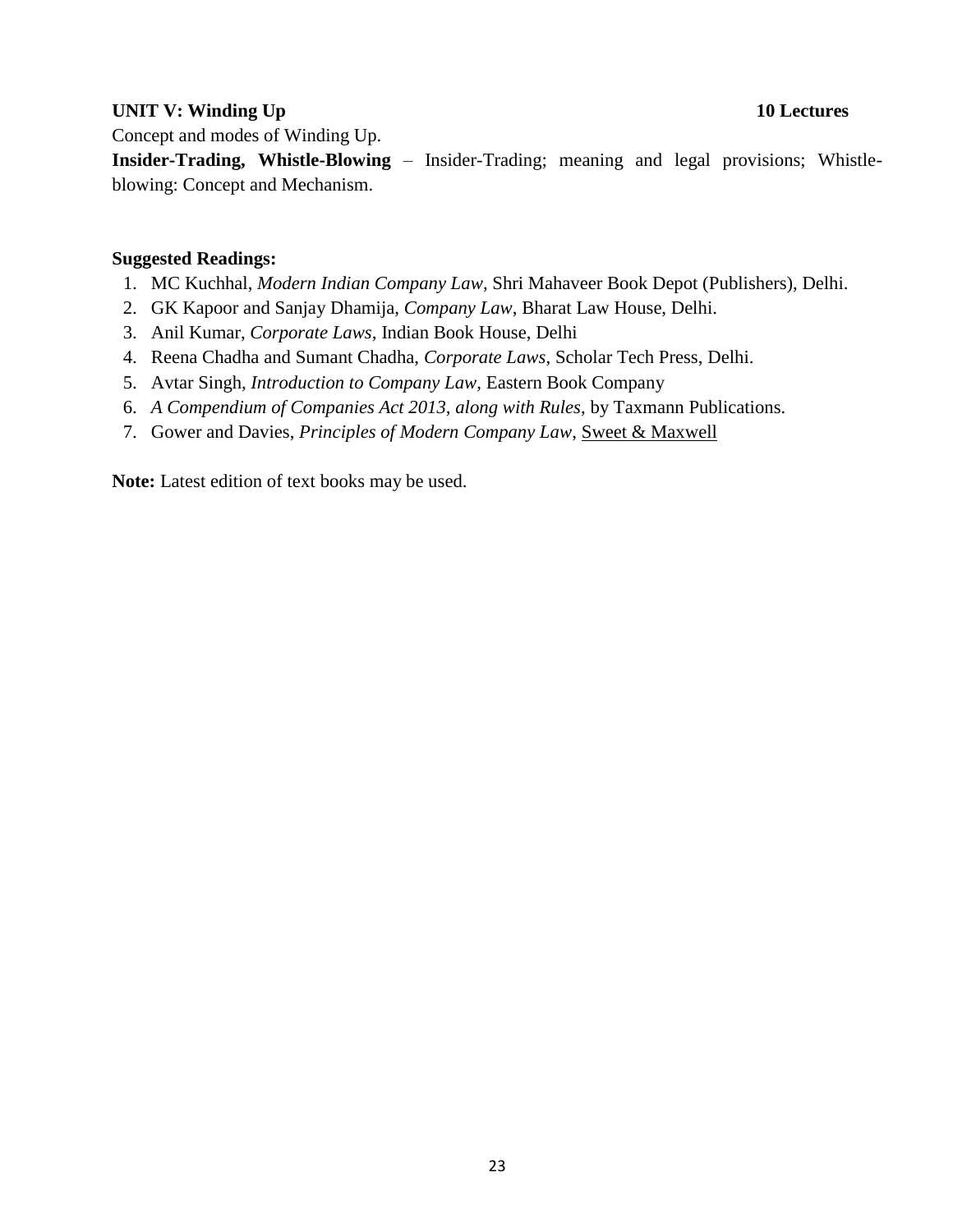### **Paper BC 302: INCOME TAX LAW AND PRACTICE**

**Duration: 2 Hours, Marks: 100** (End Semester 70 Marks + Internal Assessment 30 Marks) **Lectures: 52, Practical Lab: 26**

**Objective:** To provide basic knowledge and equip students with application of principles and provisions of Income-tax Act, 1961 and the relevant Rules.

### **Contents**

## **Unit 1: Introduction 10 Lectures**

**Basic concepts:** Income, agricultural income, person, assessee, assessment year, previous year, gross total income, total income, maximum marginal rate of tax; Permanent Account Number (PAN) *Residential status*; Scope of total income on the basis of residential status Exempted income under section 10

### **Unit 2: Computation of Income under different heads-1 18 Lectures**

Income from Salaries; Income from house property

## **Unit 3: Computation of Income under different heads-2 10 Lectures**

Profits and gains of business or profession; Capital gains; Income from other sources

### **Unit 4: Computation of Total Income and Tax Liability 14 Lectures**

Income of other persons included in assessee's total income; Aggregation of income and set-off and carry forward of losses; Deductions from gross total income; Rebates and reliefs

Computation of total income of individuals and firms; Tax liability of an individual and a firm; Five leading cases decided by the Supreme Court

### **Unit 5: Preparation of Return of Income <b>Practical Lab 26 Practical Lab 26**

Filing of returns: Manually, On-line filing of Returns of Income & TDS; Provision & Procedures of Compulsory On-Line filing of returns for specified assesses.

**Note:**

- **1. There shall be a practical examination of 20 Marks on E-filling of Income Tax Returns using a software utility tool. The student is required to fill appropriate Form and generate the XML file.**
- **2. There shall be 4 Credit Hrs. for Lectures + one Credit hr. (Two Practical Periods per week per batch) for Practical Lab + one credit Hr for Tutorials (per group)**
- **3. Latest edition of text books and Software may be used.**

#### **Suggested readings:**

1. Singhania, Vinod K. and Monica Singhania. *Students' Guide to Income Tax, University Edition.* Taxmann Publications Pvt. Ltd., New Delhi.

2. Ahuja, Girish and Ravi Gupta. *Systematic Approach to Income Tax.* Bharat Law House, Delhi.

#### **Journals**

- 1. *Income Tax Reports*. Company Law Institute of India Pvt. Ltd., Chennai.
- 2. *Taxman*. Taxman Allied Services Pvt. Ltd., New Delhi.
- 3. *Current Tax Reporter*. Current Tax Reporter, Jodhpur.

#### **Software**

- 1. Vinod Kumar Singhania, *e-filing of Income Tax Returns and Computation of Tax*, Taxmann Publication Pvt. Ltd, New Delhi. Latest version
- 2. ‗Excel Utility' available at *incometaxindiaefiling.gov.in*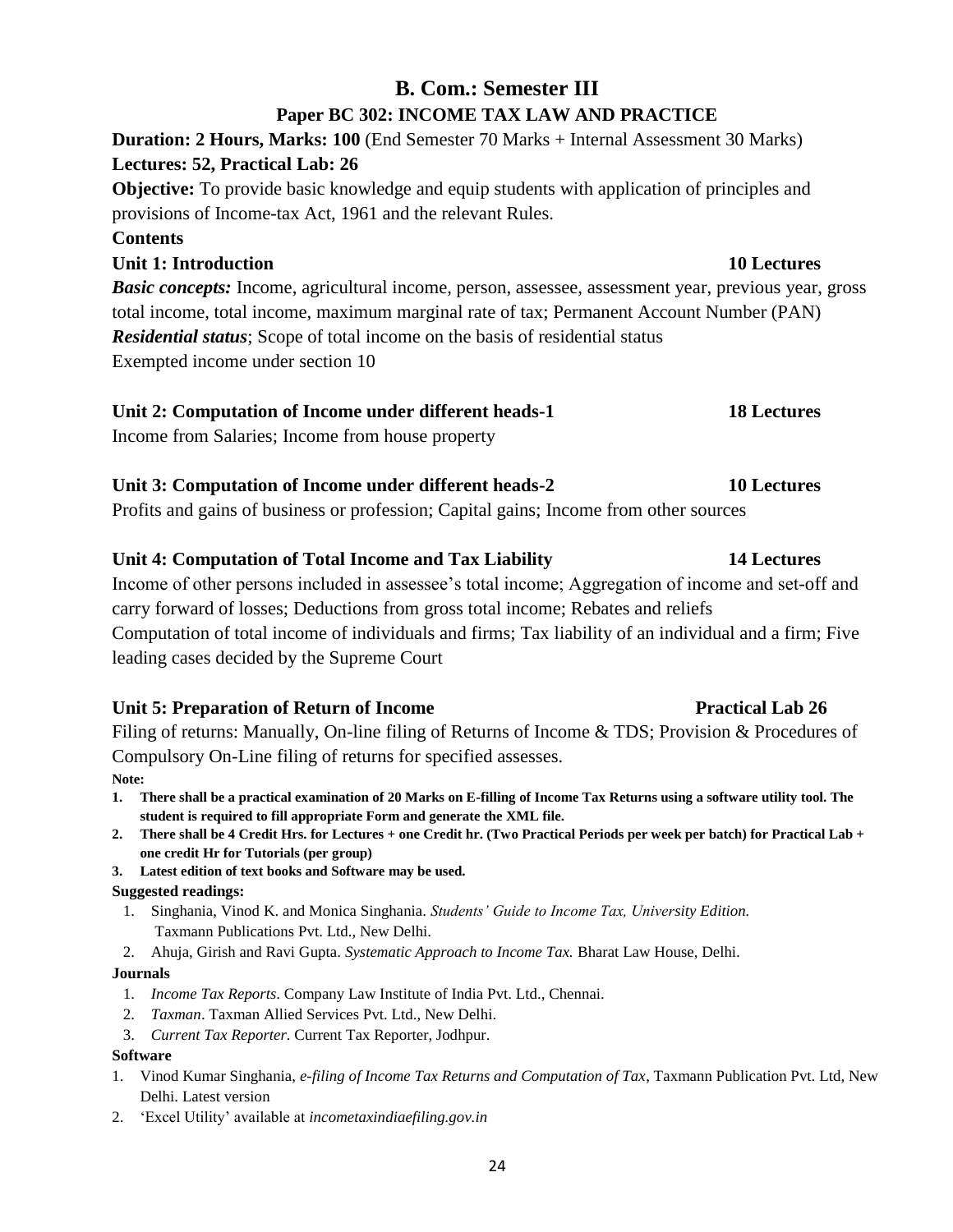# **LANGUAGE-3**

### **Paper BC 303: Hindi/Modern Indian Language**

# आधुनिक भारतीय भाषा हिन्दी भाषा और साहित्य

**Duration: 2 Hours, Marks: 100** (End Semester 70 Marks + Internal Assessment 30 Marks) **Lectures: 65**

- इकाई  $-$  1 हिन्दी भाषा और साहित्य
	- आधुनिक भारतीय भाषाओ का सामान्य परिचय
	- $\blacksquare$  हिन्दी साहित्य का आदिकाल एवं मध्यकाल
	- $\blacksquare$  हिन्दी साहित्य का आधुनिक काल

इकाई  $-$  2 भक्तिकालीन हिन्दी कविता

- $\blacksquare$  कबीरः कबीर ग्रन्थावली (संपादक) श्याम सुन्दर दास , गुरू देव का अंग - 2,4,8 पद संख्या -15,16,19,40
- **•** मीराः मीरा वर्ग की पदावली, पद संख्या 2, 169
- इकाई  $-$  3 रीतिकालीन हिन्दी कविता
	- $\blacksquare$  मतिराम– ग्रन्थावली, कृष्ण बिहारी मिश्र (संपा0), पद संख्या 5,9
	- n देव ग्रन्थावली, लक्ष्मीधर मालवीय (संपा0) प्रथम खण्ड,
		- पद संख्या– 5, 57
- इकाई  $-$  4 आधुनिक हिन्दी काव्य
	- श्रीधर पाठकः सांध्य—अरन, देहरादून उषमा
	- $\blacksquare$  देहरादुन मेरे नगपति मेरे विशाल

सन्दर्भ ग्रन्थ :-

- $1-$  हिन्दी भाषा धीरेन्द्र वर्मा (संपा0)
- 2— कबीर डॉ0 विजेन्द्र स्नातक
- 3– हिन्दी सूफी काव्य की भूमिका –रामपूजन तिवारी
- $4-$  सुरदास हरिवंशलाल शर्मा
- $5-$  मीरा विश्वनाथ त्रिपाठी
- $6-$  देव और उनकी कविता  $-$  डॉ0 नगेन्द्र
- $7-$  मतिरामः कवि और आचार्य डॉ0 महेन्द्र कुमार
- 8— हिन्दी साहित्य का उत्तर मध्यकाल डॉ0 महेन्द्र कुमार
- 9— हिन्दी स्वच्छन्दतावादी काव्य , रीतिकाल प्रेमशंकर
- $10-$  श्रीधर पाठक  $-$  रघुवंश
- $11-$  दिनकर सावित्री सिन्ध
- $12-$  श्रीधर पाठक तथा हिन्दी का पूर्व स्वतंत्रतावादी काव्य डॉ0 रामचन्द्र मिश्र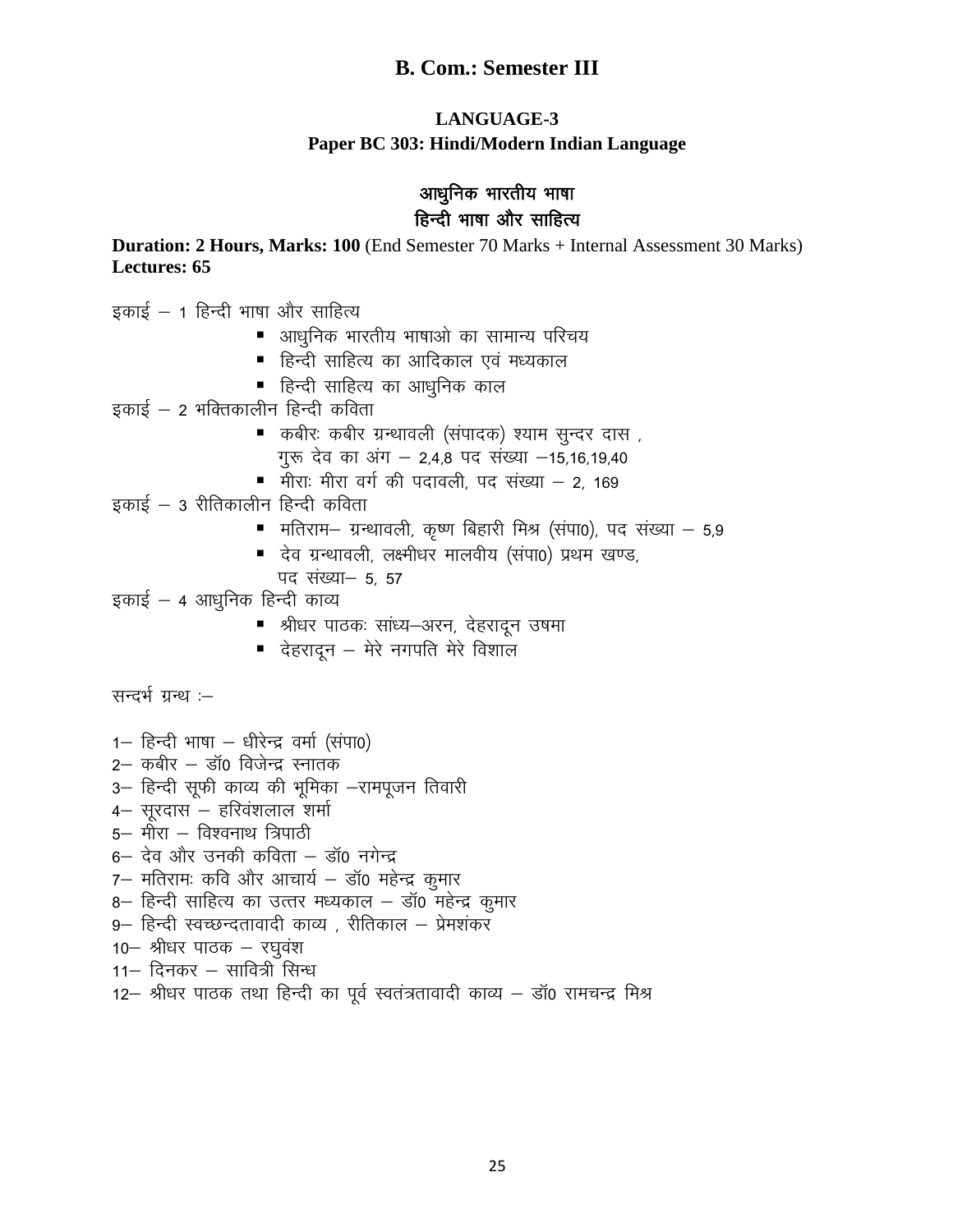### **Paper BC 304: a. Personal Selling and Salesmanship**

**Duration: 2 Hours, Marks: 100** (End Semester 70 Marks + Internal Assessment 30 Marks)

### **Lectures: 65**

**Objective:** The Purpose of the course is to familiarize the fundamentals of personal selling and the selling process.

### **Contents**

### **Unit I: Introduction to Personal Selling 15 Lectures**

Nature and importance of personal selling. Difference between personal selling. Salesmanship and Sales Management, Myths of selling, Relationship Marketing and Role of personal selling. Characteristics of a good salesman, Types of selling situations, Types of salespersons; Career opportunities in selling, Measures for making selling an attractive career.

### **Unit II: Theories of Selling 15 Lectures**

Traditional and Modern: AIDAS Model of selling, Problem Solving Approach, Right Set of Circumstances Theory and Modern Sales Approaches.

### **Unit III: Buying Process 10 Lectures**

Concept of motivation, Maslow's theory of need hierarchy; Dynamic nature of motivation; Buying motives and their uses in personal selling.

## **Unit IV: Selling Process 15 Lectures**

Prospecting and qualifying; Pre-approach; Approach; Presentation and demonstration; handling of objections and complaints; Closing the sale; techniques for closing the sale; Customer Relations, Follow up and Dealing customer concerns and complaints.

## **Unit V: Sales Reports 10 Lectures**

Reports and documents; sales manual, order Books, Cash Memo; Tour Diary, Daily and Periodical Report; Ethical aspects of selling.

### **Suggested Readings:**

- 1. Spiro. Stanton, Rich. Management of the Sales force. Me Graw Hill.
- 2. Rusell, F.A. Beach and Buskirk, Richard H. Selling: Principles and Practices. McGraw Hill.
- 3. Futrell, Charles. Sales Management : Behaviour, Practices and Cases. The Dryden Press.
- 4. Still, Richard R., Cundiff, Edward W. And . Govoni, Norman A.P . Sales Management: Decision Strategies and Case., New Delhi: Prentice Hall of India Ltd.
- 5. Johnson, Kurtz and Schueing. Sales Management. MeGraw Hill.
- 6. Pedesson, Charles A. Wright, Milburn D. And Weitz, Barton A., Selling: Principles and Methods,Richard, Irvin.
- 7. Kapoor, Neeru . Advertisting and personal Selling. New Delhi: Pinnacle.

#### **Note: Latest edition of text books may be used.**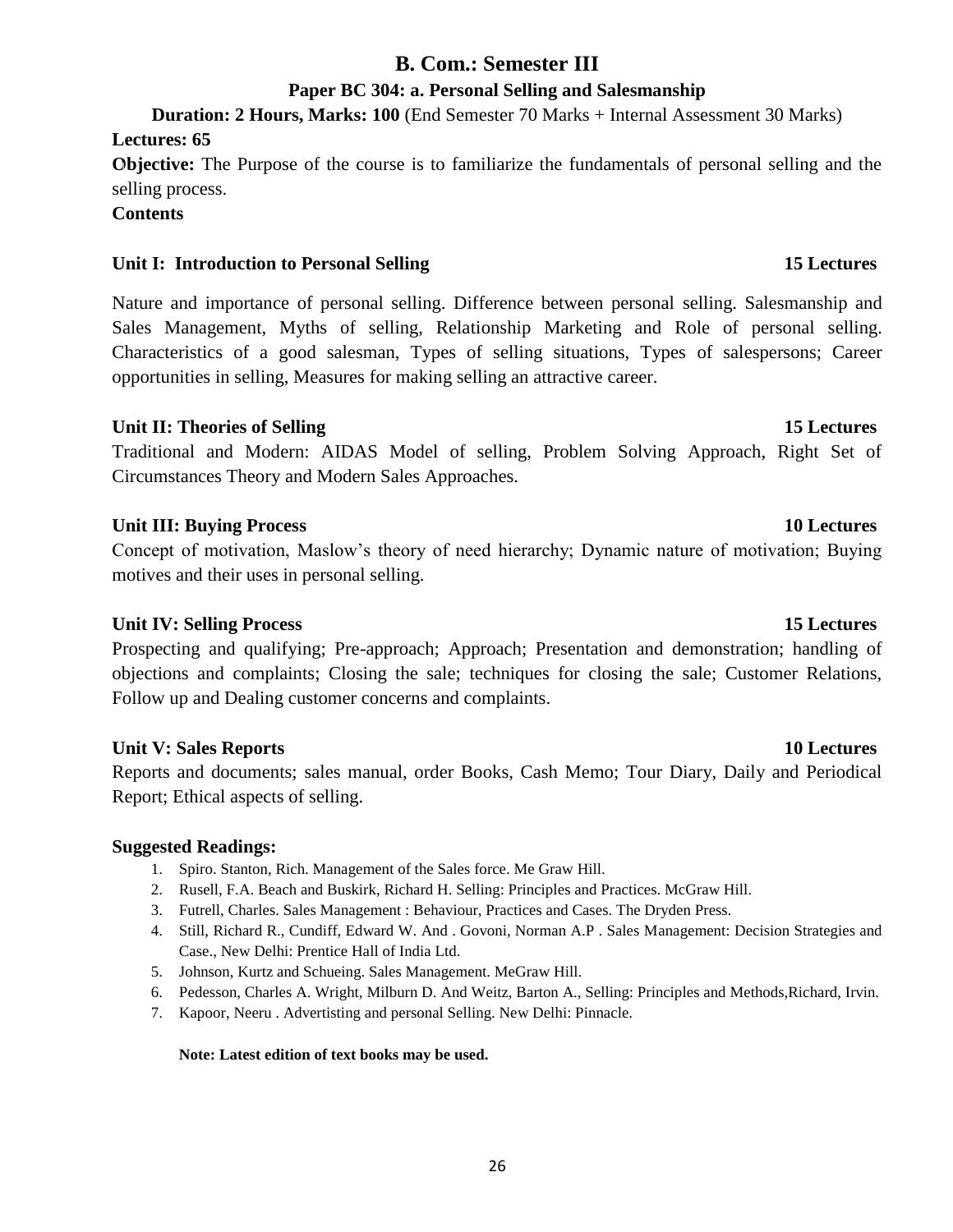**Paper BC 304: b. COMPUTER APPLICATIONS IN BUSINESS Duration: 2 Hours, Marks: 100** (End Semester 70 Marks + Internal Assessment 30 Marks)

**Lectures: 26, Practical Lab: 52**

**Objectives**: To provide computer skills and knowledge for commerce students and to enhance the student understands of usefulness of information technology tools for business operations.

### **Unit 1: Introduction to Computer 5 Lectures**

Evolution of Computer, Functional part of computer, Input Devices, Output Devices, Central Processing Unit, Memory (Primary and Secondary), Introduction to Software (System Software, Application Software)

### **Unit 2: Word Processing 3 Lectures, Practical Lab 6**

Introduction to word Processing, Word processing concepts, Use of Templates, Working with word document: Editing text, Find and replace text, Formatting, spell check, Autocorrect, Autotext; Bullets and numbering, Tabs, Paragraph Formatting, Indent, Page Formatting, Header and footer, Tables: Inserting, filling and formatting a table; Inserting Pictures and Video; Mail Merge: including linking with Database; Printing documents

**Creating Business Documents using the above facilities**

### **Unit 3: Preparing Presentations 3 Lectures, Practical Lab 6**

Basics of presentations: Slides, Fonts, Drawing, Editing; Inserting: Tables, Images, texts, Symbols, Media; Design; Transition; Animation; and Slideshow.

**Creating Business Presentations using above facilities**

**Unit 4: Spreadsheet and its Business Applications 5 Lectures, Practical Lab 20**

**Spreadsheet concepts**, Managing worksheets; Formatting, Entering data, Editing, and Printing a Worksheet; Handling operators in formula, Project involving multiple spreadsheets, Organizing Charts and graphs

**Generally used Spreadsheet functions:** Mathematical, Statistical, Financial, Logical, Date and Time, Lookup and reference, Database, and Text functions

## **Unit 5: Creating Business Spreadsheet 10 Lectures, Practical Lab 20**

**Creating spreadsheet in the area of:** Loan and Lease statement; Ratio Analysis; Payroll statements; Capital Budgeting; Depreciation Accounting; Graphical representation of data; Frequency distribution and its statistical parameters; Correlation and Regression

### **Note:**

1. The General Purpose Software referred in this course will be notified by the University Departments every three years. If the specific features, referred in the detailed course above, is not available in that software, to that extent it will be deemed to have been modified.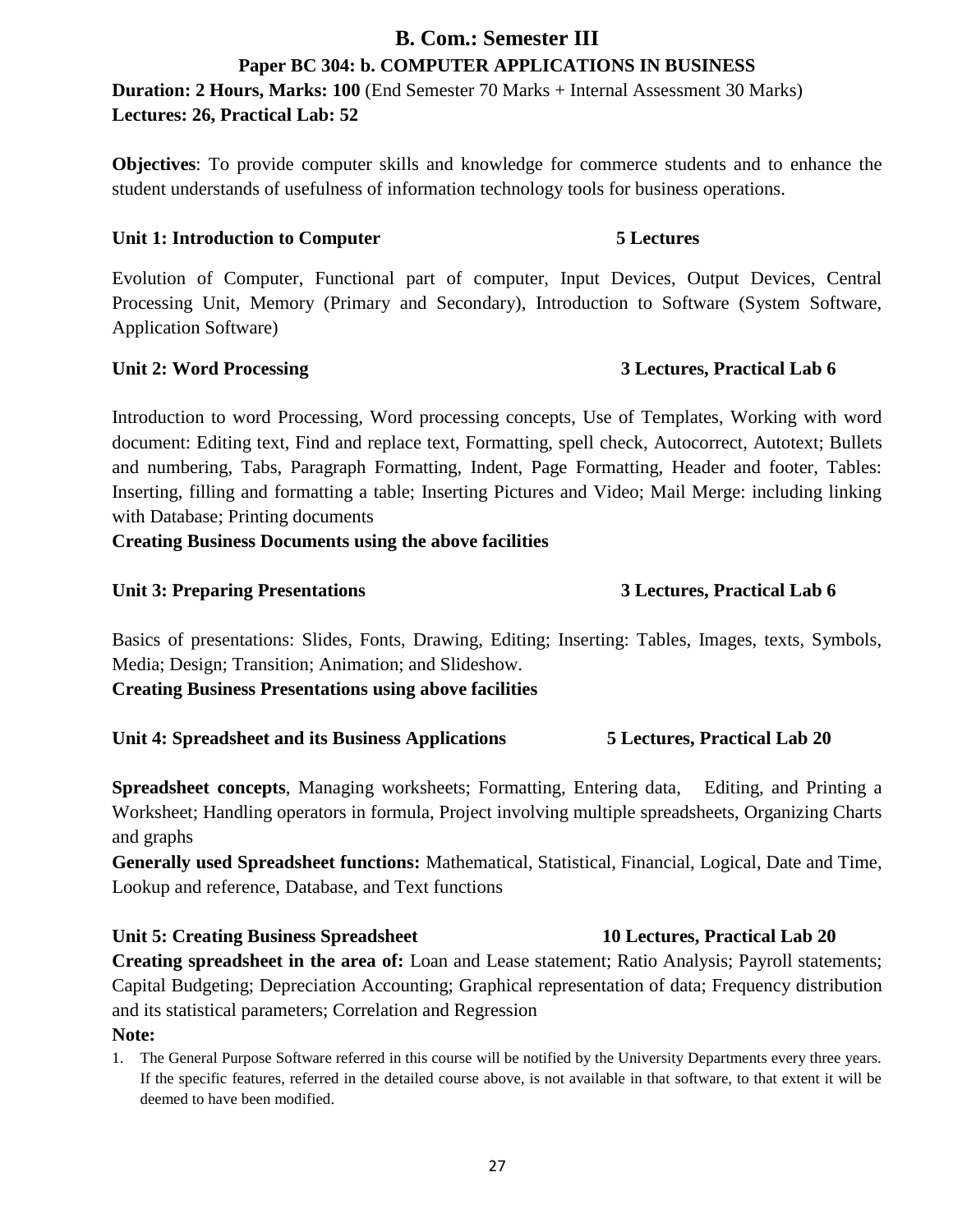- 2. **There shall be a practical examination of 100 Marks (Practical-70 Marks, Internal Assessment: 30 Marks). The practical examination will be conducted by the external examiner appointed by the University for the purpose.** Teaching arrangement need to be made in the computer Lab
- 3. There shall be four lectures per class and 4 Practical Lab periods per batch to be taught in computer Lab.

#### **Suggested Readings:**

- **1.** Pandey, U.S. & Kumar, Varinder. *Computer Applications in Business* (ed.2017), Kitab Mahal, New Delhi
- **2.** Rajaram, V. *Introduction to Information Technology,* PHI.
- **3.** Eliason, A.L. *On-line Business Computer-Applications*. Chicago: Science Research Associates.
- **4.** Frye, Curtis D. *Step by Step Microsoft Excel 2010*. PHI
- **5.** Leon, A, and Leon, M. *Fundamentals of Information Technology*. Leon, Vikas (4) Software Manuals
- **6.** Sinha, Pradeep K. and Sinha, Preeti. *Foundation of Computing*. BPB Publications.
- **7.** Basandra, Suresh K. *Management Information System*. New Delhi-Allahabad: Wheeler Publication.
- **8.** Kumar, Muneesh. *Business Information System*. Vikas Publishing House.
- **9.** Saxena, Sanjay. *A First Course in Computers*. Vikas Publiashing House.
- **10.** Fizegerald & Dennis. *Business Data Communication and Networking*. Wiley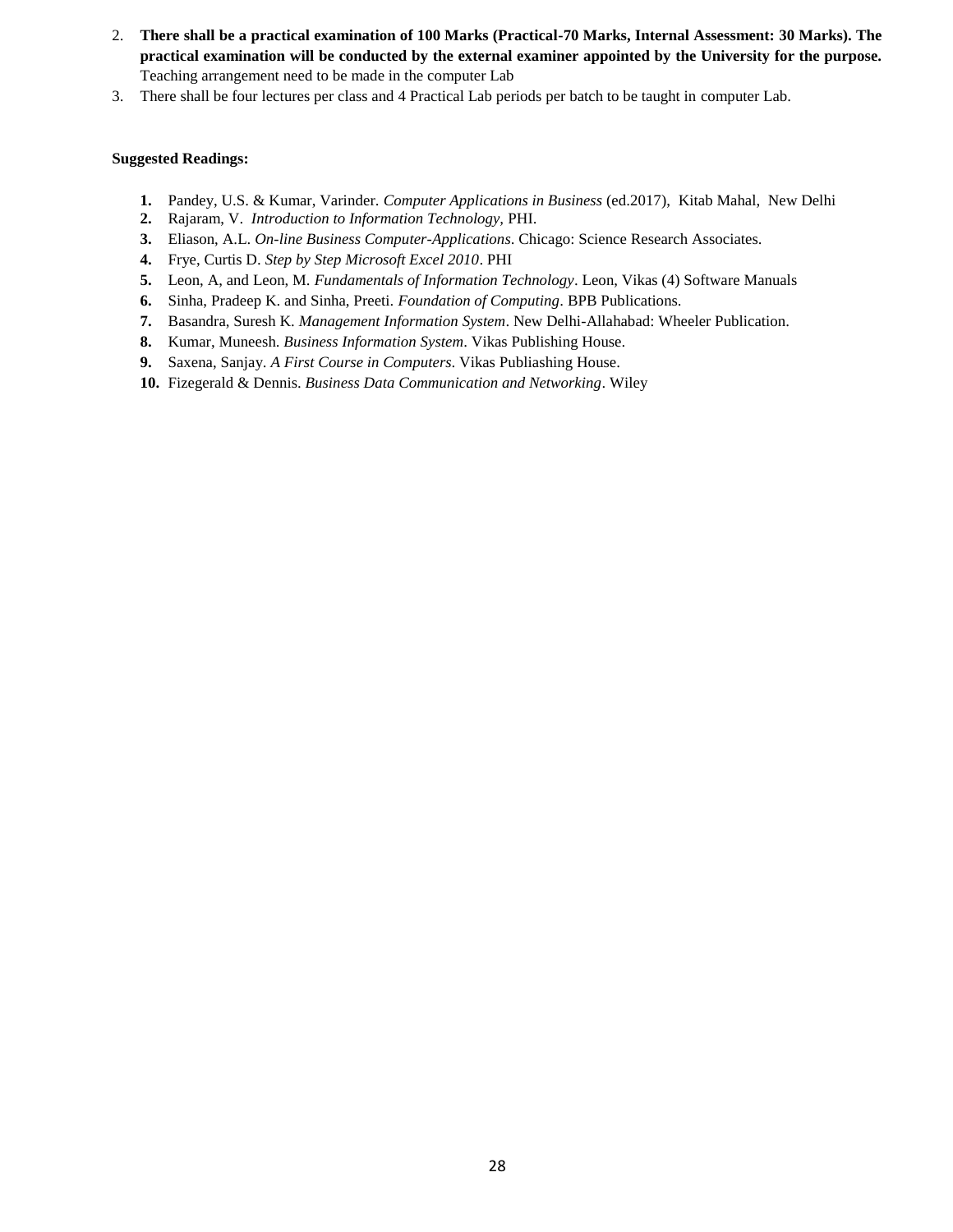# **B. Com.: Semester IV Paper BC 401: BUSINESS COMMUNICATION**

**Duration: 2 Hours, Marks: 100** (End Semester 70 Marks + Internal Assessment 30 Marks) **Lectures: 65**

**Objective:** To equip students of the B.Com course effectively to acquire skills in reading, writing, comprehension and communication, as also to use electronic media for business communication.

### **Contents**

### **Unit 1: Nature of Communication 13 lectures**

Process of Communication, Types of Communication (verbal & Non Verbal), Importance of Communication, Different forms of Communication

Barriers to Communication Causes, Linguistic Barriers, Psychological Barriers, Interpersonal Barriers, Cultural Barriers, Physical Barriers, Organizational Barriers

### **Unit 2: Business Correspondence 13 lectures**

Letter Writing, presentation, Inviting quotations, Sending quotations, Placing orders, Inviting tenders, Sales letters, claim & adjustment letters and social correspondence, Memorandum, Inter-office Memo, Notices, Agenda, Minutes, Job application letter, preparing the Resume.

### **Unit 3: Report Writing 13 lectures**

Business reports, Types, Characteristics, Importance, Elements of structure, Process of writing, Order of writing, the final draft, check lists for reports.

### **Unit 4: Vocabulary 13 lectures**

Words often confused, Words often misspelt, Common errors in English.

## **Unit 5: Oral Presentation 13 lectures**

Importance, Characteristics, Presentation Plan, Power point presentation, Visual aids.

### **Suggested Readings:**

- 1. Bovee, and Thill, *Business Communication Today,* Pearson Education
- 2. Lesikar, R.V. & Flatley, M.E. Kathryn Rentz; *Business Communication Making Connections in Digital World*, 11<sup>th</sup> ed., McGraw Hill Education.
- 3. Shirley Taylor, *Communication for Business,* Pearson Education
- 4. Locker and Kaczmarek, *Business Communication: Building Critical Skills, TMH*
- 5. Leena Sen, *Communication Skills*, PHI Learning

Note: Latest edition of text books may be used.

#### 29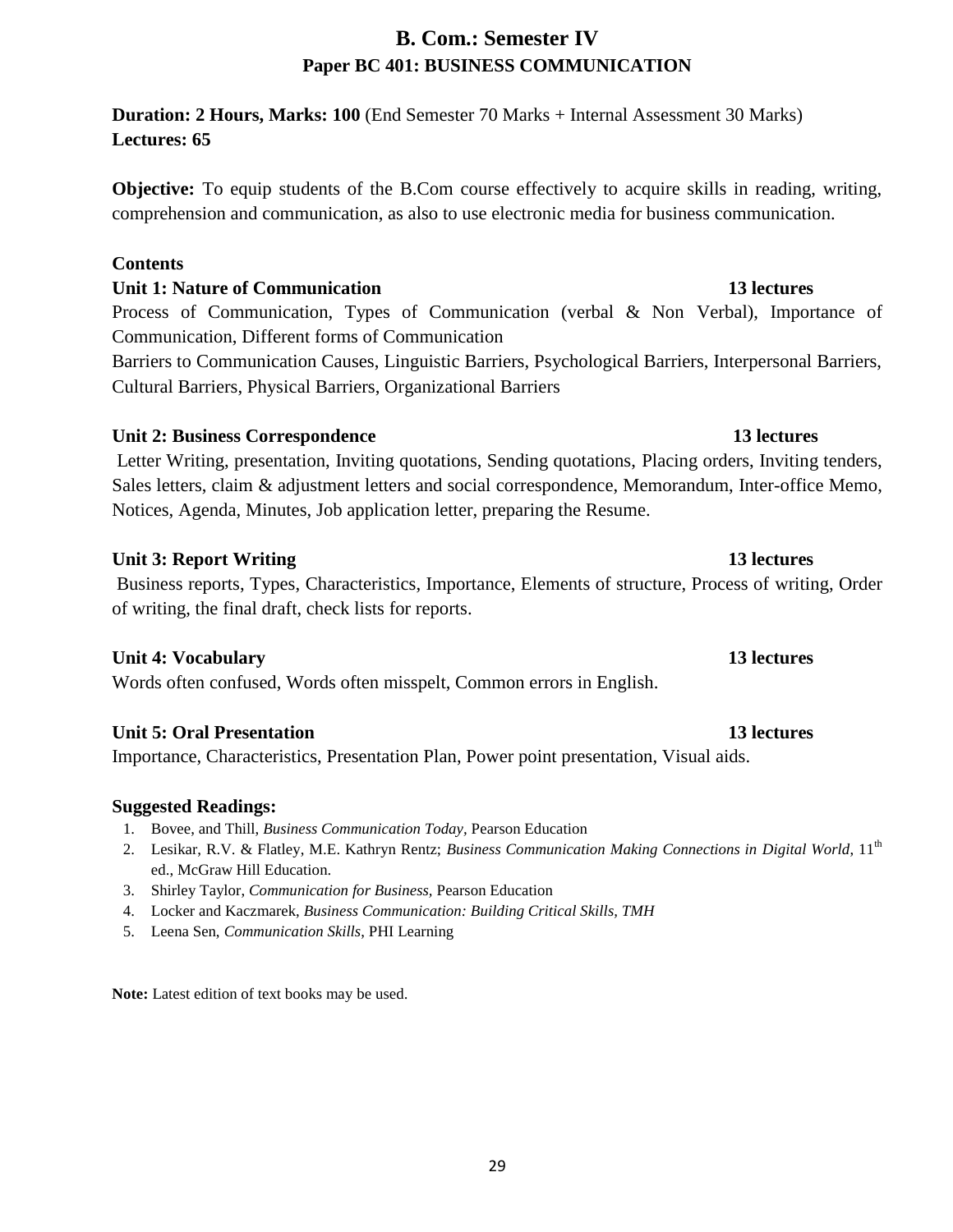### **B. Com.: Semester IV Paper BC 402: CORPORATE ACCOUNTING**

# **Duration: 2 Hours, Marks: 100** (End Semester 70 Marks + Internal Assessment 30 Marks)

### **Lectures: 65**

**Objectives:** To enable the students to acquire the basic knowledge of the corporate accounting and to learn the techniques of preparing the financial statements.

### **Contents**

### **Unit 1. Accounting for Share Capital & Debentures 12 Lectures**

 Issue, forfeiture and reissue of forfeited shares: concept & process of book building; Issue of rights and bonus shares; Buy back of shares; Redemption of preference shares; Issue and Redemption of Debentures

### **Unit2. Final Accounts 9 Lectures**

Preparation of profit and loss account and balance sheet of corporate entities, excluding calculation of managerial remuneration, Disposal of company profits

# **Unit 3. Valuation of Goodwill and Valuation of Shares 6 Lectures**

Concepts and calculation: simple problem only

## **Unit4.Amalgamation of Companies 12 Lectures**

Concepts and accounting treatment as per Accounting Standard: 14 (ICAI) (excluding inter-Company holdings). Internal reconstruction: concepts and accounting treatment excluding Scheme of reconstruction.

## **Unit 5. Accounts of Holding Companies/Parent Companies 12 Lectures**

Preparation of consolidated balance sheet with one subsidiary company; Relevant provisions of Accounting Standard: 21 (ICAI).

## **Unit6.Accounts of Banking Companies 7 Lectures**

Difference between balance sheet of banking and non-banking companies; Prudential norms; Asset structure of a commercial bank; Non-performing assets (NPA)

## **Unit7.Cash Flow Statement 7 Lectures**

Concept of funds, Preparation of cash flow statement as per Indian Accounting Standard (Ind-AS): 7.

#### **Note:**

### **1. The relevant Indian Accounting Standards in line with the IFRS for all the above topics should be covered.**

**2. Any revision of relevant Indian Accounting Standard would become applicable immediately.** 

### **Suggested Readings:**

- 1. J.R. Monga, *Fudamentals of Corporate Accounting*. Mayur Paper Backs, New Delhi.
- 2. M.C. Shukla, T.S. Grewal, and S.C. Gupta*. Advanced Accounts*. Vol.-II. S. Chand & Co., New Delhi.
- 3. S.N. Maheshwari, and S. K. Maheshwari. *Corporate Accounting*. Vikas Publishing House, New Delhi.
- 4. Ashok Sehgal, Fundamentals of *Corporate Accounting*. Taxman Publication, New Delhi.
- 5. V.K. Goyal and Ruchi Goyal**,***. Corporate Accounting*. PHI Learning.
- 6. Jain, S.P. and K.L. Narang. *Corporate Accounting*. Kalyani Publishers, New Delhi.
- 7. P. C. Tulsian and Bharat Tulsian, *Corporate Accounting,* S.Chand & Co.
- 8. Amitabha Mukherjee and Mohammed Hanif, *Corporate Accounting*, McGraw Hill Education

9. Compendium of Statements and Standards of Accounting. The Institute of Chartered Accountants of India, New Delhi. Note: Latest edition of text books may be used.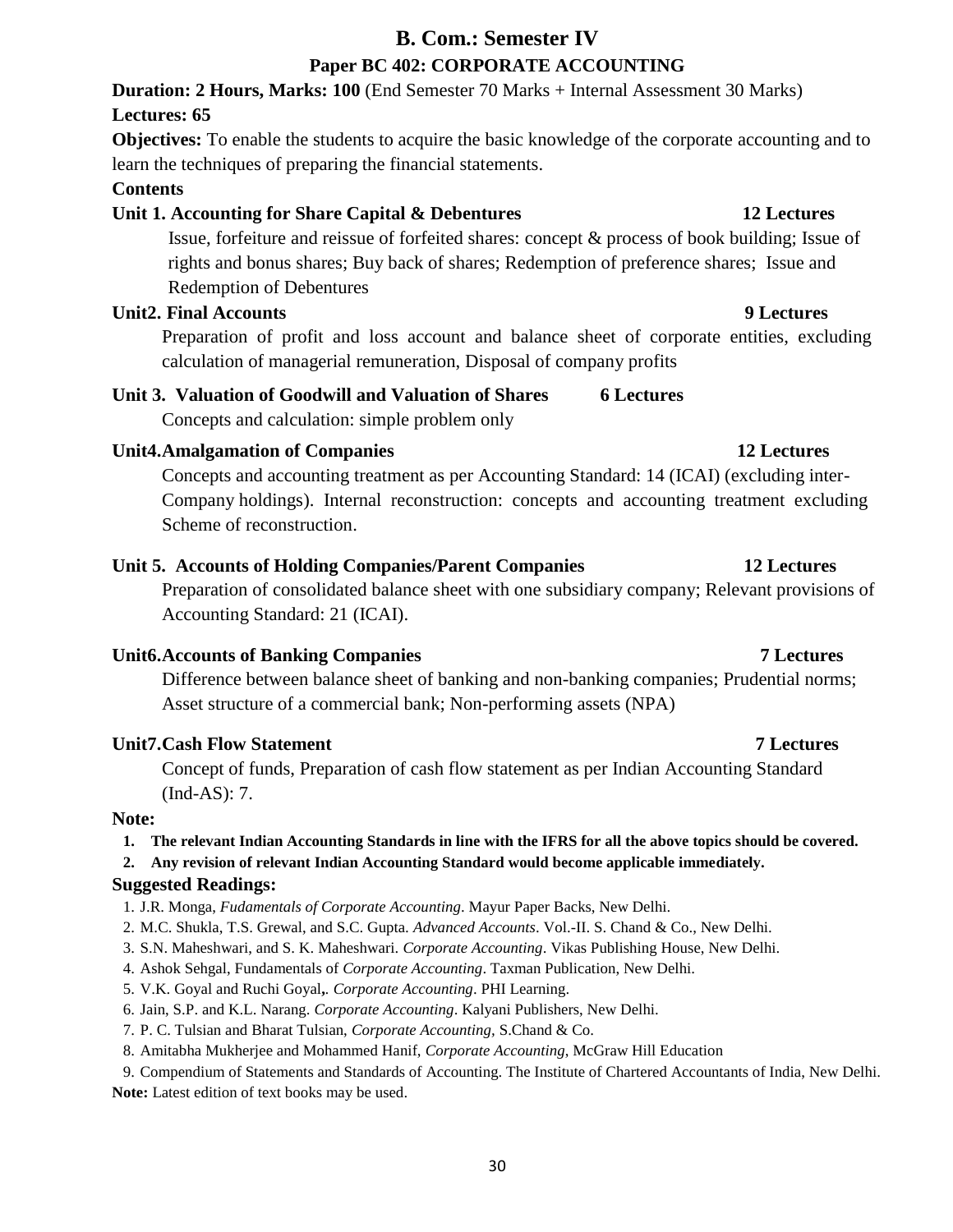# **Duration: 2 Hours, Marks: 100** (End Semester 70 Marks + Internal Assessment 30 Marks)

**Objective:** To acquaint the students with basic concepts used in cost accounting, various methods involved in cost ascertainment and cost accounting book keeping systems.

**B. Com.: Semester IV Paper BC 403: COST ACCOUNTING** 

#### **Contents**

**Lectures: 65**

#### **Unit 1: Introduction 6 Lectures**

Meaning, objectives and advantages of cost accounting; Difference between cost accounting and financial accounting; Cost concepts and classifications; Elements of cost; Installation of a costing system; Role of a cost accountant in an organisation

#### **Unit 2: Elements of Cost: Material and Labour 14 Lectures**

- a. *Materials*: Material/inventory control techniques. Accounting and control of purchases, storage and issue of materials. Methods of pricing of materials issues — FIFO, LIFO, Simple Average, Weighted Average, Replacement, Standard Cost. Treatment of Material Losses
- b. *Labour*: Accounting and Control of labour cost. Time keeping and time booking. Concept and treatment of idle time, over time, labour turnover and fringe benefits. Methods of wage payment and the Incentive schemes- Halsey, Rowan, Taylor's Differential piece wage.

#### **Unit 3: Elements of Cost: Overheads 8 Lectures**

Classification, allocation, apportionment and absorption of overheads; Under- and over-absorption; Capacity Levels and Costs; Treatments of certain items in costing like interest on capital, packing expenses, bad debts, research and development expenses; Activity based cost allocation.

#### **Unit 4: Methods of Costing 28 Lectures**

Unit costing, Job costing, Contract costing, Process costing (process losses, valuation of work in progress, joint and by-products), Service costing (only transport).

#### **Unit 5: Book Keeping in Cost Accounting 9 Lectures**

Integral and non-integral systems; Reconciliation of cost and financial accounts S**uggested Reading:**

- 1. Charles T. Horngren, Srikant M. Datar, Madhav V. Rajan **,** *Cost Accounting: A Managerial Emphasis*, Pearson Education.
- 2. Nigam, B.M. Lall and I.C. Jain. *Cost Accounting: Principles and Practice*. PHI Learning
- 3. Rajiv Goel, *Cost Accounting*. International Book House
- 4. Singh, Surender. *Cost Accounting,* Scholar Tech Press*,* New Delhi.
- 5. Jain, S.P. and K.L. Narang. *Cost Accounting: Principles and Methods*. Kalyani Publishers
- 6. Arora, M.N. *Cost Accounting – Principles and Practice.* Vikas Publishing House, New Delhi.
- 7. Maheshwari, S.N. and S.N. Mittal. *Cost Accounting: Theory and Problems*. Shri Mahavir Book Depot, New Delhi.
- 8. Iyengar, S.P. *Cost Accounting*. Sultan Chand & Sons
- 9. Singh, Surinder. *Elements of Cost Accounting.* Kitab Mahal, New Delhi.

Note: Latest edition of text books may be used.

#### 31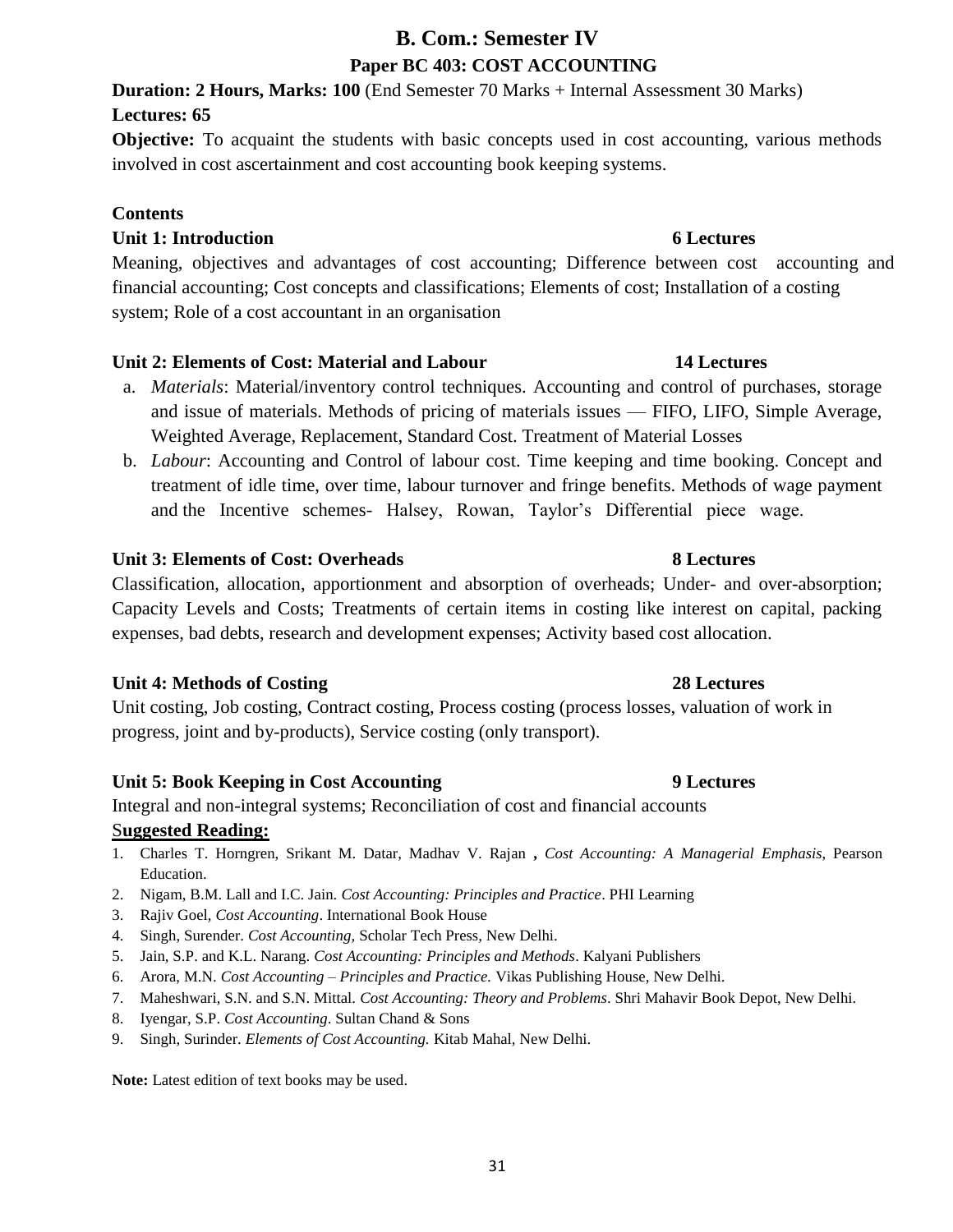#### **B.Com: Semester- IV**

### **Paper BC 404: a. INVESTING IN STOCK MARKETS**

**Duration: 2 Hours, Marks: 100** (End Semester 70 Marks + Internal Assessment 30 Marks) **Lectures: 65**

**Objective:** This paper intends to provide basic skills to operate in stock markets and the ways of investing in it. It will enable the students to take up investment in stock markets independently.

### **Contents**

#### **Unit I: Investing Fundamentals 14 Lectures**

Types of Investment- Equity shares, IPO/FPO, Bonds, Indian Securities Market: the market participants, trading of securities, security market indices. Sources of financial information. Stock exchange in India: BSE, NSE, MCX. Buying and selling of stocks: using brokerage and analysts' recommendations. Use of limit order and market order.

### **Unit II: Stock Analysis and Valuation 20 Lectures**

Online trading of stocks, understanding stock Quotations, types and placing of order. Risk: its valuation and mitigation, Analysis of the company: financial characteristics ( as explained by ratio analysis, future prospects of the company, assessing quality of the management using financial and non-financial data, balance sheet and quarterly results, cash flows and capital structure). Comparative analysis bof companies, Stock valuations: using ratios like PE ratio, PEG ratio, and Price Revenue ratio. Use of Historic prices, simple moving average, basic and advanced interactive charts. Examining the shareholding pattern of the company.

Pitfalls to avoid while investing: high P/E stocks, low price stocks, stop loss, excess averaging.

### **Unit III: Investing in Mutual Funds 16 Lectures**

Background of Mutual Funds: Need and advantages of investing in Mutual Funds, Net Asset Value, Types of Mutual Funds: Open ended, closed ended, equity, debt, hybrid, money market, Load vs. no load funds, Factors affecting choice of mutual funds. CRISIL mutual Fund Ranking and its Usage.

### **Unit IV: Understanding Derivatives 15 Lectures**

Futures, Options, trading in futures and options. Understanding stock market quotes on futures and options. Types of orders, Put and call options: How Put and call options work.

Commodities, derivatives of commodities, trading of commodity derivatives on MCX, Currency derivatives and its trading.

### **Suggested Readings:**

- 1. Gitman and Joehn k. *Fundamentals of Investing*. Pearson.
- 2. Madura, Jeff. *Personal Finance.* Pearson.
- 3. Chandra, Prasanna. *Investment analysis and portfolio management*. Tata mcgraw Hill.
- 4. Damodaran, Aswath. *Investment valuation: Tool and Techniques for determining the value of Any Asset.* Wiley Finance.
- 5. Bodie, Alex, Marcus and Mohanty. *Investments.* McGraw Hill Publishing Co.
- 6. Hirt abnd Block. *Fundamentals of Investment Management*. McGraw Hill Publishing Co.
- 7. Pandiyan, Punithavathy. *Security Analysis and Portfolio Management*. Vikas Publications
- 8. [www.yahoofinance.com](http://www.yahoofinance.com/),
- 9. [www.moneycontrol.com](http://www.moneycontrol.com/),
- 10. [www.bloomberg.com](http://www.bloomberg.com/)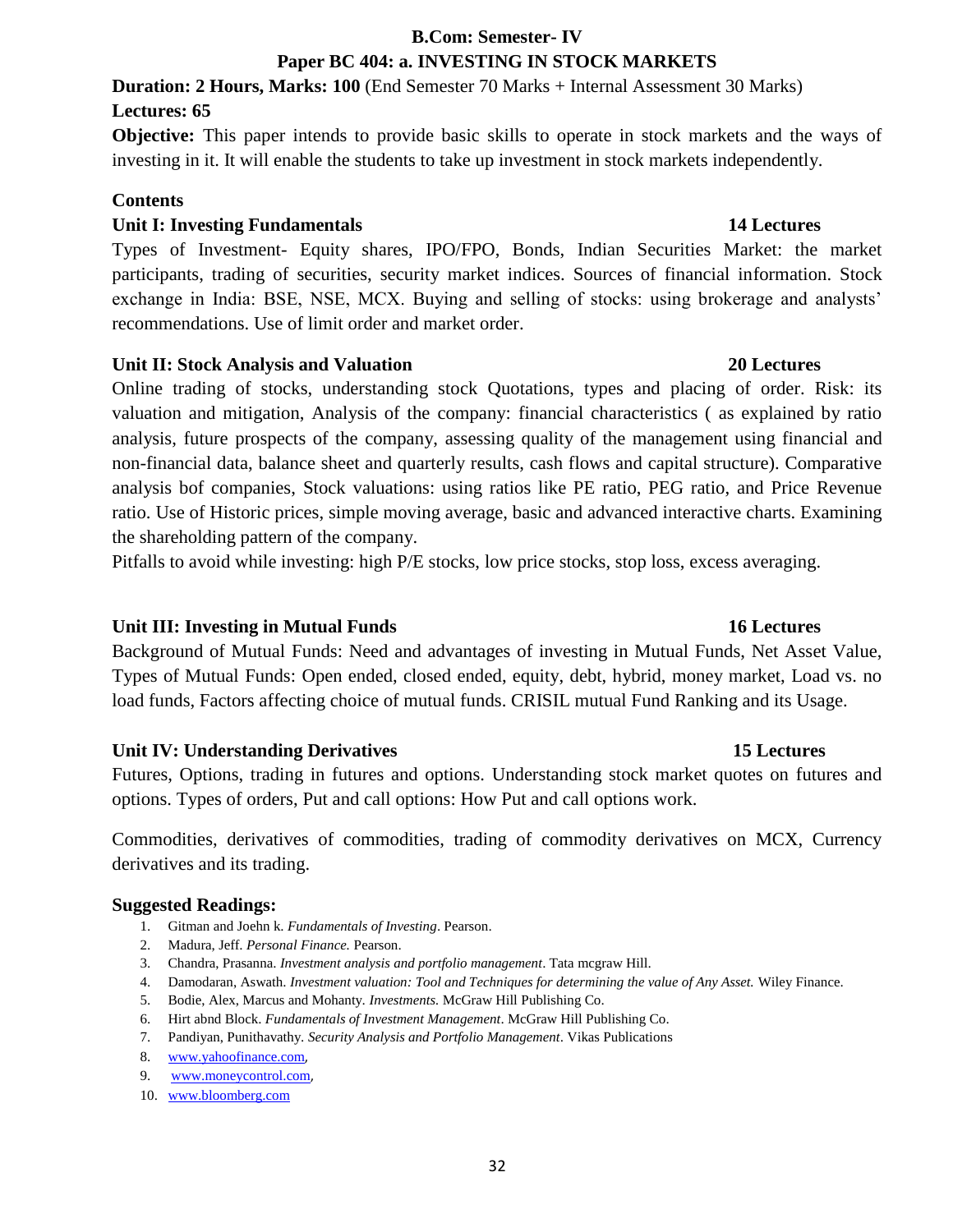# **B. Com.: Semester IV Paper BC 404: b. E-COMMERCE**

**Duration: 2 Hours, Marks: 100** (End Semester 70 Marks + Internal Assessment 30 Marks) **Lectures: 40, Practical Lab: 26**

**Objectives:** To enable the student to become familiar with the mechanism for conducting business transactions through electronic means

# **Contents Unit 1: Introduction 8 Lectures**

Meaning, nature, concepts, advantages, disadvantages and reasons for transacting online, types of E-Commerce, e-commerce business models (introduction, key elements of a business model and categorizing major E-commerce business models), forces behind e-commerce.

**Technology used in E-commerce:** The dynamics of world wide web and internet (meaning, evolution and features); Designing, building and launching e-commerce website (A systematic approach involving decisions regarding selection of hardware, software, outsourcing vs. in-house development of a website)

# **Unit 2: Security and Encryption 8 Lectures**

Need and concepts, the e-commerce security environment: (dimension, definition and scope of e-security), security threats in the E-commerce environment (security intrusions and breaches, attacking methods like hacking, sniffing, cyber-vandalism etc.), technology solutions (Encryption, security channels of communication, protecting networks and protecting servers and clients),

# **Unit 3: IT Act 2000 and Cyber Crimes 8 Lectures**

IT Act 2000: Definitions, Digital signature, Electronic governance, Attribution, acknowledgement and dispatc of electronic records, Regulation of certifying authorities, Digital signatures certificates, Duties of subscribers

Penalties and adjudication, Appellate Tribunal, Offences and Cyber-crimes

# **Unit 4: E-payment System 8 2 8 Lectures, 4 Practical Lab**

Models and methods of e–payments (Debit Card, Credit Card, Smart Cards, e-money), digital signatures (procedure, working and legal position), payment gateways, online banking (meaning, concepts, importance, electronic fund transfer, automated clearing house, automated ledger posting), risks involved in e-payments.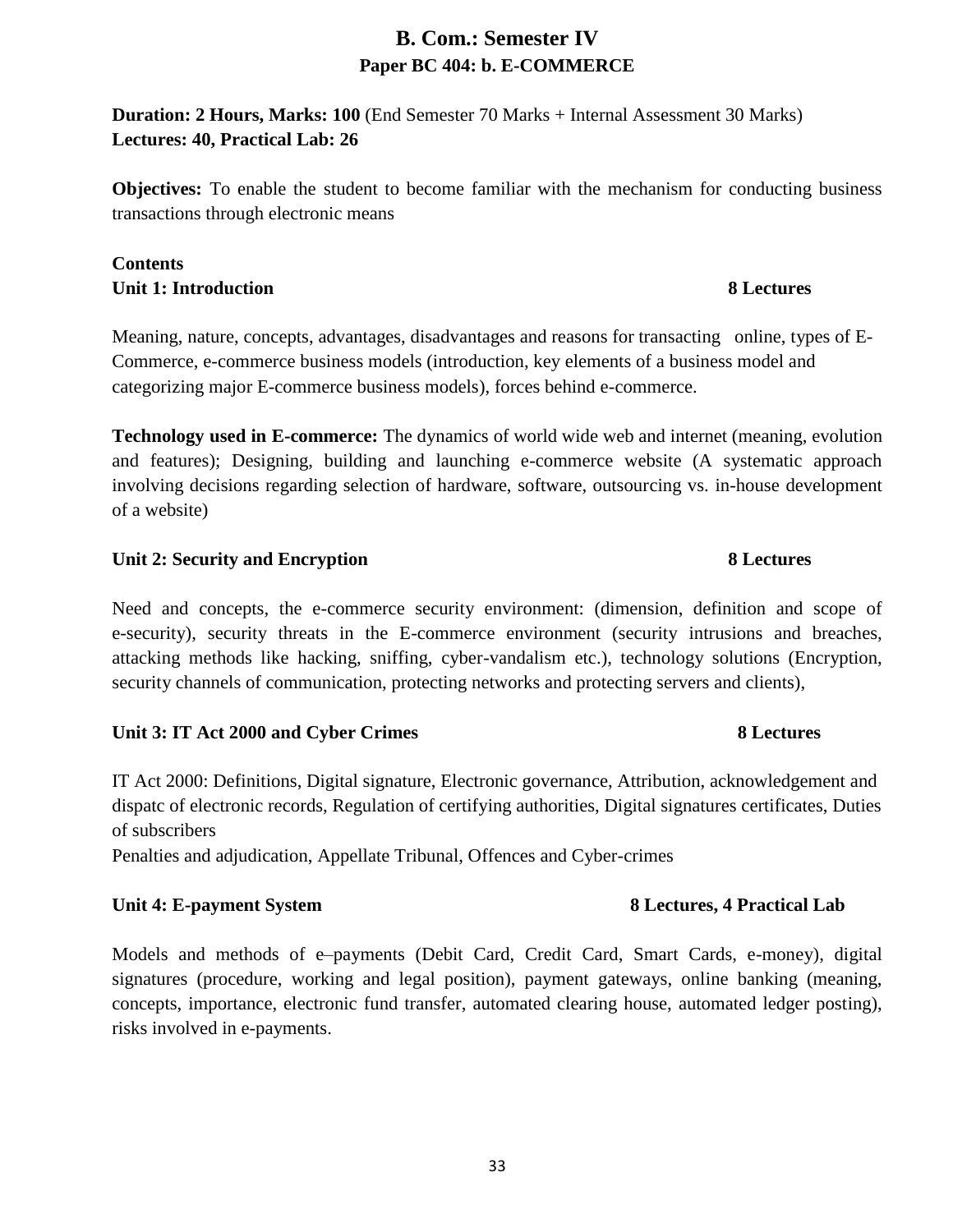#### **Unit 5: On-line Business Transactions 8 Lectures, 4 Practical Lab**

Meaning, purpose, advantages and disadvantages of transacting online, E-commerce applications in various industries like {banking, insurance, payment of utility bills, online marketing, e-tailing (popularity, benefits, problems and features), online services (financial, travel and career), auctions, online portal, online learning, publishing and entertainment) Online shopping (amazon, snapdeal, alibaba, flipkart, etc.)

#### **Unit 6: Website designing 18 Practical Lab**

Introduction to HTML; tags and attributes: Text Formatting, Fonts, Hypertext Links, Tables, Images, Lists, Forms, Frames, Cascading Style Sheets.

#### **Note:**

- **1. There shall be 3 Credit Hrs. for lectures + One Credit hr. (2 Practical periods per week per batch) for Practical Lab**
- **2. Latest edition of text books may be used**.

### **Suggested Readings**

- 1. Kenneth C. Laudon and Carlo Guercio Traver, *E-Commerce*, Pearson Education.
- 2. David Whiteley, *E-commerce: Strategy, Technology and Applications*, McGraw Hill Education
- 3. Bharat Bhaskar, *Electronic Commerce: Framework, Technology and Application, 4th Ed.,* McGraw Hill Education
- 4. PT Joseph, *E-Commerce: An Indian Perspective*, PHI Learning
- 5. KK Bajaj and Debjani Nag, *E-commerce,* McGraw Hill Education
- 6. TN Chhabra, *E-Commerce,* Dhanpat Rai & Co.
- 7. Sushila Madan, *E-Commerce,* Taxmann
- 8. TN Chhabra, Hem Chand Jain, and Aruna Jain, *An Introduction to HTML*, Dhanpat Rai & Co.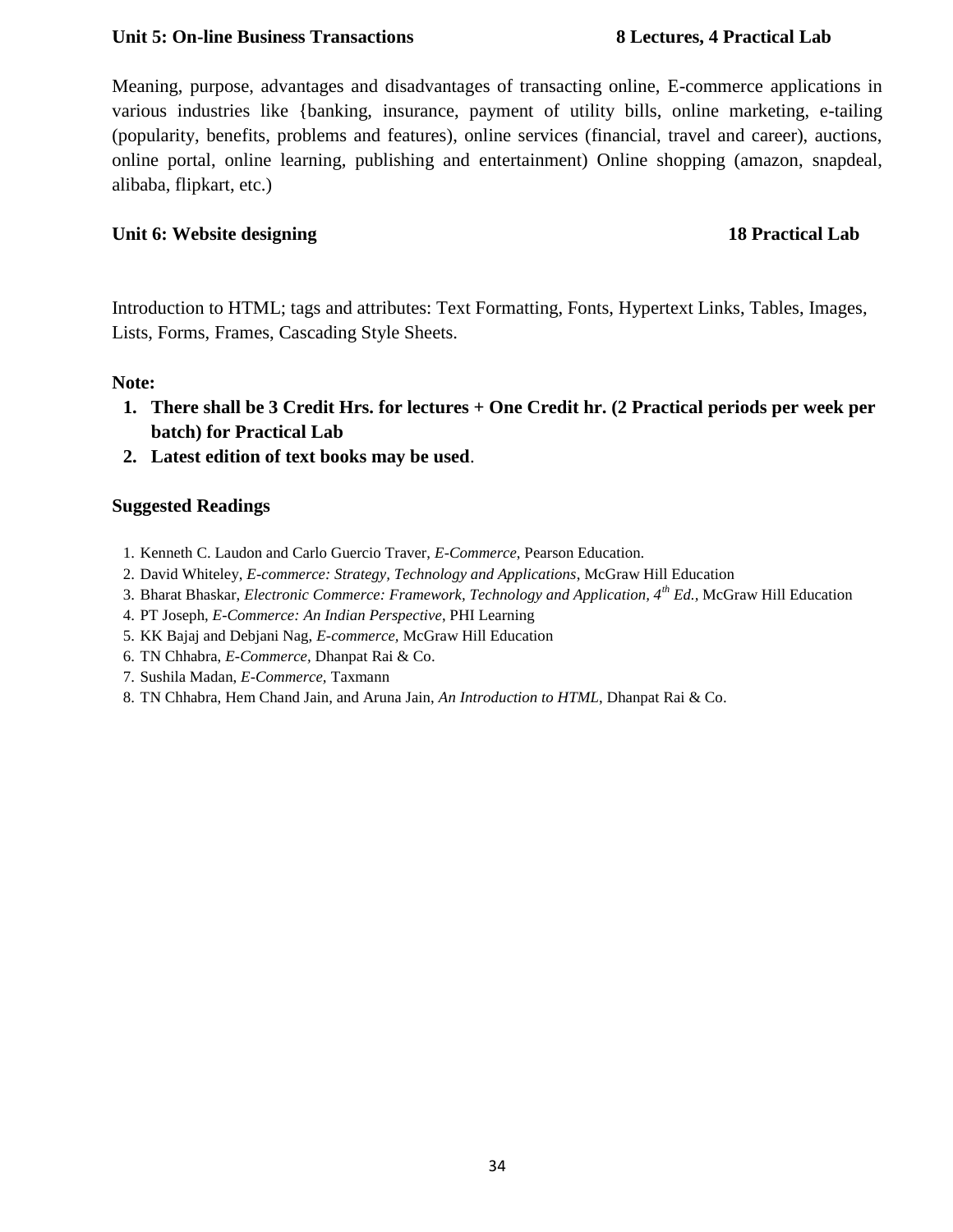### **Paper BC 501 (a): HUMAN RESOURCE MANAGEMENT**

**Duration: 2 Hours, Marks: 100** (End Semester 70 Marks + Internal Assessment 30 Marks) **Lectures: 65**

**Objective:** The objective of the course is to acquaint students with the techniques and principles to manage human resource of an organisation.

#### **Contents**

### **Unit 1: Introduction 13 Lectures**

Human Resource Management: Concept and Functions, Role, Status and competencies of HR Manager, HR Policies, Evolution of HRM, HRM vs HRD. Emerging Challenges of Human Resource Management; Workforce diversity; Empowerment; Downsizing; VRS; Human Resource Information System

### **Unit 2: Acquisition of Human Resource 13 Lectures**

Human Resource Planning- Quantitative and Qualitative dimensions; job analysis – job description and job specification; Recruitment – Concept and sources; Selection – Concept and process; test and interview; placement and induction

#### **Unit 3: Training and Development 13 Lectures**

Concept and Importance; Identifying Training and Development Needs; Designing Training Programmes; Role-Specific and Competency-Based Training; Evaluating Training Effectiveness; Training Process Outsourcing; Management Development; Career Development.

### **Unit 4: Performance Appraisal 13 Lectures**

Nature, objectives and importance; Modern techniques of performance appraisal; potential appraisal and employee counseling; job changes - transfers and promotions; Compensation: concept and policies; job evaluation; methods of wage payments and incentive plans; fringe benefits; performance linked compensation.

### **Unit 5: Maintenance 13 Lectures**

Employee health and safety; employee welfare; social security; Employer-Employee relations- an overview; grievance-handling and redressal; Industrial Disputes: causes and settlement machinery

#### **Suggested Readings:**

- 1. Gary Dessler. *A Framework* for *Human Resource Management*. Pearson Education.
- 2. DeCenzo, D.A. and S.P. Robbins, *Personnel/Human Resource Management*, Pearson Education.
- 3. Bohlendar and Snell, *Principles of Human Resource Management,* Cengage Learning
- 4. Ivancevich, John M. *Human Resource Management*. McGraw Hill.
- 5. Wreather and Davis. *Human Resource Management*. Pearson Education.
- 6. Robert L. Mathis and John H. Jackson. *Human Resource Management*. Cengage Learning.
- 7. TN Chhabra, *Human Resource Management,* Dhanpat Rai & Co., Delhi
- 8. Biswajeet Patttanayak, *Human Resource Management,* PHI Learning
- 9. Neeru Kapoor*, Human Resource Management,* Taxmann Publication

Note: Latest edition of text books may be used.

#### 35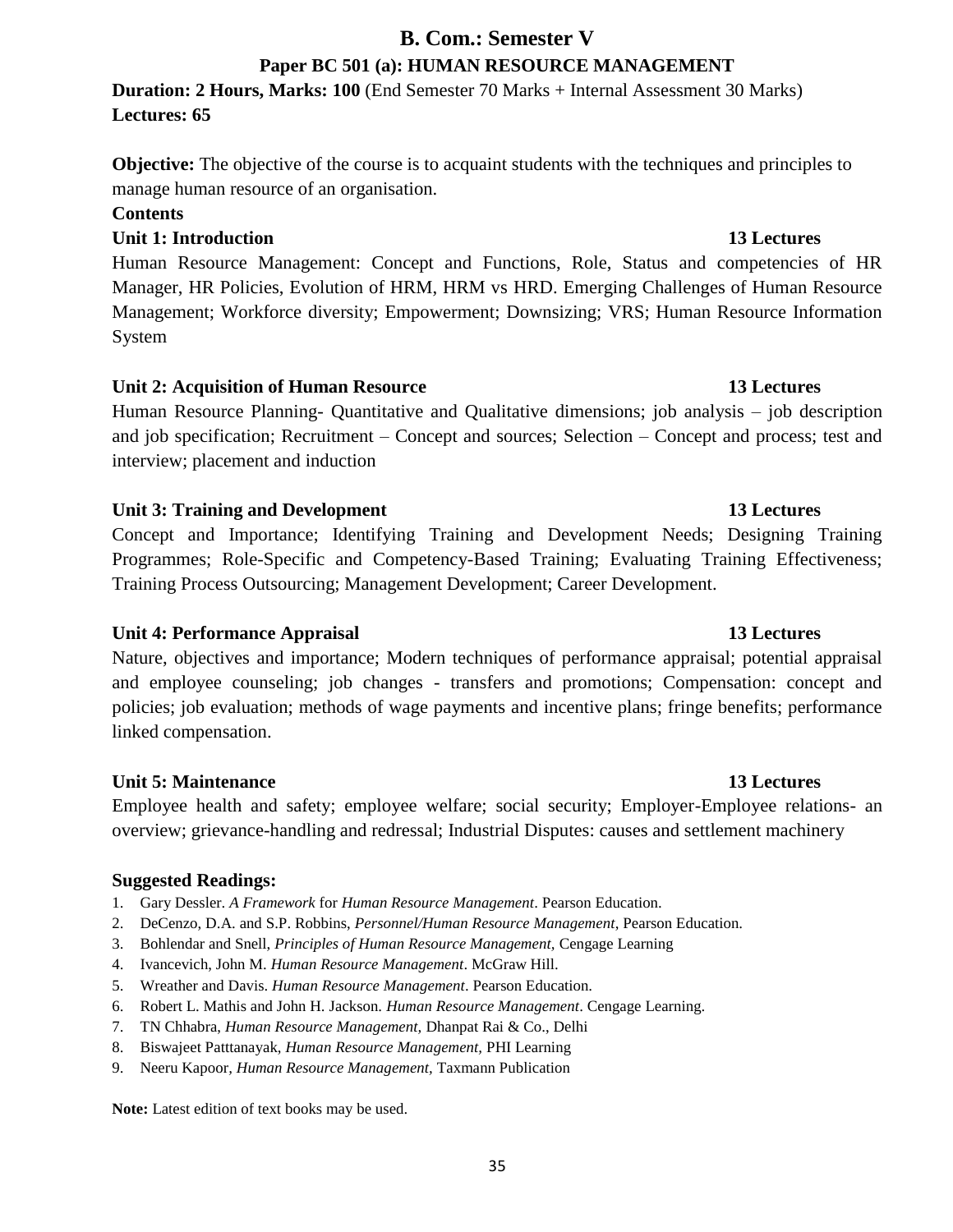### **Paper BC 501 (b): PRINCIPLES OF MARKETING**

**Duration: 2 Hours, Marks: 100** (End Semester 70 Marks + Internal Assessment 30 Marks)

### **Lectures: 65**

**Objective:** The objective of this course is to provide basic knowledge of concepts, principles, tools and techniques of marketing.

### **Contents**

### **Unit 1: Introduction 13 Lectures**

Nature, scope and importance of marketing; Evolution of marketing; Selling vs Marketing; Marketing mix, Marketing environment: concept, importance, and components (Economic, Demographic, Technological, Natural, Socio-Cultural and Legal).

### **Unit 2: Consumer Behaviour and Market segmentation 13 Lectures**

- **a.** Consumer Behaviour: Nature and Importance**,** Consumer buying decision process; Factors influencing consumer buying behaviour.
- **b.** Market segmentation: concept, importance and bases; Target market selection; Positioning concept, importance and bases; Product differentiation vs. market segmentation.

### **Unit 3: Product 13 Lectures**

Concept and importance, Product classifications; Concept of product mix; Branding, packaging and labeling; Product-Support Services; Product life-cycle; New Product Development Process; Consumer adoption process.

### **Unit 4: Pricing, Distribution Channel and Physical Distribution 13 Lectures**

**a.** Pricing: Significance. Factors affecting price of a product. Pricing policies and strategies.

**b.**Distribution Channels and Physical Distribution: Channels of distribution - meaning and importance; Types of distribution channels; Functions of middle man; Factors affecting choice of distribution channel; Wholesaling and retailing; Types of Retailers; e-tailing, Physical Distribution.

### **Unit 5: Promotion and Recent Developments in Marketing 13 Lectures**

- **a.** Promotion: Nature and importance of promotion; Communication process; Types of promotion: advertising, personal selling, public relations & sales promotion, and their distinctive characteristics; Promotion mix and factors affecting promotion mix decisions;
- **b.** Recent developments in marketing: Social Marketing, online marketing, direct marketing, services marketing, green marketing, Rural marketing; Consumerism

### **Suggested Readings:**

- 1. Kotler, Philip, Gary Armstrong, Prafulla Agnihotri and Ehsanul Haque. *Principles of Marketing*. 13<sup>th</sup> edition. Pearson Education.
- 2. Michael, J. Etzel, Bruce J. Walker, William J Stanton and Ajay Pandit. *Marketing: Concepts and Cases.* (Special Indian Edition)., McGraw Hill Education
- 3. William D. Perreault, and McCarthy, E. Jerome., *Basic Marketing*. Pearson Education.
- 4. Majaro, Simon. *The Essence of Marketing*. Pearson Education, New Delhi.
- 5. Iacobucci and Kapoor, *Marketing Management: A South Asian Perspective*. Cengage Learning.
- 6. Dhruv Grewal, Michael Levy, *Marketing,* McGraw Hill Education.
- 7. Chhabra, T.N., and S. K. Grover. *Marketing Management.* Fourth Edition. Dhanpat Rai & Company.
- 8. Neeru Kapoor, *Principles of Marketing*, PHI Learning
- 9. Rajendra Maheshwari, *Principles of Marketing*, International Book House

Note: Latest edition of text books may be used.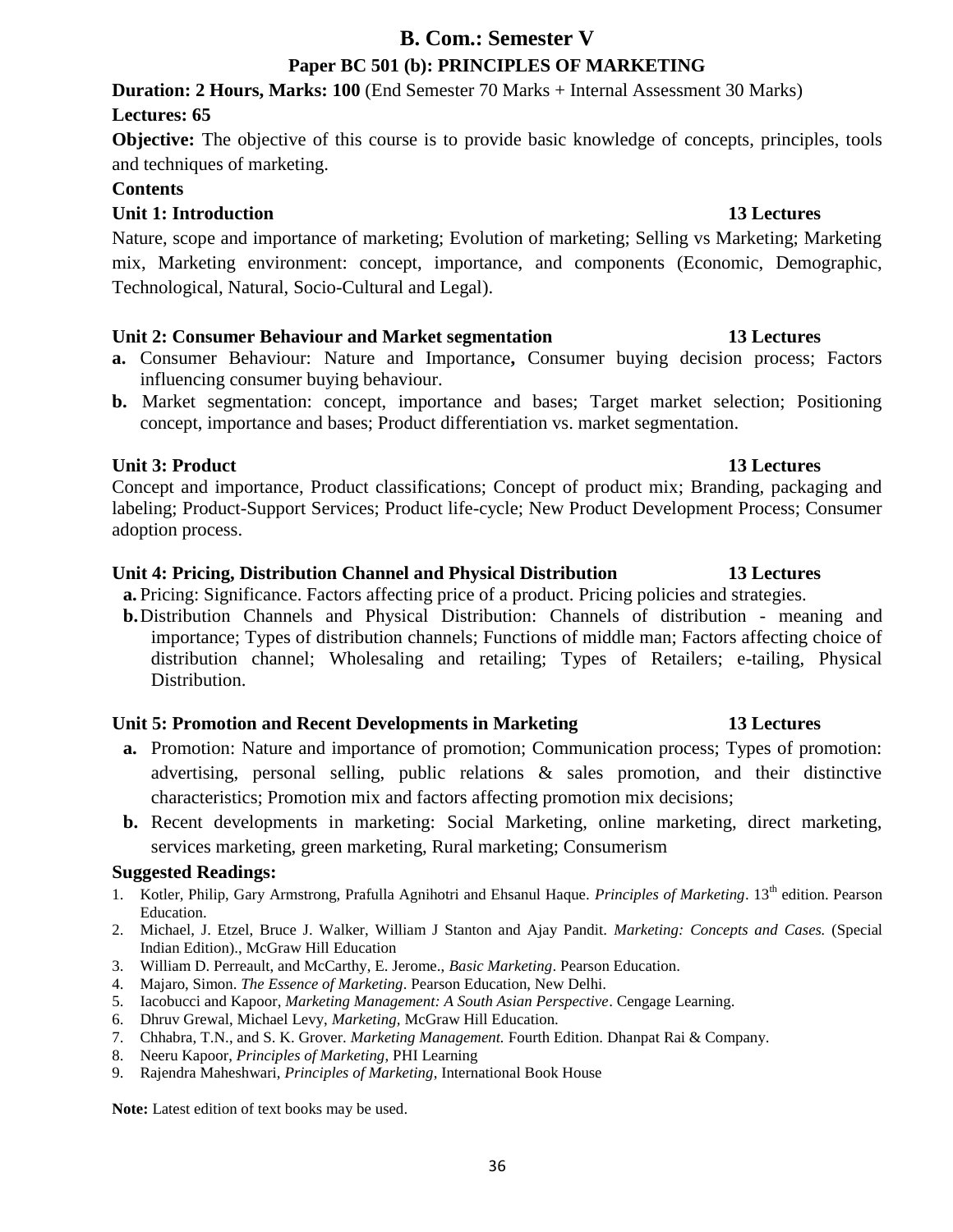### **Paper BC 501 (c): COMPUTERISED ACCOUNTING SYSTEM**

**Duration: 2 Hours, Marks: 100** (End Semester 70 Marks + Internal Assessment 30 Marks) **Lectures: 52, Practical Lab: 52**

**Objectives:** This course seeks to enhance the skills needed for computerized accounting system and to enable the students to develop simple accounting applications.

#### **Contents**

### **Unit-1: Computerized Accounting: Using Generic Software-1 12 Lectures, 12 Practical Lab**

Creating a company; Configure and Features settings; Creating Accounting Ledgers and Groups; Creating Stock Items and Groups; Vouchers Entry; Generating Reports- Cash Book, Ledger Accounts, Trial Balance, Profit and Loss Account, Balance Sheet, Fund Flow Statement, Cash Flow Statement Selecting and Shutting a Company; Backup and Restore Data of a Company

### **Unit-2: Computerized Accounting: Using Generic Software-2 12 Lectures, 12 Practical Lab**

Taxation: TDS, VAT and Service Tax Auditing in Computerized accounting system: Statutory Audit, Voucher verification, Verification of related party transaction, CAAT: Various Tools

#### **Unit-3: Designing Computerised Accounting System 12 Lectures, 12 Practical Lab**

Designing Computerised Accounting System using a DBMS Package Creating a voucher entry Form, Preparing ledgers with SQL, Form, and Report Preparing Trial Balance with SQL and Report

### **Unit-4: Designing Accounting Support System 16 Lectures, 16 Practical Lab**

Designing Supplier and customers System for Accounting using Form, Query, Module, and Report; Designing Payroll System for Accounting using Form, Query, Module, and Report

#### **Note:**

- **1. The General Purpose Software referred in this course will be notified by the University Departments every three years. If the specific features, referred in the detailed course above, is not available in that software, to that extent it will be deemed to have been modified.**
- **2. There shall be a practical examination of 100 Marks (Practical-70 Marks and Work Book- 30 Marks Internal Assessment). The practical examination will be conducted by the external examiner appointed for the purpose**
- **3. Teaching arrangements need to be made in the computer Lab**
- **4. There shall be Four Lectures per class and 4 Practical periods per batch to be taught in computer Lab.**

#### **Suggested Readings:**

- 1. Boockholdt, J.L. Accounting Information System: Transaction Processing and Control. Irwin Mcraw-Hill.
- 2. Hall, J.A. *Accounting Information System*. South-Western College Publishing.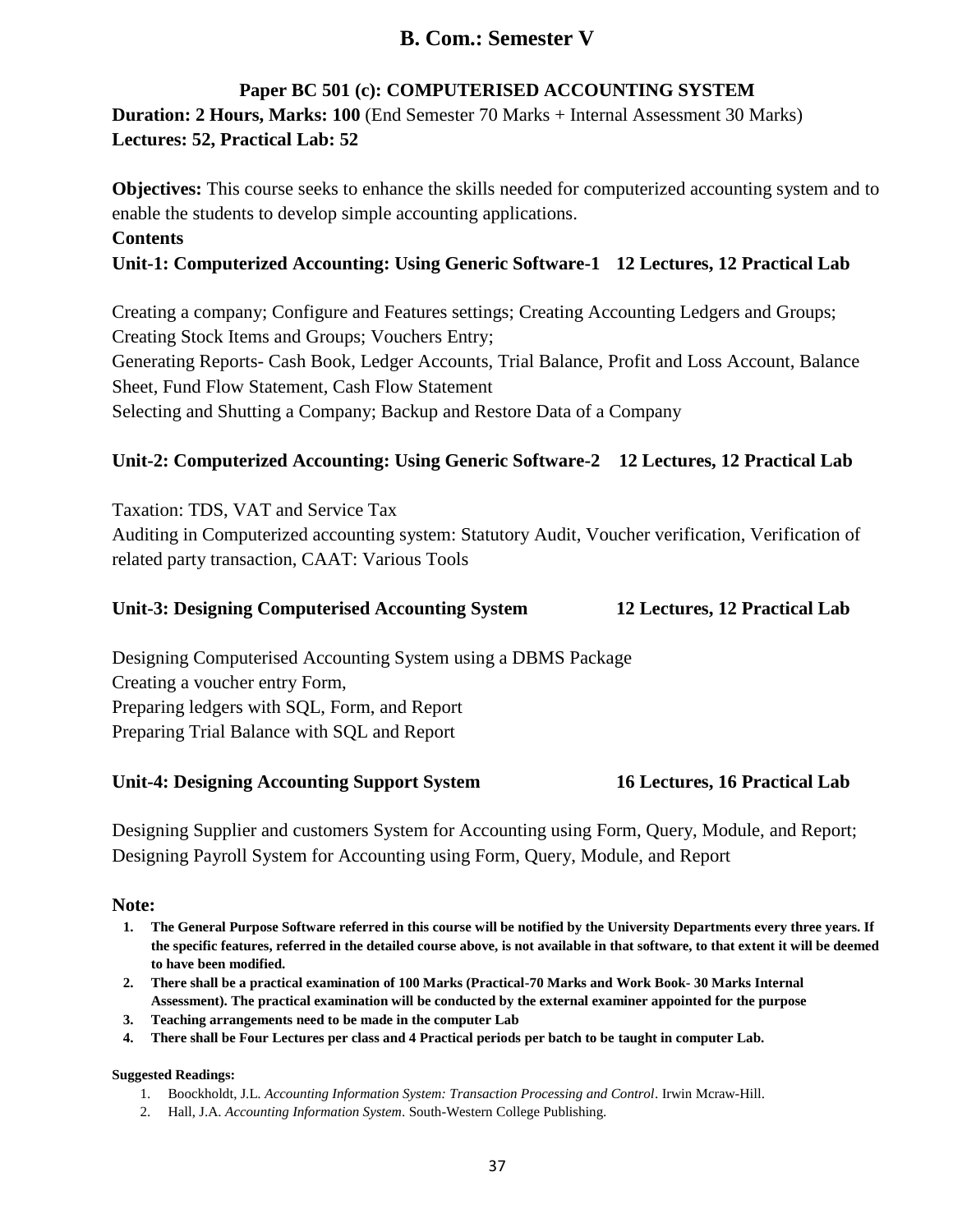# **B. Com.: Semester V Paper BC 502: (a): FUNDAMENTALS OF FINANCIAL MANAGEMENT**

**Duration: 2 Hours, Marks: 100** (End Semester 70 Marks + Internal Assessment 30 Marks) **Lectures: 65 Objective**: To familiarize the students with the principles and practices of financial management.

#### **Contents**

### **Unit 1: Introduction 8 Lectures**

Nature, scope and objective of Financial Management, Time value of money, Risk and return (including Capital Asset Pricing Model), Valuation of securities – Bonds and Equities.

### **Unit 2: Investment Decision 20 Lectures**

The Capital Budgeting Process, Cash flow Estimation, Payback Period Method, Accounting Rate of Return, Net Present Value (NPV), Net Terminal Value, Internal Rate of Return (IRR), Profitability Index, Capital budgeting under Risk – Certainty Equivalent Approach and Risk-Adjusted Discount Rate.

### **Unit 3: Financing Decision 20 Lectures**

Cost of Capital and Financing Decision: Sources of long-term financing Estimation of components of cost of capital. Methods for Calculating cost of equity capital, Cost of Retained Earnings, Cost of Debt and Cost of Preference Capital, Weighted Average cost of capital (WACC) and Marginal cost of capital. Capital structure-Theories of Capital Structure (Net Income, Net Operating Income, MM Hypothesis, Traditional Approach). Operating and financial leverage. Determinants of capital structure.

### **Unit 4: Dividend Decision 12 Lectures**

Theories for Relevance and irrelevance of dividend decision for corporate valuation; Cash and stock dividends; Dividend policies in practice

### **Unit 5: Working Capital Decision 15 Lectures**

Concepts of working capital, the risk-return trade off, sources of short-term finance, working capital estimation, cash management, receivables management, inventory management and payables management.

#### **Suggested Readings**

- 1. James C. Van Horne and Warkowich, *Fundamentals of Financial Management*, Pearson Education
- 2. Levy H. and M. Sarnat *. Principles of Financial Management*. Pearson Education
- 3. Joy, O.M. *Introduction to Financial Management*. Mc Graw Hill Education.
- 4. Brigham and Houston, *Fundamentals of Financial Management,* Cengage Learning
- 5. Khan and Jain. *Basic Financial Management*, McGraw Hill Education
- 6. Chandra, P. *Fundamentals of Financial Management*. McGraw Hill Education
- 7. Rustagi, R.P. *Fundamentals of Financial Management*. Taxmann Publication Pvt. Ltd.
- 8. Singh, Surender and Kaur, Rajeev. *Fundamentals of Financial Management*. Mayur Paperback, New Delhi.
- 9. Pandey, I.M. *Financial Management*. Vikas Publications.
- 10. Bhabatosh Banerjee, *Fundamentals of Financial Management,* PHI Learning

**Note:** Latest edition of text books may be used.

#### 38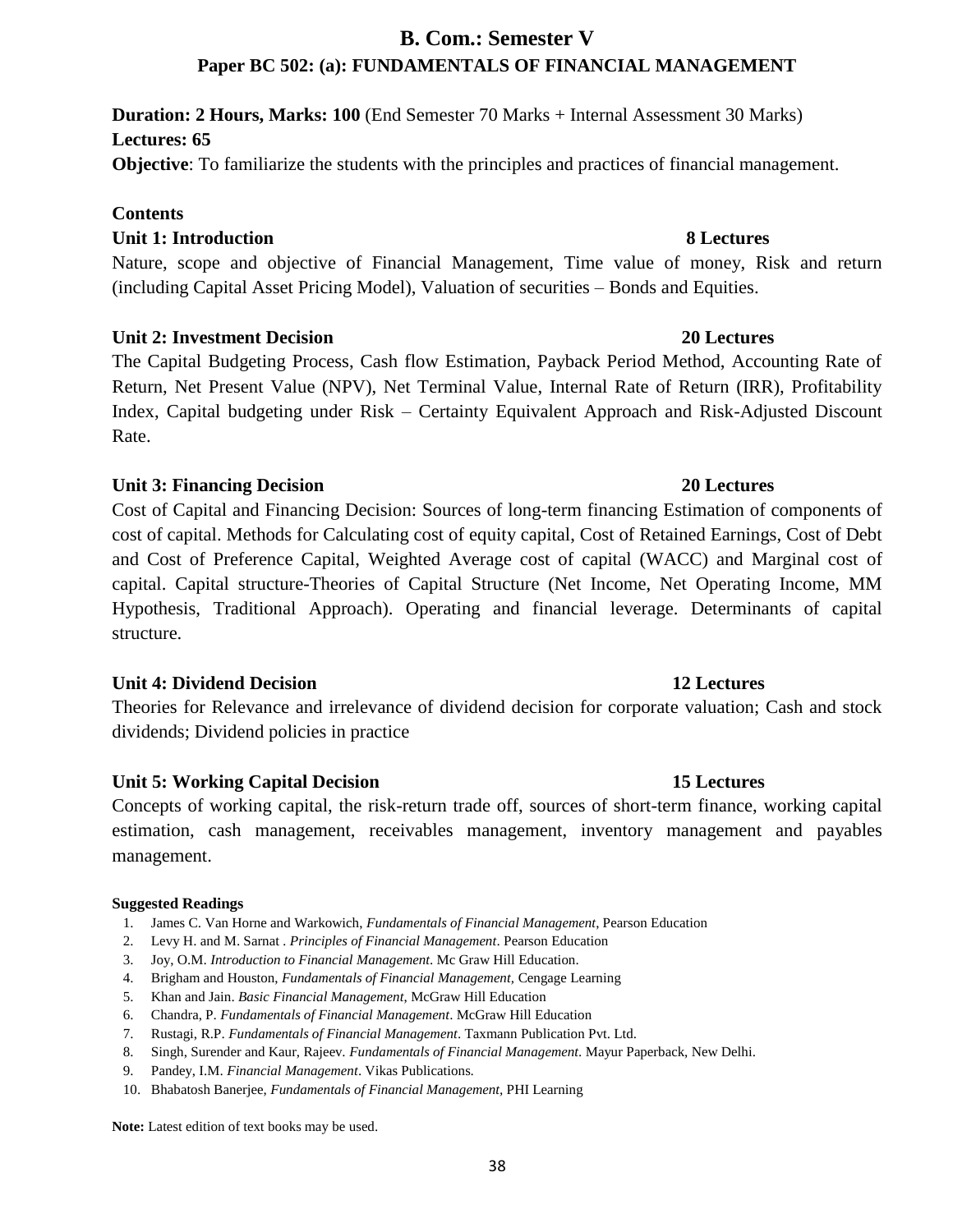# **B. Com.: Semester V Paper BC 502 (b): GOODS & SERVICES TAX (GST)**

# **Duration: 2 Hours, Marks: 100** (End Semester 70 Marks + Internal Assessment 30 Marks)

### **Lectures: 65**

**Objectives:** To provide basic knowledge and equip students with applications of the provisions of Goods and Services Tax Act.

### **UNIT I. Introduction Lecture: 15**

Indirect taxes before the GST; Concept of VAT: Meaning and Methods; Major Defects in the structure of Indirect taxes prior to GST; Need of GST in India; Genesis and salient features of GST; Taxes subsumed in GST; Advantages and challenges of GST; Innovation and best practices; Structure of GST including SGST, CGST, UTGST and IGST; Procedure of Registration; Compulsory Registration; Deemed Registration; Cancellation and Revocation of registration

### **Unit II: Levy and Collection of GST Lecture: 15**

Taxable event; "Supply" of Goods and Services; Place of Supply: Within State, Interstate, Import and Export; Time of supply; Valuation for GST; Valuation rules, taxability of reimbursement of expenses; Exemption from GST; Small supplies and Composition Scheme; Classification of Goods and Services; Composite and Mixed Supplies.

## **Unit III: Input Tax Credit Lecture: 15**

Eligible and Ineligible Input Tax Credit; Apportionment of Credit and Blocked Credits; Tax Credit in respect of Capital Goods; Recovery of Excess Tax Credit; Availability of Tax Credit in special circumstances; Transfer of Input Credit (Input Service Distribution); Payments of Tax; Refund; Doctrine of unjust enrichment; TDS, TCS. Reverse Charge Mechanism, Job work.

### **Unit IV: Procedures Lecture: 10**

Tax Invoice, Credit and Debit Notes, Returns, Audit in GST, Assessment: Types of Assessment, Summary and Scrutiny, Payment of Taxes, Maintenance of Records and Submission of Return

## **Unit V: Special Provisions Lecture: 10**

Taxability of e-Commerce, Anti-Profiteering, Avoidance of dual control.

### **Suggested Readings:**

- 1. Chaudhary, Dalmia and Girdharwal, GST A Practical Approach, Taxmann Publications
- 2. Haldia Arpit, GST made easy, Taxmann Publications.
- 3. Datey V.S., GST Ready Reckoner, Taxmann Publications.
- 4. Singhaia Vinod K. & Singhania Monica, (2016), Students Guide to Indirect Tax Laws, Taxman Publications.
- 5. Gupta, S.S., GST-How to meet your obligations (April 2017), Taxman Publications
- 6. GST Manual, Taxmann Publications.
- 7. Garg Keshav , GST Ready Reckoner, Bharat Law House.
- 8. Singh S.K., Goods and Services Tax: The Tasks and Challenges Ahead, Nice Journal of Business, Vol. II, Nos. 1 & 2, pp. 1-10.
- 9. Sudhir Halakhandi , GST in Hindi (Vastu avam Sevakar).

### **Note: More Readings for the paper will be notified in due course of time.**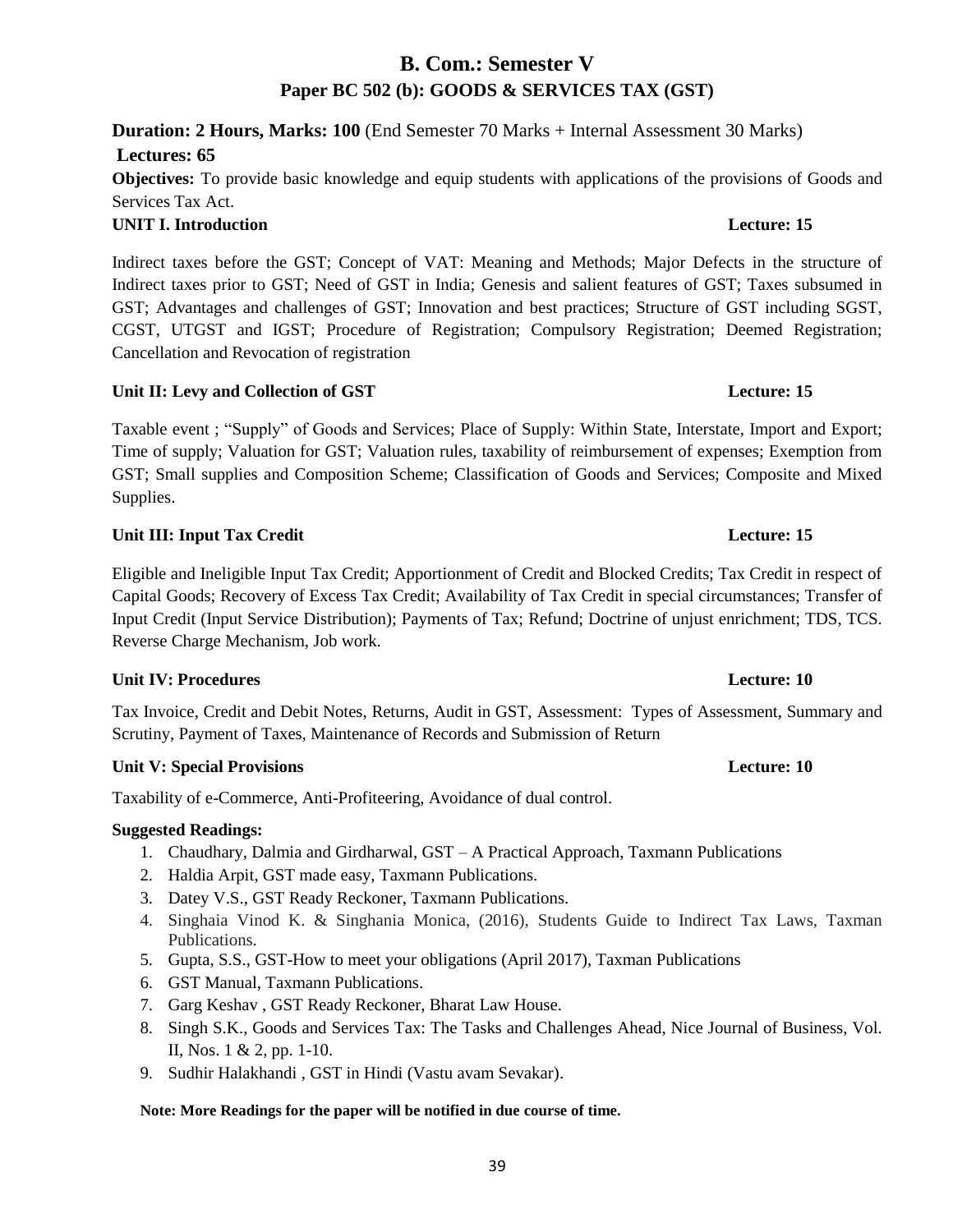# **B. Com.: Semester V Paper BC 503: a. PRINCIPLES OF MICRO ECONOMICS**

**Duration: 2 Hours, Marks: 100** (End Semester 70 Marks + Internal Assessment 30 Marks) **Lectures: 65**

**Objectives:** The course aims to acquaint students with the concept of micro economics dealing with consumer behaviour and make them understand the supply side of the market through the production and cost behaviour of **firms.**

# **Contents**

# **Unit 1: Introduction Lectures 12**

(a). *Demand and Supply:* Determinants of demand, movements vs. shift in demand curve, Determinants of Supply, Movement along a supply curve vs. shift in supply curve; - Market equilibrium and price determination.

- (b). Elasticity of demand and supply.
- (c). Application of demand and supply.

# **Unit 2: Consumer Theory Lectures 18**

*Ordinal Utility theory:* (Indifference curve approach): Consumer's preferences; Interference curves; Budget line; Consumer's equilibrium; Income and substitution effect; Price consumption curve and the derivation of demand curve for a commodity; Criticisms of the law of demand.

## **Unit 3: Production and Cost Lectures 12**

(a). Production: Firm as an agent of production. Concepts of Production function. Law of variable proportions; Isoquants; Return to scale. Economics and Diseconomies of scale.

(b). Costs: Costs in the short run. Costs in the long run, Profit maximization and cost minimization. Equilibrium of the firm, Technological Change: the very long run.

# **Unit 4: Market Structure Lectures 10**

(a). *Perfect Competition:* Assumption; Theory of a firm under perfect competition; Demand and Revenue; Equilibrium of the firm in the short run and long run, The long run industry supply curve: increasing, decreasing and constant cost industry. Allocation efficiency under perfect competition

(b). *Monopoly:* Short-run and long-run equilibrium of monopoly firm; Concept of supply curve under monopoly; Allocation inefficiency and dead-weight loss monopoly; Price discrimination.

(c). *Imperfect Competition:* Difference between perfect competitions, monopoly and imperfect competition;

- (i) Monopolistic Competition: Assumption; Short run Equilibrium; Long run Equilibrium; Concepts of excess capacity; Empirical relevance.
- (ii) Oligopoly: Causes for the existence of oligopolistic firms in the market rather than perfect Competition; Cooperative vs. Non cooperative Behaviour and dilemma of oligopolistic firms.

# **Unit 5: Income Distribution and Factor Pricing Lectures 13**

Demand for factors. Supply of factor, backward bending supply curve for labor concepts of economic rent; Functional Distribution of Income.

# **Note: B.Com Vth Semester students can also opt this paper as Generic Elective Course.**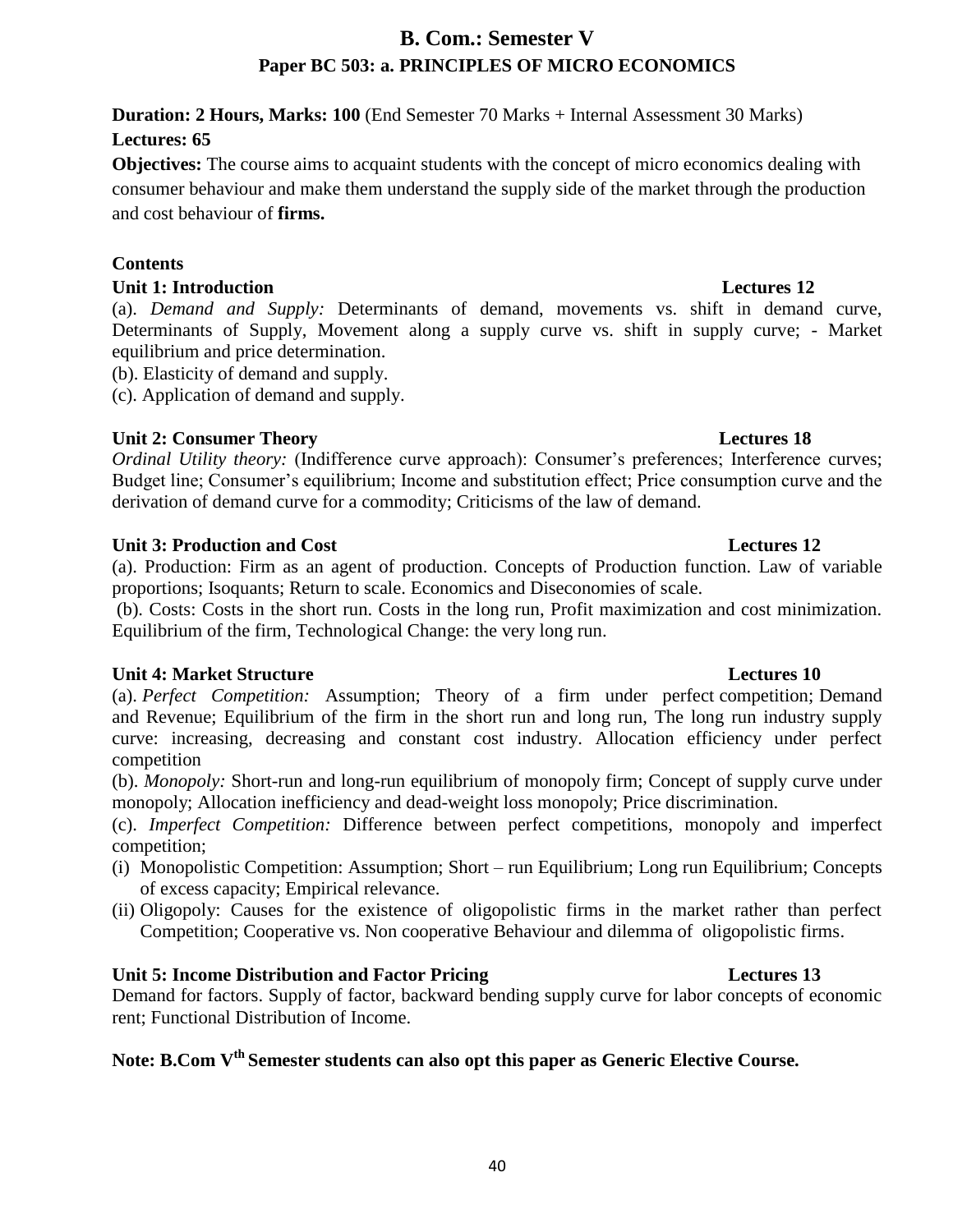#### **Suggested Readings:**

- 1. Pindyck, R.S., D. L. Rubinfeld and P. L. Mehta; *Microeconomics*, Pearson Education.
- 2. N. Gregory Mankiw, *Principles of Micro Economics*, Cengage Learning
- 3. Maddala G.S. and E. Miller; *Microeconomics: Theory and Applications,* McGraw-Hill Education.
- 4. Salvatore, D. *Schaum's Outline: Microeconomic Theory,* McGraw-Hill, Education.
- 5. Case and Fair, *Principles of Micro Economics,* Pearson Education
- 6. Koutsiyannis, *Modern Micro Economic Theory.*
- 7. C Snyder*, Microeconomic Theory: Basic Principles and Extensions,* Cengage Learning
- 8. Bilas, Richard A., *Microeconomics Theory: A Graphical Analysis,* McGraw-Hill Education.
- 9. Paul A Samuelson, William D Nordhaus, *Microeconomics*, McGraw-Hill Education.
- 10. Amit Sachdeva, *Micro Economics*, Kusum Lata Publishers
- 11. Chaturvedi, D.D. & Mittal, A. *Principles of Micro Economics* (English & Hindi) ed. 2017. Kitab Mahal, New Delhi.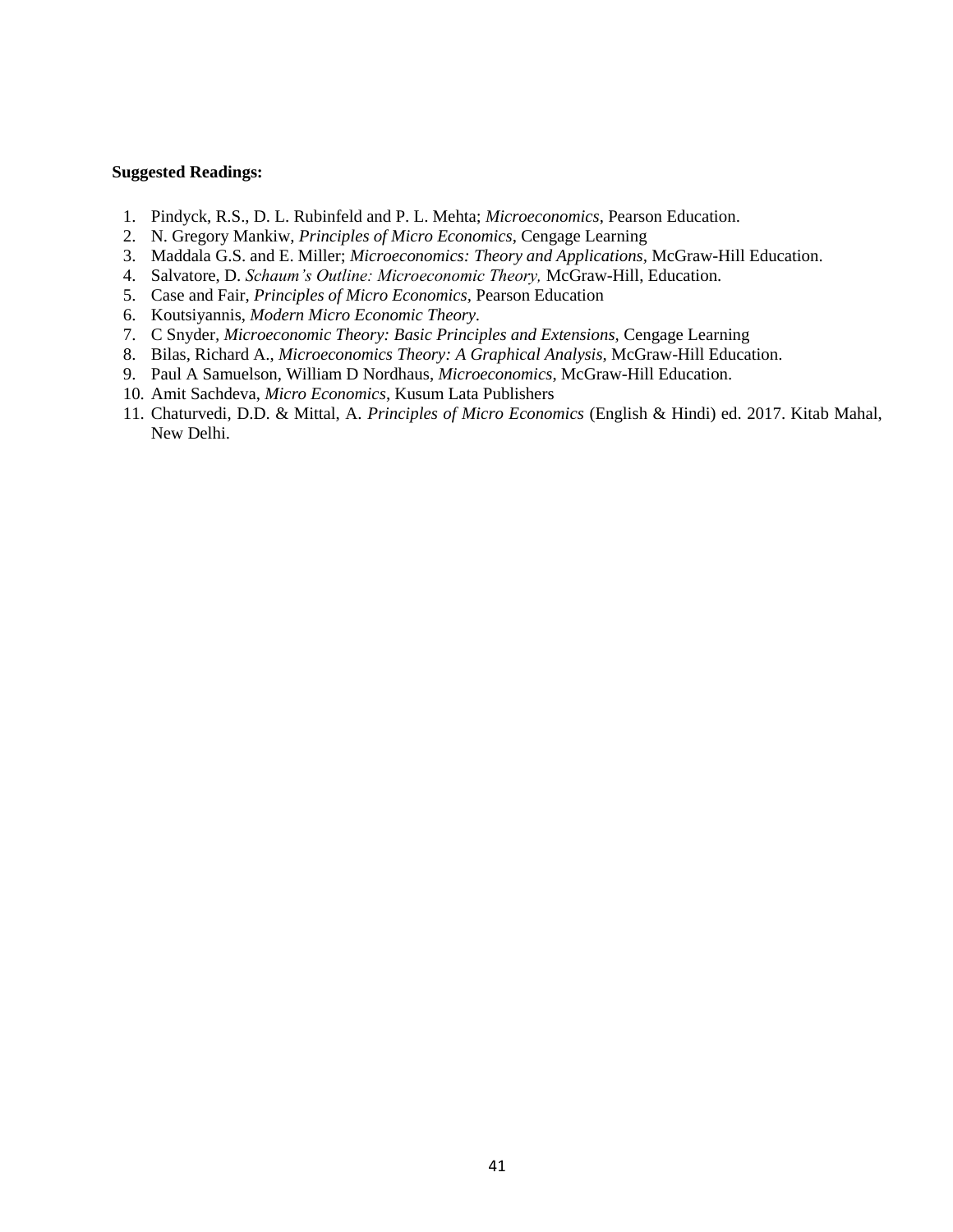# **B. Com.: Semester V Paper BC 503: b. ECONOMICS OF REGULATION OF DOMESTIC AND FOREIGN EXCHANGE MARKETS**

**Duration: 2 Hours, Marks: 100** (End Semester 70 Marks + Internal Assessment 30 Marks) **Lectures: 65**

**Objective:** To acquaint students with the economics of regulation of domestic and foreign exchange markets.

### **Contents**

# **Unit I:** Regulation of Domestic markets 10 Lectures

Basic function of Government; Market efficiency; Market Failure: the meaning and Cause; public policy towards monopoly and Competition.

### **Unit II: Foreign Trade Policy and Procedures 12 Lectures**

**Main features:** Served from India Scheme; export promotion council; Vishesh Krishi and Gram Udhyog Yojna; focus market scheme, duty exemption and remission scheme, advance authorization scheme and DFRC, DEPB, EPCG, etc; EOUs, EHTPs, STPs, BPTs, SEZs.

## **Unit III: Industries Development regulation 13 Lectures**

An overview of current Industrial Policy; Regulatory Mechanism under Industries Development and Regulation Act, 1951. The Micro, Small and Medium Enterprises Development Act, 2006. Term of office of Chairperson and other Members, Duties, Powers and Functions of Commission.

## **Unit IV: Foreign Exchange Market 10 Lecture** 10 Lecture

Balance of Payments; Market for Foreign Exchange; Determination of Exchange Rates.

## **Unit V: The Foreign Exchange Management Act, 1999 20 Lectures**

Definitions; Authorized Person, Capital Account Transaction Currency, Current Account Transaction, Foreign Exchange, Person, Person Resident In India, Repatriate to India. Regulation and Management of Foreign Exchange: Dealing in Foreign Exchange, Holding of Foreign Exchange, Current Account Transactions, Capital Account Transactions, Export of Goods and Services, Realization and repatriation of Foreign Exchange, Contravention and Penalties, Enforcement of the orders of Adjudicating Authority, Adjudication and appeal.

### **Suggested Readings:**

- 1. Lipsey, R. G. & Chrystal, K. A. *Economics.* Oxford University Press.
- 2. Taxmann's Students Guide to Economics laws, New Delhi: Taxmann Allied Services Pvt. Ltd.
- 3. Taxman's Consumer Protection Law Manual with Practice Manual, New Delhi: Taxmann Allied Services Pvt. Ltd.
- 4. Vishwanathan, Surseh T. Law & Practice of Competition Act, 2002. New Delhi: Bharat law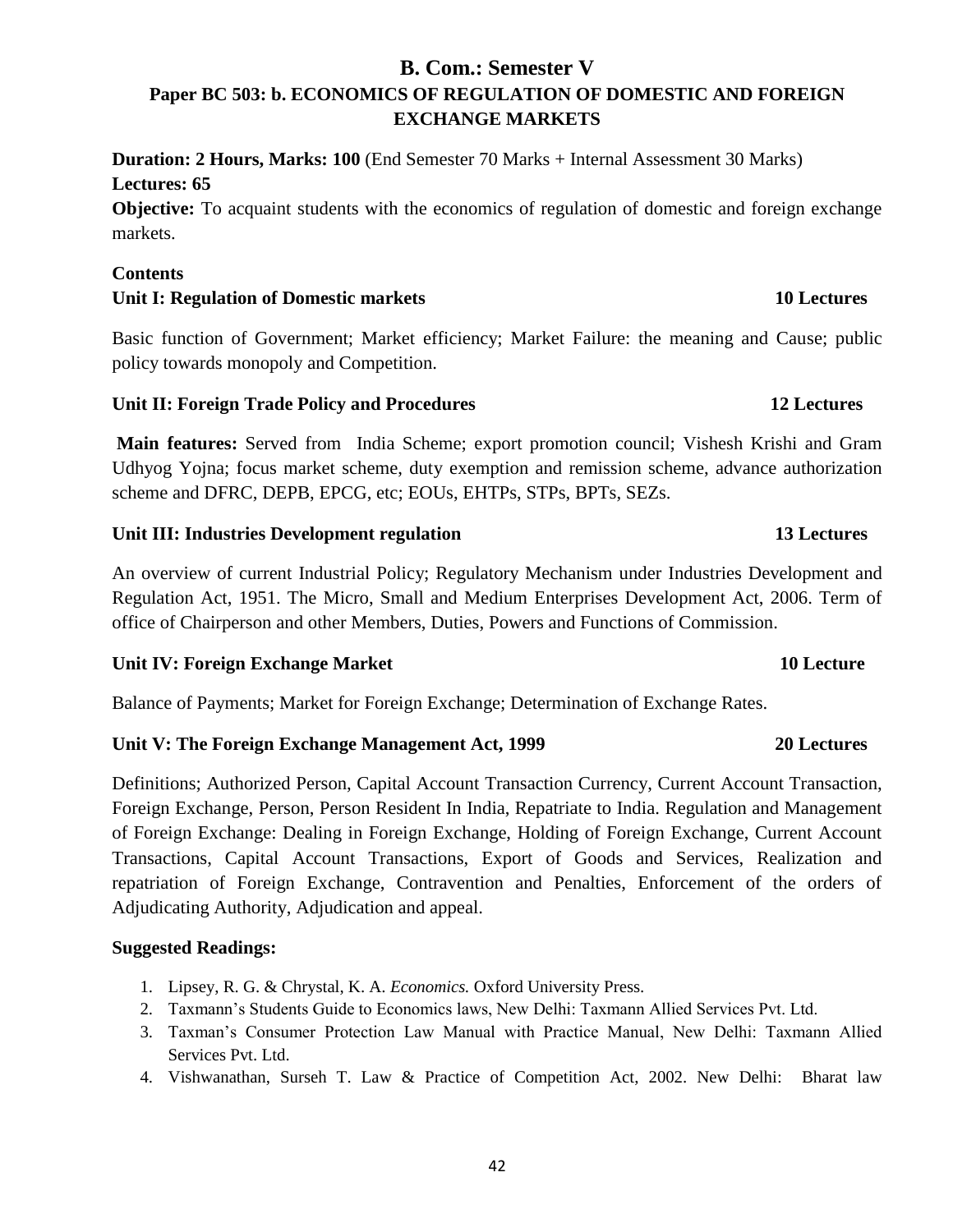#### **Paper BC 504: a. ENTREPRENEURSHIP**

**Duration: 2 Hours, Marks: 100** (End Semester 70 Marks + Internal Assessment 30 Marks)

#### **Lectures: 50**

**Objective**: The purpose of the paper is to orient the learner toward entrepreneurship as a career option and creative thinking and behavior.

#### **Contents**

#### **Unit 1: Introduction 10 Lectures**

Meaning, elements, determinants and importance of entrepreneurship and creative behavior; Entrepreneurship and creative response to the society' problems and at work; Dimensions of entrepreneurship: Intrapreneurship, technopreneurship, cultural entrepreneurship, international entrepreneurship, netpreneurship, ecopreneurship, and social entrepreneurship

### **Unit 2: Entrepreneurship and Micro, Small and Medium Enterprises 10 Lectures**

Concept of business groups and role of business houses and family business in India; The contemporary role models in Indian business: their values, business philosophy and behavioural orientations; Conflict in family business and its resolution

#### **Unit 3: Public and Private System 10 Lectures**

Public and private system of stimulation, support and sustainability of entrepreneurship. Requirement, availability and access to finance, marketing assistance, technology, and industrial accommodation, Role of industries/entrepreneur's associations and self-help groups, The concept, role and functions of business incubators, angel investors, venture capital and private equity fund.

#### **Unit 4: Sources of business ideas and tests of feasibility and Mobilising resources 10 Lectures**

Significance of writing the business plan/ project proposal; Contents of business plan/ project proposal; Designing business processes, location, layout, operation, planning & control; preparation of project report (various aspects of the project report such as size of investment, nature of product, market potential may be covered); Project submission/ presentation and appraisal thereof by external agencies,such as financial/non-financial institutions. Mobilising resources for start-up. Accommodation and utilities; Preliminary contracts with the vendors, suppliers, bankers, principal customers; Contract management: Basic start-up problems.

### **Unit 5: Regional Economy and Entrepreneurship in Uttarakhand 10 Lectures**

Economy of Uttarakhand- An overview, present status of micro, small and medium scale industries, role of government and other promotional agencies in entrepreneurship development, Women Entrepreneurship: sources of finance, policies governing entrepreneurship and problems of entrepreneurship in the state.

#### **Suggested Readings:**

- 1. Kuratko and Rao, *Entrepreneurship: A South Asian Perspective,* Cengage Learning.
- 2. Robert Hisrich, Michael Peters, Dean Shepherd, *Entrepreneurship,* McGraw-Hill Education
- 3. Desai, Vasant*. Dynamics of Entrepreneurial Development and Management*. Mumbai, Himalaya Publishing House.
- 4. Dollinger, Mare J. *Entrepreneurship: Strategies and Resources*. Illinois, Irwin.
- 5. Holt, David H. *Entrepreneurship: New Venture Creation*. Prentice-Hall of India, New Delhi.
- 6. Plsek, Paul E. *Creativity, Innovation and Quality*. (Eastern Economic Edition), New Delhi: Prentice-Hall of India
- 7. Singh, Nagendra P. *Emerging Trends in Entrepreneurship Development*. New Delhi: ASEED.
- 8. SS Khanka, *Entrepreneurial Development,* S. Chand & Co, Delhi.
- 9. K Ramachandran, *Entrepreneurship Development,* McGraw-Hill Education

**Note:** Latest edition of text books may be used.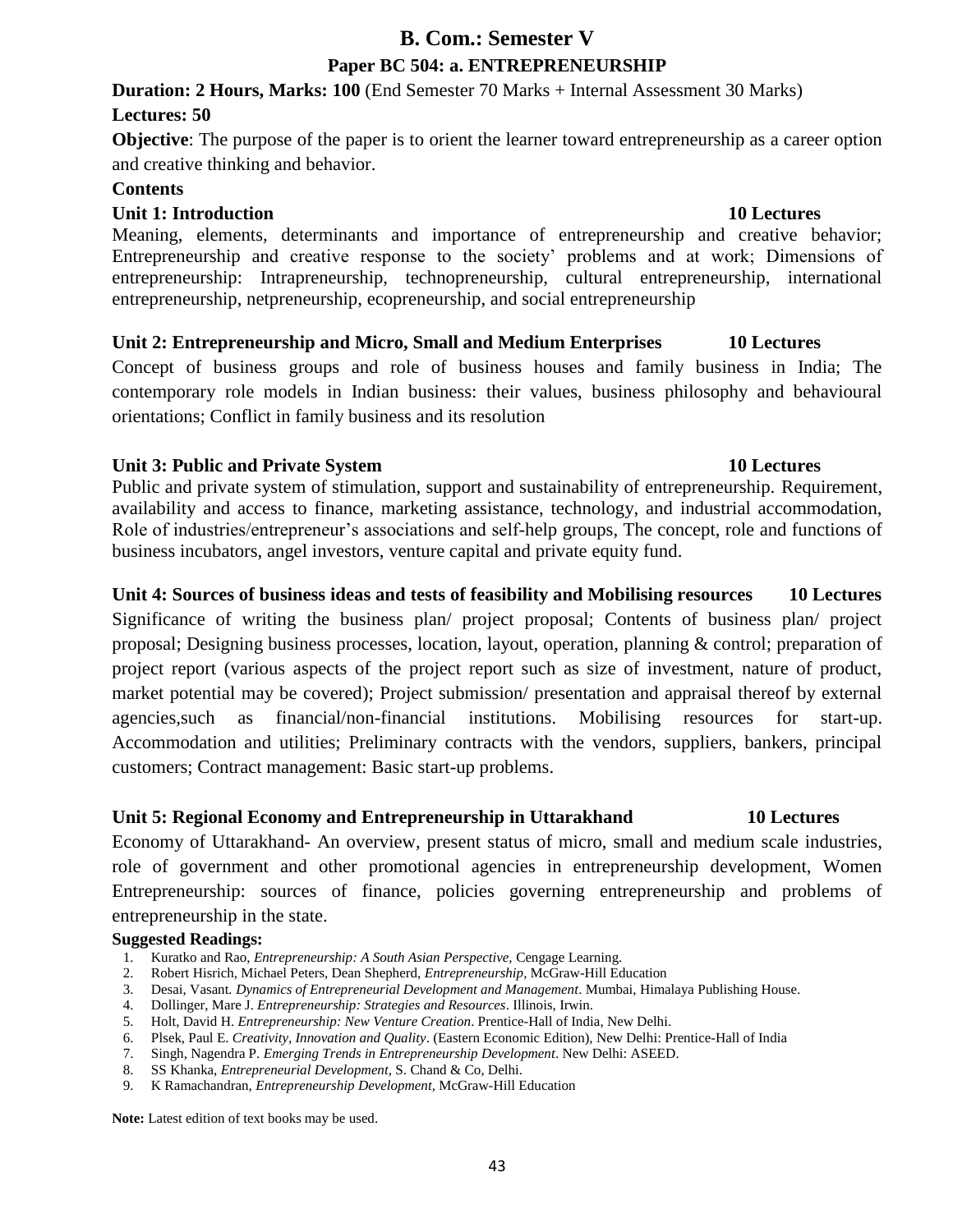# **B. Com.: Semester V Paper BC 504: b. ADVERTISING**

**Duration: 2 Hours, Marks: 100** (End Semester 70 Marks + Internal Assessment 30 Marks) **Lectures: 50 Objective: the objective of this course is to familiarize the students with the basic concepts, tools and techniques of advertising used in marketing.**

## **Contents**

# **Unit I: Introduction 10 Lectures**

Advertising- meaning, nature and importance of advertising, types and objectives. Audience selection; Setting of advertising budget: determinants and major methods.

# **Unit II: Media Decisions 10 Lectures**

Major media types- their merits and demerits; Advertising through internet and interactive media-Issues and considerations; factors influencing media choice; media selection, media scheduling.

# **Unit III: Message Development 10 Lectures**

Advertising creativity; Advertising appeals; Advertising copy and elements of print advertisement creativity; Tactics for print advertisement.

### **Unit IV: Measuring Advertising effectiveness 10 Lectures**

Arguments for and against measuring effectiveness; advertising testing process; Evaluating communication and sales effects; Pre and post- testing techniques.

## **Unit V: Organisational Arrangements 10 Lectures**

- a) Advertising agency: Role, types and selection of advertising agency; Reasons for evaluating advertising agencies.
- b) Social, ethical and legal aspects of advertising in India; recent developments and issues in advertising.

## **Suggested Readings:**

- 1. Belch and Belch. *Advertising and Promotion*. Tata McGraw Hill Co.
- 2. Sharma, kavita. *Advertising: Planning and Decision Making*. Taxmann publication Pvt. Ltd.
- 3. Mahajan, J.P.' and Ramki. *Advertising and Brand management*. New Delhi: Ane Books Pvt Ltd.
- 4. Burnett, Wells and Moriatty. *Advertising: Principles and Practice*. Pearson Education
- 5. Shimp, Terence A. *Advertising and Promotion: An IMC Approach*. South Western, Cengage Learning.
- 6. O'Guinn. *Advertising and Promotion*: *An Integrated Brand approach*, Cengage Learning.

### **Note: Latest edition of text books may be used.**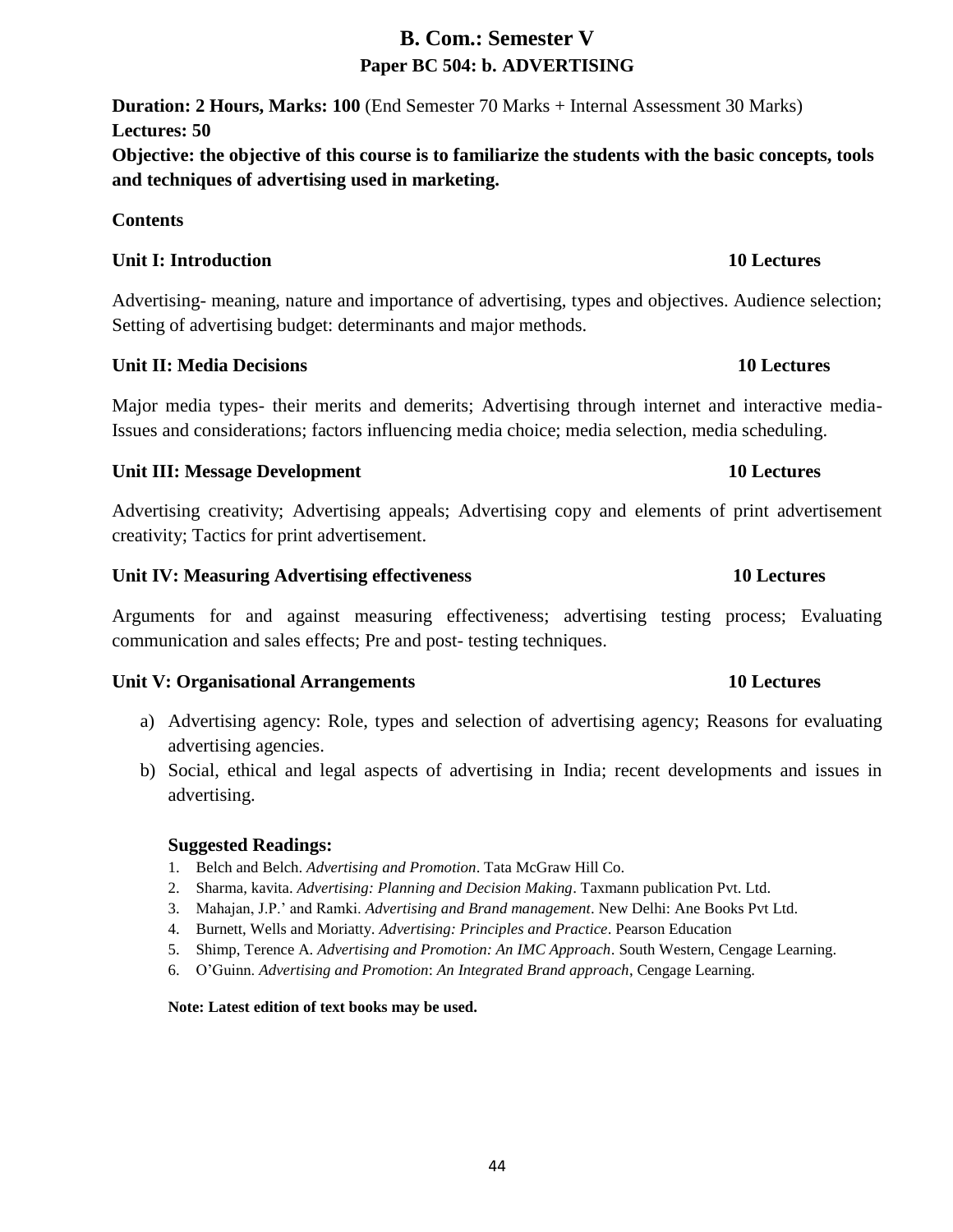#### **Paper BC 601 (a): CORPORATE TAX PLANNING**

### **Duration: 2 Hours, Marks: 100** (End Semester 70 Marks + Internal Assessment 30 Marks) **Lectures: 65**

**Objective**: To provide Basic knowledge of corporate tax planning and its impact on decision-making.

#### **Unit 1: Introduction 9 Lectures**

Tax planning, tax management, tax evasion, tax avoidance; Corporate tax in India; Types of companies; Residential status of companies and tax incidence; Tax liability and minimum alternate tax; Tax on distributed profits

#### **Unit 2: Tax planning-1 12 Lectures**

Tax planning with reference to setting up of a new business: Locational aspect, nature of business, form of organization; Tax planning with reference to financial management decision - Capital structure, dividend including deemed dividend and bonus shares; Tax planning with reference to sale of scientific research assets

#### **Unit 3: Tax planning-2 15 Lectures**

Tax planning with reference to specific management decisions - Make or buy; own or lease; repair or replace; Tax planning with reference to employees' remuneration; Tax planning with reference to receipt of insurance compensation; Tax planning with reference to distribution of assets at the time of liquidation

#### **Unit 4: Special provisions relating to non-residents 12 Lectures**

Double taxation relief; Provisions regulating transfer pricing; Advance rulings; Advance pricing agreement

#### **Unit 5: Tax planning with reference to business restructuring 17 Lectures**

Amalgamation, Demerger, Slump sale, Conversion of sole proprietary concern/partnership firm into company, Conversion of company into LLP, Transfer of assets between holding and subsidiary companies

#### **Suggested Readings:**

- 1. Vinod K. Singhania and Monica Singhania, *Corporate Tax Planning.* Taxmann Publications Pvt. Ltd., New Delhi.
- 2. Girish Ahuja and Ravi Gupta. *Corporate Tax Planning and Management*. Bharat Law House, Delhi.
- 3. Shuklendra Acharya and M.G. Gurha. *Tax Planning under Direct Taxes*. Modern Law Publication, Allahabad.
- 4. D.P. Mittal, *Law of Transfer Pricing*. Taxmann Publications Pvt. Ltd., New Delhi.
- 5.  $IAS 12$  and  $AS 22$ .
- 6. T.P. Ghosh, *IFRS,* Taxmann Publications Pvt. Ltd. New Delhi.

#### **Journals**

- 1. *Income Tax Reports*, Company Law Institute of India Pvt. Ltd., Chennai.
- **2.** *Taxman,* Taxmann Allied Services Pvt. Ltd., New Delhi.
- **3.** *Current Tax Reporter***,** Current Tax Reporter, Jodhpur

Note: Latest edition of text books may be used.

45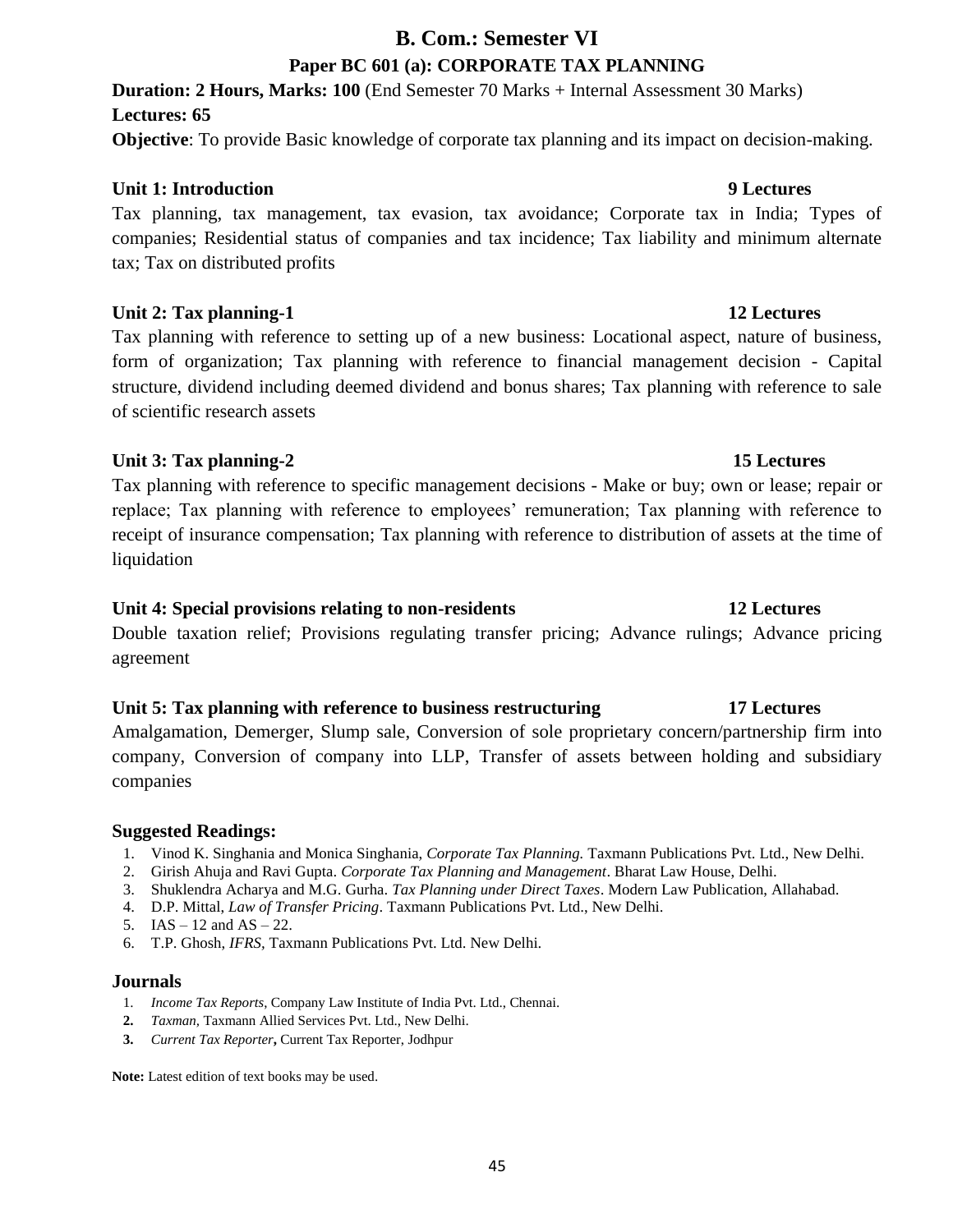# **B. Com.: Semester VI Paper BC 601 (b): BANKING AND INSURANCE**

**Duration: 2 Hours, Marks: 100** (End Semester 70 Marks + Internal Assessment 30 Marks) **Lectures: 65 Objective**: To impart knowledge about the basic principles of the banking and insurance

# **Contents Unit 1: Introduction 13 Lectures**

Origin of banking: definition, banker and customer relationship, General and special types of customers, Types of deposits, Origin and growth of commercial banks in India. Financial Services offered by banks, changing role of commercial banks, types of banks

# **Unit 2: Cheques and Paying Banker 13 Lectures**

Crossing and endorsement - meaning, definitions, types and rules of crossing. Duties, Statutory protection in due course, collecting bankers: duties, statutory protection for holder in due course, Concept of negligence.

# **Unit 3: Banking Lending 13 Lectures**

Principles of sound lending, Secured vs. unsecured advances, Types of advances, Advances against various securities.

# **Unit 4: Internet Banking 13 Lectures**

Meaning, Benefits, Home banking, Mobile banking, Virtual banking, E-payments, ATM Card/ Biometric card, Debit/Credit card, Smart card, NEFT, RTGS, ECS (credit/debit), E-money, Electronic purse, Digital cash.

# **Unit V: Insurance 13 Lectures**

Basic concept of risk, Types of business risk, Assessment and transfer, Basic principles of utmost good faith, Indemnity, Economic function, Proximate cause, Subrogation and contribution, Types of insurance: Life and Non-life, Re-insurance, Risk and return relationship, Need for coordination. Power, functions and Role of IRDA, Online Insurance

# **Suggested readings:**

- 1. Agarwal, O.P., *Banking and Insurance*, Himalaya Publishing House
- 2. Satyadevi, C., *Financial Services Banking and Insurance*, S.Chand
- 3. Suneja, H.R., *Practical and Law of Banking*, Himalya Publishing House
- 4. Chabra, T.N., *Elements of Banking Law*, Dhanpat Rai and Sons
- 5. Arthur, C. and C. William Jr., *Risk Management and Insurance*, McGraw Hill
- 6. Saxena, G.S; *Legal Aspects of Banking Operations*, Sultan Chand and Sons
- **7.** Varshney, P.N., *Banking Law and Practice*, Sultan Chand and Sons
- **8.** Jyotsna Sethi and Nishwan Bhatia, *Elements of Banking and Insurance,* PHI Learning

Note: Latest edition of text books may be used.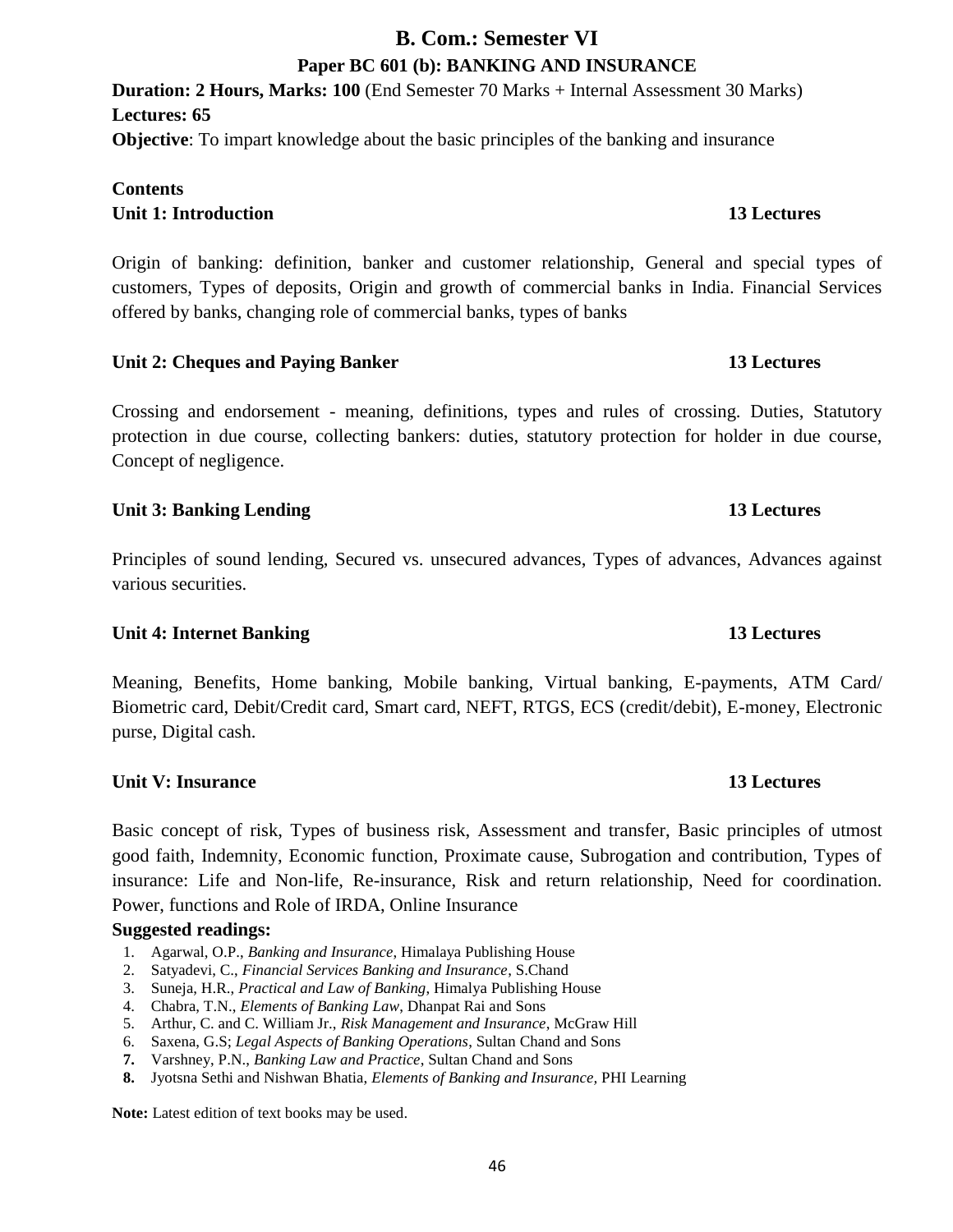### **Paper BC 601 (c): FUNDAMENTALS OF INVESTMENT**

**Duration: 2 Hours, Marks: 100** (End Semester 70 Marks + Internal Assessment 30 Marks) **Lectures: 65**

**Objective:** To familiarize the students with different investment alternatives, introduce them to the framework of their analysis and valuation and highlight the role of investor protection.

#### **Contents**

#### **Unit 1: The Investment Environment 10 Lectures**

The investment decision process, Types of Investments – Commodities, Real Estate and Financial Assets, the Indian securities market, the market participants and trading of securities, security market indices, sources of financial information, Concept of return and risk, Impact of Taxes and Inflation on return.

#### **Unit 2: Fixed Income Securities 15 Lectures**

Bond features, types of bonds, estimating bond yields, Bond Valuation types of bond risks, default risk and credit rating.

#### **Unit 3: Approaches to Equity Analysis 15 Lectures**

Introductions to Fundamental Analysis, Technical Analysis and Efficient Market Hypothesis, dividend capitalisation models, and price-earnings multiple approach to equity valuation.

#### **Unit 4: Portfolio Analysis and Financial Derivatives 15 Lectures**

Portfolio and Diversification, Portfolio Risk and Return; Mutual Funds; Introduction to Financial Derivatives; Financial Derivatives Markets in India

#### **Unit 5: Investor Protection 10 Lectures**

Role of SEBI and stock exchanges in investor protection; Investor grievances and their redressal system, insider trading, investors' awareness and activism

#### **Suggested Readings**

- 1. C.P. Jones, *Investments Analysis and Management*, Wiley, 8<sup>th</sup> ed.
- 2. Prasanna Chandra, *Investment Analysis and Portfolio Management*, McGraw Hill Education
- 3. R.P. Rustogi, *Fundamentals of Investment,* Sultan Chand & Sons, New Delhi.
- 4. N.D. Vohra and B.R. Bagri, *Futures and Options*, McGraw Hill Education
- 5. Mayo, *An Introduction to Investment,* Cengage Learning.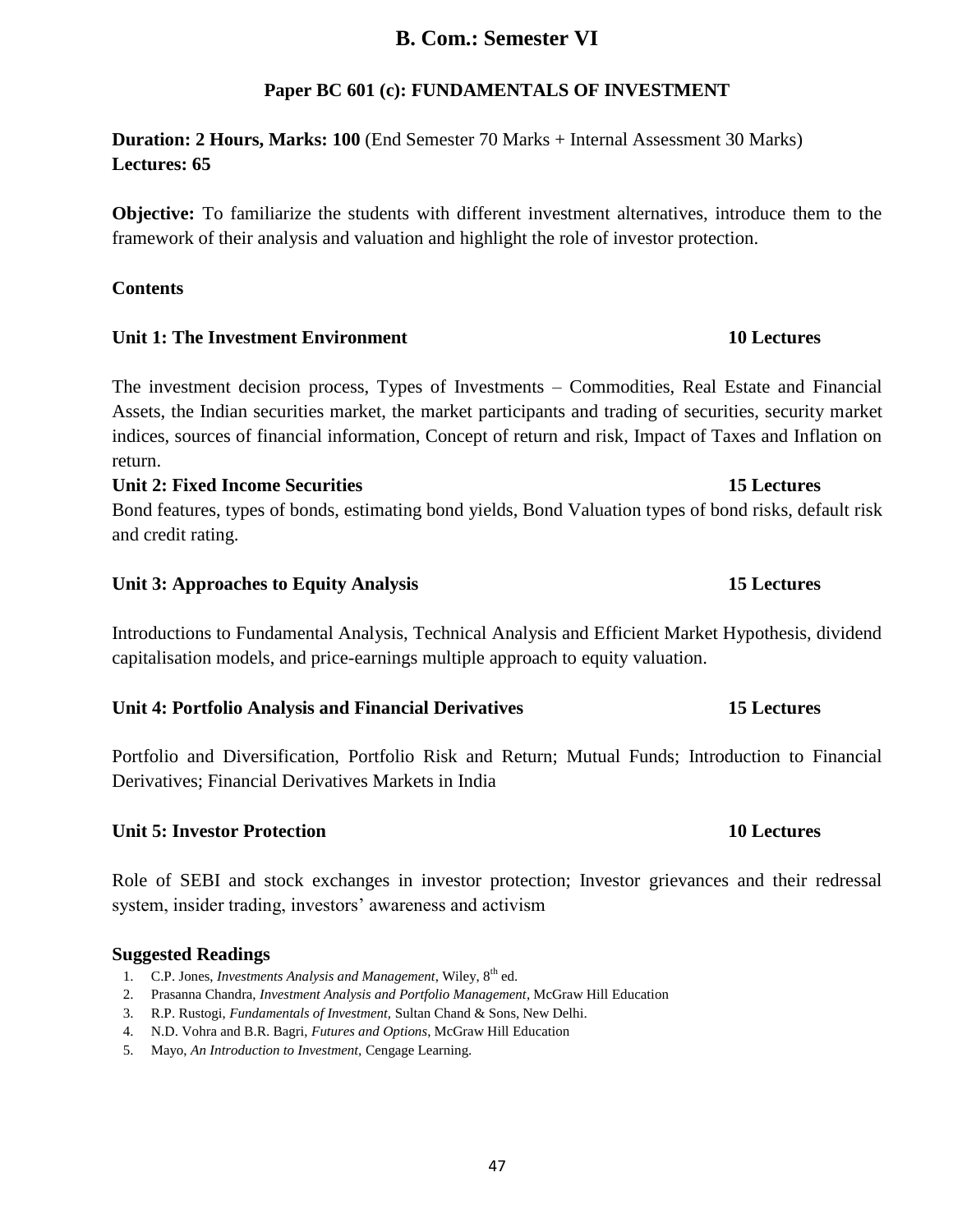# **Paper BC 601(d): AUDITING AND CORPORATE GOVERNANCE**

**Duration: 2 Hours, Marks: 100** (End Semester 70 Marks + Internal Assessment 30 Marks) **Lectures: 65**

**Objective:** To provide knowledge of auditing principles, procedures and techniques in accordance with current legal requirements and professional standards and to give an overview of the principles of Corporate Governance and Corporate Social Responsibility

### **Contents**

#### **Unit 1: Introduction 11 Lectures** 11 Lectures

**Auditing:** Introduction, Meaning, Objectives, Basic Principles and Techniques; Classification of Audit, Audit Planning, Internal Control – Internal Check and Internal Audit; Audit Procedure – Vouching and verification of Assets & Liabilities**.**

### **Unit 2: Audit of Companies 11 Lectures**

**Audit of Limited Companies**: Company Auditor- Qualifications and disqualifications, Appointment, Rotation, Removal, Remuneration, Rights and Duties Auditor's Report- Contents and Types. Liabilities of Statutory Auditors under the Companies Act 2013

### **Unit 3: Special Areas of Audit 11 Lectures**

**Special Areas of Audit**: Special features of Cost audit, Tax audit, and Management audit; Recent Trends in Auditing: Basic considerations of audit in EDP Environment; Auditing Standards; Relevant Case Studies/Problems;

#### **Unit 4: Corporate Governance 11 Lectures**

Conceptual framework of Corporate Governance: Theories & Models, Broad Committees; Corporate Governance Reforms. Major Corporate Scandals in India and Abroad: Common Governance Problems Noticed in various Corporate Failures. Codes & Standards on Corporate Governance

### **Unit 5: Business Ethics 10 Lectures**

Morality and ethics, business values and ethics, approaches and practices of business ethics, corporate ethics, ethics program, codes of ethics, ethics committee; Ethical Behaviour: Concepts and advantages; Rating Agencies; Green Governance; Clause 49 and Listing Agreement

### **Unit 6: Corporate Social Responsibility (CSR): 11 Lectures**

Concept of CSR, Corporate Philanthropy, Strategic Planning and Corporate Social Responsibility; Relationship of CSR with Corporate Sustainability; CSR and Business Ethics, CSR and Corporate Governance; CSR provisions under the Companies Act 2013; CSR Committee; CSR Models, Codes, and Standards on CSR.

### **Suggested Readings:**

- 1. Ravinder Kumar and Virender Sharma, *Auditing Principles and Practice*, PHI Learning
- 2. Aruna Jha, *Auditing*. Taxmann Publication.
- 3. Anil Kumar, *Corporate Governance: Theory and Practice*, Indian Book House, New Delhi
- 5. MC Kuchhal, *Modern Indian Company Law*, Shri Mahavir Book Depot. (Publishers). (Relevant Chapters)
- 6. N Balasubramanian, *A Casebook on Corporate Governance and Stewardship*, McGraw Hill Education
- 7. B.N. Ghosh, *Business Ethics and Corporate Governance*, McGraw Hill Education
- 8. S K Mandal*, Ethics in Business and Corporate Governance*, McGraw Hill Education
- 9. Bob Tricker, *Corporate Governance-Principles, Policies, and Practice* (Indian Edition), Oxford University Press
- 10. Christine Mallin, *Corporate Governance (Indian Edition*), Oxford University Press
- 11. Relevant Publications of ICAI on *Auditing* (CARO).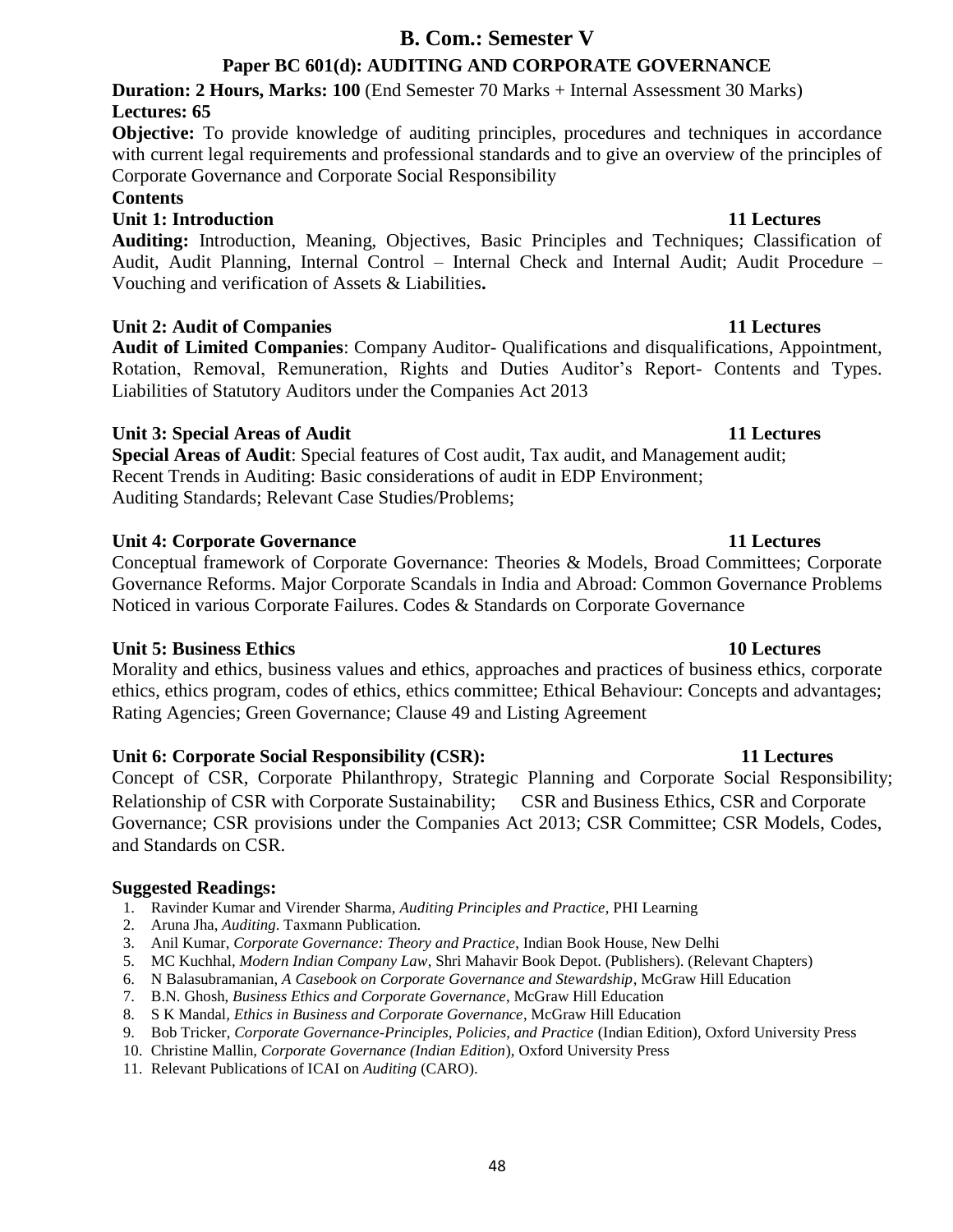# **B. Com.: Semester VI Paper BC 602 (a): INTERNATIONAL BUSINESS**

**Duration: 2 Hours, Marks: 100** (End Semester 70 Marks + Internal Assessment 30 Marks) **Lectures: 65**

**Objective:** The objective of the course is to familiarise the students with the concepts, importance and dynamics of international business and India's involvement with global business. The course also seeks to provide theoretical foundations of international business to the extent these are relevant to the global business operations and developments.

#### **Contents Unit 1: Introduction 13 Lectures**

- a. *International Business*: *Concept,* Globalisation and its importance in world economy; Impact of globalization; International business vs. domestic business: Complexities of international business; Modes of entry into international business.
- b. *International Business Environment*: National and foreign environments and their components economic, cultural and political-legal environments

# **Unit –II: Theories of International Trade 13 Lectures**

- a. An overview ( Classical Theories, Product Life Cycle theory, Theory of National Competitive Advantage); Commercial Policy Instruments - tariff and non-tariff measures – difference in Impact on trade, types of tariff and non tariff barriers ( Subsidy, Quota and Embargo in detail) ; Balance of payment account and its components.
- b. *International Organizations and Arrangements*: WTO Its objectives, principles, organizational structure and functioning; An overview of other organizations – UNCTAD,; Commodity and other trading agreements (OPEC).

## **Unit –III: Regional Economic Co-operation 13 Lectures**

- **a.** Forms of regional groupings; Integration efforts among countries in Europe, North America and Asia (NAFTA, EU , ASEAN and SAARC) .
- **b.** *International Financial Environment*: International financial system and institutions (IMF and World Bank – Objectives and Functions) ; Foreign exchange markets and risk management; Foreign investments - types and flows; Foreign investment in Indian perspective

## **Unit –IV: Organisational structure 13 Lectures**

- a. International business operations; International business negotiations.
- b. *Developments and Issues in International Business*: Outsourcing and its potentials for India; Role of IT in international business; International business and ecological considerations.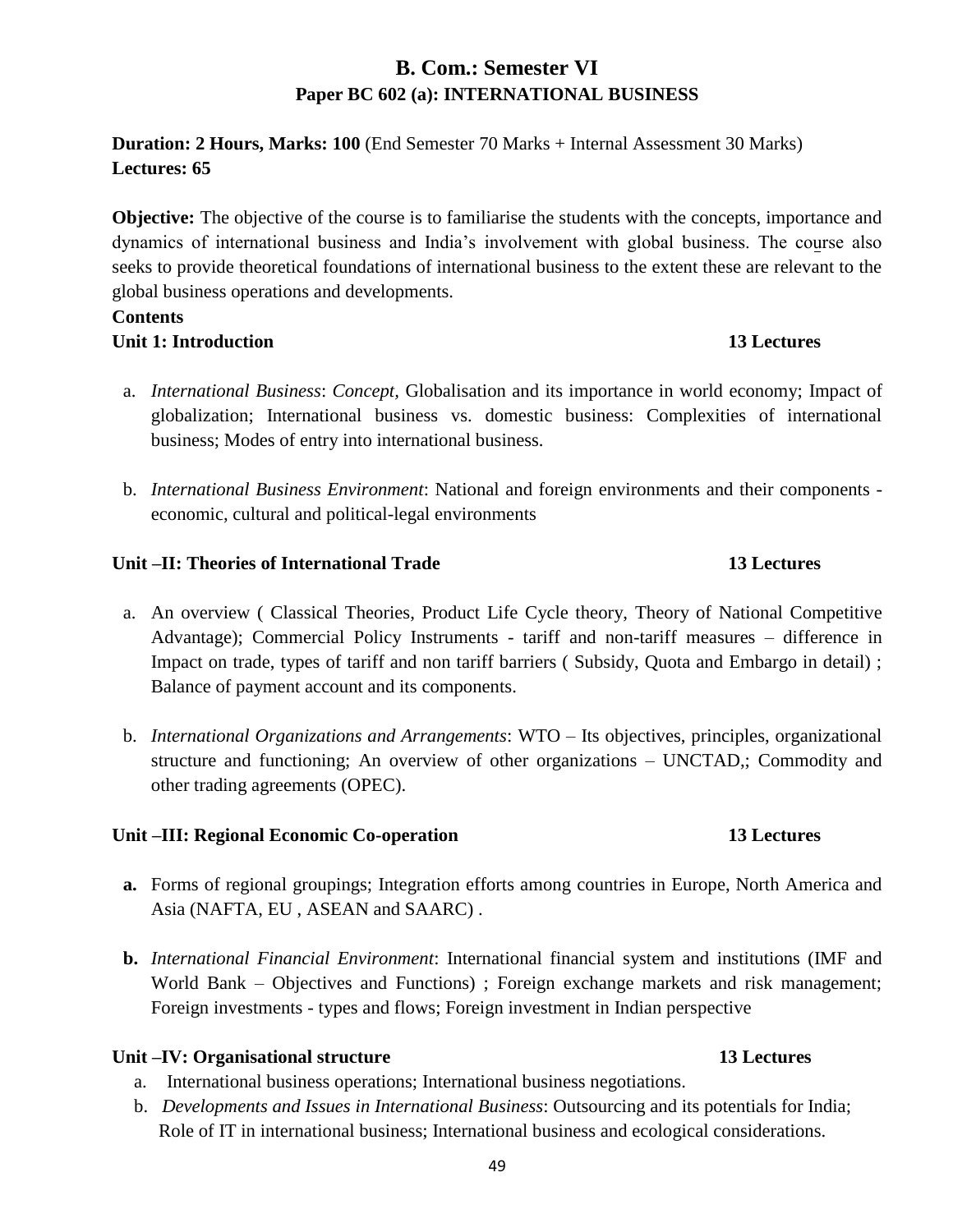#### **Unit –V: International Economic Zones 13 Lectures**

- a. Foreign Trade Promotion Measures and Organizations in India; Special economic zones (SEZs) and export oriented units (EOUs), ; Measures for promoting foreign investments into and from India; Indian joint ventures and acquisitions abroad.
- b. Financing of foreign trade and payment terms sources of trade finance ( Banks, factoring, forfaiting, Banker's Acceptance and Corporate Guarantee) and forms of payment (Cash in advance, Letter of Credit, Documentary Collection, Open Account)

#### **Suggested Readings:**

- 1. Charles W.L. Hill and Arun Kumar Jain, *International Business*. New Delhi: McGraw Hill Education
- 2. Daniels John, D. Lee H. Radenbaugh and David P. Sullivan. *International Business*. Pearson Education
- 3. Johnson, Derbe., and Colin Turner. *International Business - Themes & Issues in the Modern Global Economy*. London: Roultedge.
- 4. Sumati Varma, *International Business*, Pearson Education.
- 5. Cherunilam, Francis. *International Business: Text and Cases*. PHI Learning
- 6. Michael R. Czinkota. et al. International Business. Fortforth: The Dryden Press.
- 7. Bennett, Roger. *International Business*. Pearson Education.
- 8. Peng and Srivastav, *Global Business*, Cengage Learning

**Note:** Latest edition of text books may be used.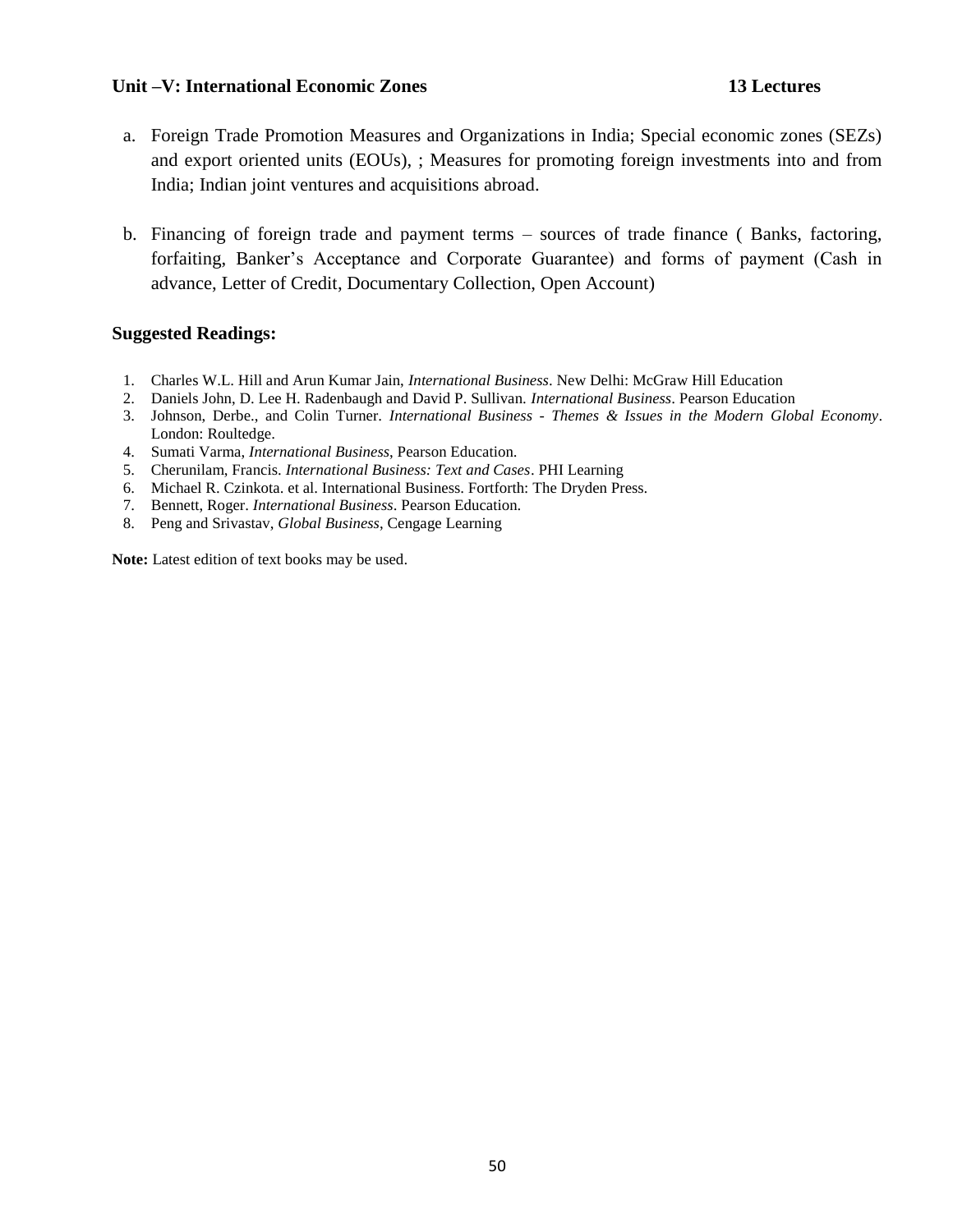### **Paper BC 602 (b): OFFICE MANAGEMENT AND SECRETARIAL PRACTICE**

**Duration: 2 Hours, Marks: 100** (End Semester 70 Marks + Internal Assessment 30 Marks) **Lectures: 65**

**Objective:** The purpose of this course is to familiarize the students with the activities in a modern office. Smooth functioning of any organization depends upon the way various activities are organized, facilities provided to the staff working in the office, the working environment and the tools and equipments used in office.

#### **Contents**

#### **Unit 1: Introduction 14 Lectures**

**Office and Office Management:** Meaning of office. Functions of office – primary and administrative management functions, importance of office, duties of the office manager, his qualities and essential qualifications.

**Filing and Indexing:** Filing and Indexing – Its meaning and importance, essentials of good filing, centralized vs. decentralized filing, system of classification, methods of filing and filing equipment, Weeding of old records, meaning and need for indexing, various types of indexing.

#### **Unit 2: Communication System 13 Lectures**

**Mail and Mailing Procedures:** Mailing Procedures – meaning and importance of mail, centralization of mail handling work, its advantages, room equipment and accessories, sorting tables and rack, letter opener, time and date stamps, postal franking machine, addressing machine, mailing scales, mailing through post, courier, email, appending files with email. Inward and outward mail – receiving, sorting, opening, recording, making, distributing, folding of letters sent, maintenance of peon book, dispatching, courier services, central receipt and dispatch.

**Forms and Stationery:** Office Forms – introduction, meaning, importance of forms, advantages of using forms, disadvantages of using forms, type of forms, factors affecting forms design, principles of form design, form control. Stationery – introduction, types of stationery used in offices, importance of managing stationery, selection of stationery, essential requirements for a good system of dealing with stationery, purchasing principles, purchase procedure, standardization of stationery.

#### Unit 3: Office Equipments, Budget and Audit 15 Lectures

**Modern Office Equipments:** Modern Office Equipment – Introduction, meaning and Importance of office automation, objectives of office mechanization, advantages, disadvantages, factors determining office mechanization. Kind of office machines: personal computers, photocopier, fax, telephone, telephone answering machine, dictating machines, Audio Visual Aids.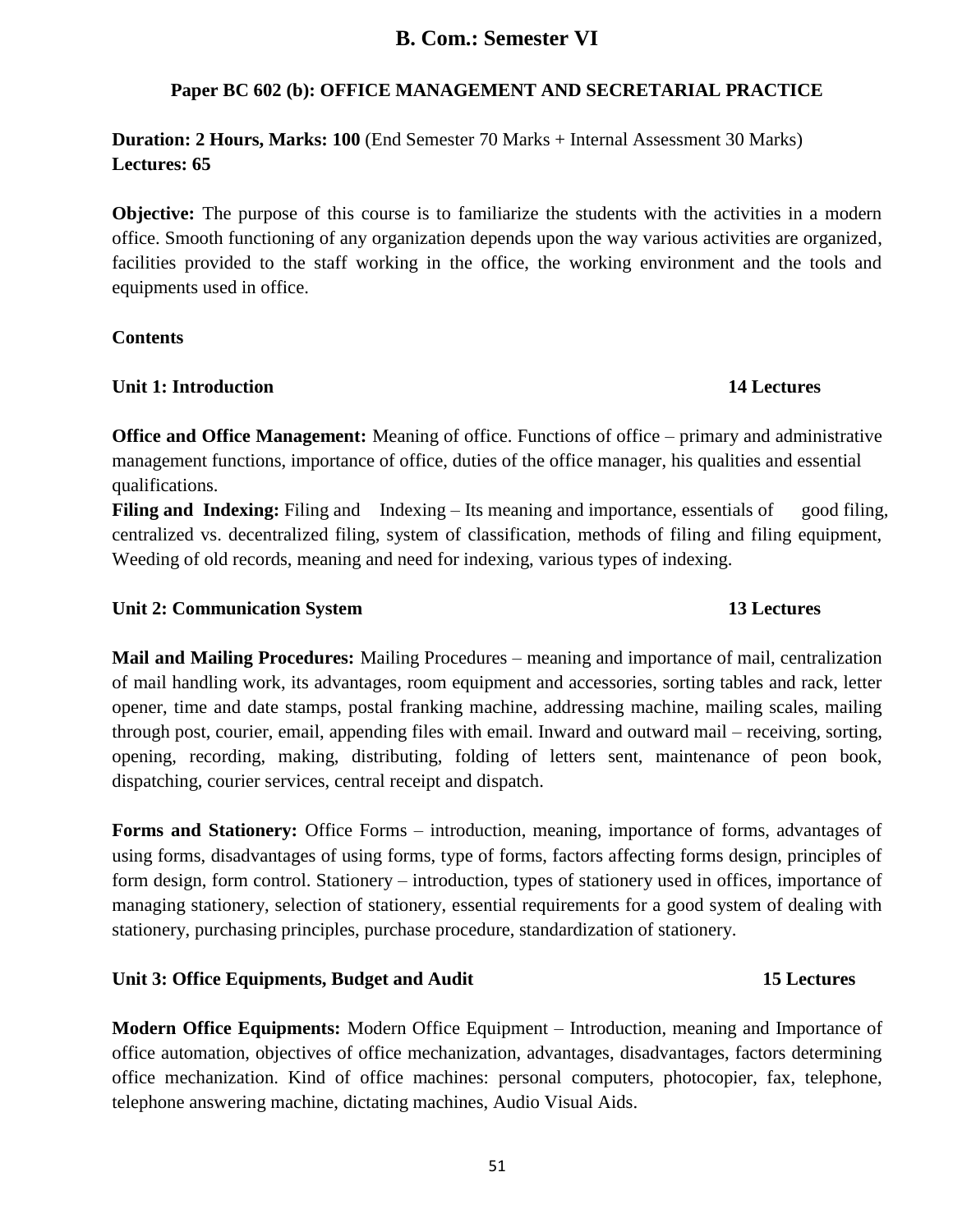**Budget:** Budget - Annual, revised and estimated. Recurring and non-recurring heads of expenditure

**Audit:** Audit process- Vouching, verification and valuation (in brief). Consumables/ Stock register and Asset register. Procedure for disposal of records and assets.

#### Unit 4: Banking and Payment System 10 Lectures

# **Banking facilities:** Types of accounts. Passbook and cheque book. Other forms used in banks. ATM and money transfer.

**Abbreviations/Terms used in Offices:** Explanation of abbreviations/terms used in offices in day-today work,

**Modes of Payment: T**ypes of payments handled such as postal orders, Cheque (crossed/uncrossed), post-dated and pre-dated Cheques, stale Cheque, dishonored Cheque.

### **UNIT V: Role of Secretary 13 Lectures**

Definition; Appointment; Duties and Responsibilities of a Personal Secretary; Qualifications for appointment as Personal Secretary. Modern technology and office communication, email, voice mail, internet, multimedia, scanner, video-conferencing, web-casting. Agenda and Minutes of Meeting. Drafting, fax-messages, email. Maintenance of appointment diary.

#### **Suggested Reading:**

- 1. Bhatia, R.C. *Principles of Office Management*, Lotus Press, New Delhi..
- 2. Leffingwell and Robbinson: *Text book of Office Management*, Tata McGraw-Hill.
- 3. Terry, George R: *Office Management and Control*.
- 4. Ghosh, Evam Aggarwal: *Karyalaya Prabandh*, Sultan Chand & Sons.
- 5. Duggal, B: *Office Management and Commercial Correspondence*, Kitab Mahal.

Note: Latest edition of text books may be used.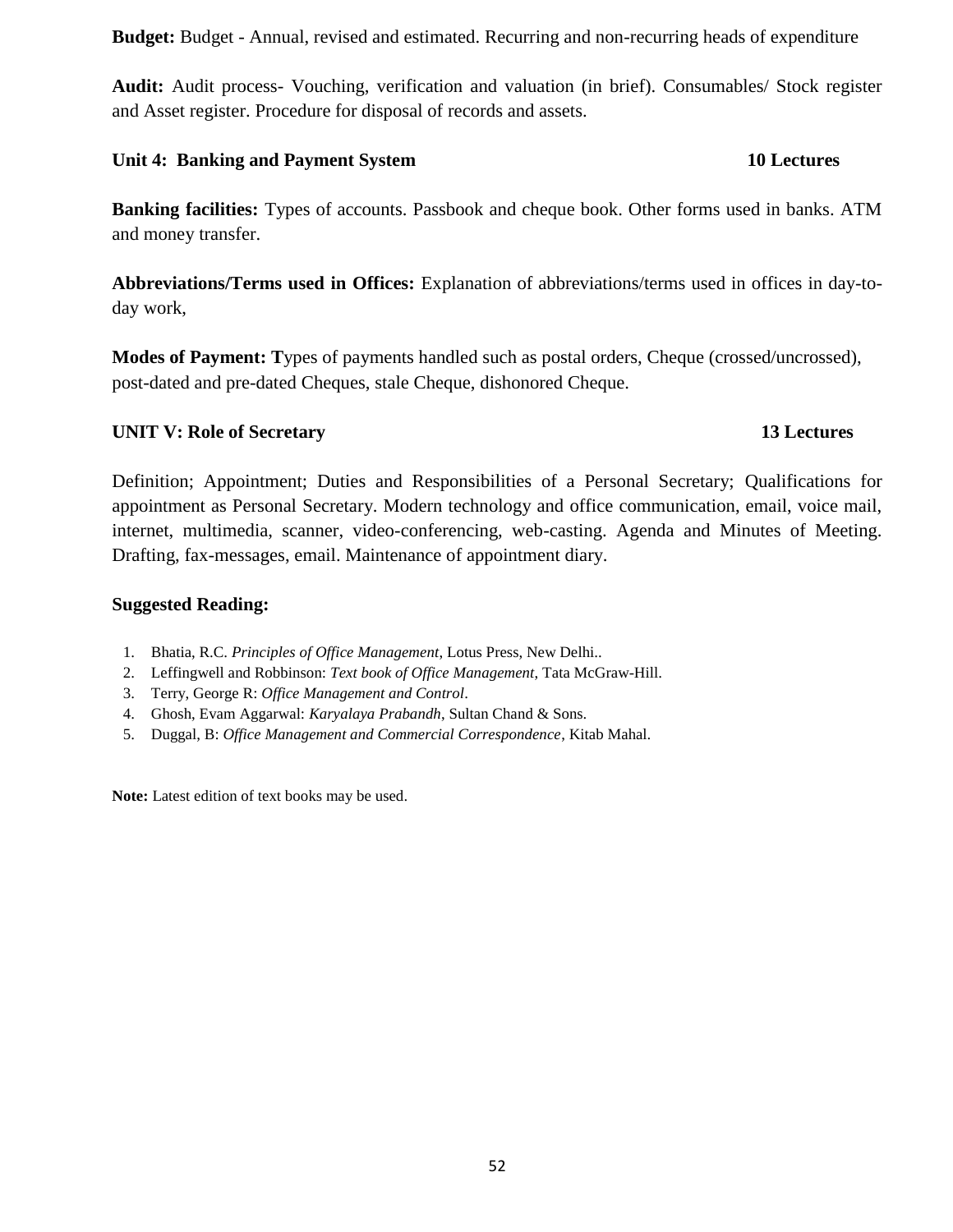# **B. Com.: Semester VI Paper BC 602 (c): MANAGEMENT ACCOUNTING**

**Duration: 2 Hours, Marks: 100** (End Semester 70 Marks + Internal Assessment 30 Marks) **Lectures: 65**

**Objective**: To impart the students, knowledge about the use of financial, cost and other data for the purpose of managerial planning, control and decision making.

### **Contents**

### **Unit 1: Introduction 6 Lectures**

Meaning, Objectives, Nature and Scope of management accounting, Difference between cost accounting and management accounting, Cost control and Cost reduction, Cost management

### **Unit 2: Budgetary Control 10 Lectures**

Budgeting and Budgetary Control: Concept of budget, budgeting and budgetary control, objectives, merits, and limitations. Budget administration. Functional budgets. Fixed and flexible budgets. Zero base budgeting. Programme and performance budgeting.

### **Unit 3: Standard Costing 12 Lectures**

Standard Costing and Variance Analysis: Meaning of standard cost and standard costing, advantages, limitations and applications. Variance Analysis – material, labour, overheads and sales variances. Disposition of Variances, Control Ratios.

### **Unit 4: Marginal Costing 12 Lectures**

Absorption versus Variable Costing: Distinctive features and income determination. Cost-Volume-Profit Analysis, Profit / Volume ratio. Break-even analysis-algebraic and graphic methods. Angle of incidence, margin of safety, Key factor, determination of cost indifference point.

### **Unit 5: Decision Making 20 Lectures**

Steps in Decision Making Process, Concept of Relevant Costs and Benefits, Various short term decision making situations – profitable product mix, Acceptance or Rejection of special/ export offers, Make or buy, Addition or Elimination of a product line, sell or process further, operate or shut down. Pricing Decisions: Major factors influencing pricing decisions, various methods of pricing

### **Unit 5: Contemporary Issues 5 Lectures**

Responsibility Accounting: Concept, Significance, Different Responsibility Centres, Divisional Performance Measurement: Financial and Non-Financial measures. Transfer Pricing

### **Suggested Reading:**

- 1. Charles T. Horngren, Gary L. Sundem, Dave Burgstahler, Jeff O. Schatzberg**.** *Introduction to Management Accounting* , Pearson Education.
- 2. Anthony A. Atkinson, Robert S. Kaplan, Ella Mae Matsumura, S. Mark Young. *Management Accounting*. Dorling Kindersley(India) Pvt. Ltd.
- 3. Singh, Surender. *Management Accounting,* Scholar Tech Press, New Delhi.
- 4. Garrison H., Ray and Eric W. Noreen*. Managerial Accounting*. McGraw Hill.
- 5. Goel, Rajiv, *Management Accounting*. International Book House,
- 6. Arora, M.N*. Management Accounting,* Vikas Publishing House, New Delhi.
- 7. Maheshwari, S.N. and S.N. Mittal. *Management Accounting* , Shree Mahavir Book Depot, New Delhi.
- 8. Khan, M.Y. and Jain, P.K. *Management Accounting*. McGraw Hill Education

#### 53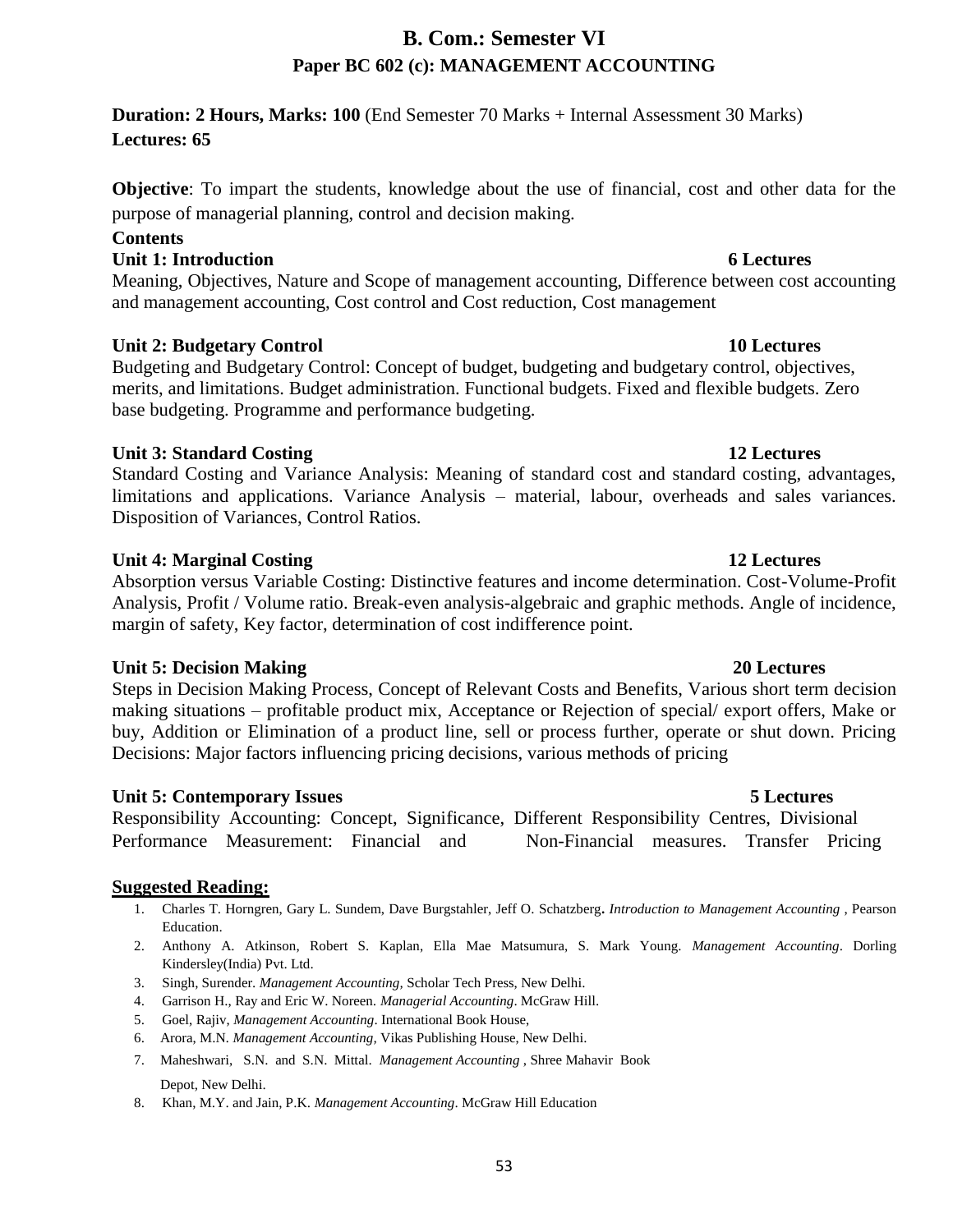# **B. Com.: Semester VI Paper BC 602 (d): CONSUMER PROTECTION**

**Duration: 2 Hours, Marks: 100** (End Semester 70 Marks + Internal Assessment 30 Marks) **Lectures: 65**

**Objective**: This paper seeks to familarise the students with of their rights as a consumer, the social framework of consumer rights and legal framework of protecting consumer rights. It also provides an understanding of the procedure of redress of consumer complaints, and the role of different agencies in establishing product and service standards. The student should be able to comprehend the business firms' interface with consumers and the consumer related regulatory and business environment.

#### **Contents**

#### **Unit 1: Conceptual Framework 13 Lectures**

**Consumer and Markets**: Concept of Consumer, Nature of markets, Concept of Price in Retail and Wholesale, Maximum Retail Price (MRP) and Local Taxes, Fair Price, labeling and packaging **Experiencing and Voicing Dissatisfaction**: Consumer Satisfaction/dissatisfaction-Grievancescomplaint, Consumer Complaining Behaviour: Alternatives available to Dissatisfied Consumers; Internal and External Complaint handling: Corporate Redress Systems and Public Redress Systems

**Unit 2: The Consumer Protection Act, 1986 (CPA) 13 Lectures**

**Objectives and Basic Concepts**: Consumer, goods, service, defect in goods, deficiency in service, spurious goods and services, unfair trade practice, restrictive trade practice.

**Organizational set-up under the Consumer Protection Act**: Advisory Bodies: Consumer Protection Councils at the Central, State and District Levels, Basic Consumer Rights; Adjudicatory Bodies:

District Forums, State Commissions, National Commission: Their Composition, Powers, and Jurisdiction (Pecuniary and Territorial), Role of Supreme Court under the CPA.

### **Unit 3: Grievance Redress Mechanism under the Consumer Protection Act, 1986 13 lectures**

Who can file a complaint? Grounds of filing a complaint; Limitation period; Procedure for filing and hearing of a complaint; Disposal of cases, Relief/Remedy to be be provided; Temporary Injunction, Enforcement of order, Appeal, frivolous and vexatious complaints; Offences and penalties.

**Seven Leading Cases decided under Consumer Protection Act**: Medical Negligence; Banking; Insurance; Housing & Real Estate; Electricity, Water, and Telecom Services; Education; Defective Product; Unfair Trade Practice.

### **Unit 4: Industry Regulators and Consumer Complaint Redress Mechanism 13 lectures**

- i. Banking: RBI and Banking Ombudsman
- ii. Insurance: IRDA and Insurance Ombudsman
- iii. Telecommunication: TRAI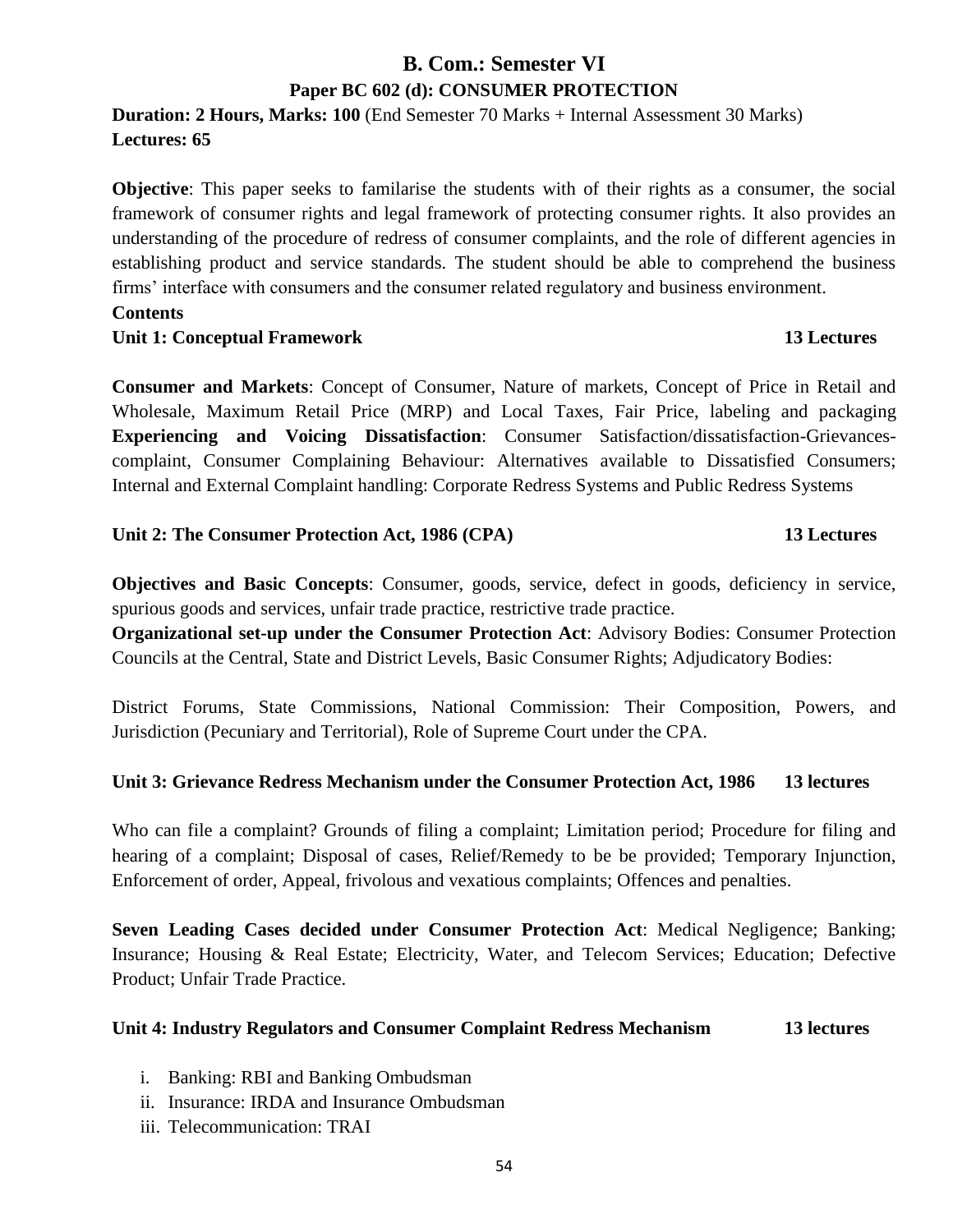- iv. Food Products: FSSAI (an overview)
- v. Electricity Supply: Electricity Regulatory Commission
- vi. Advertising: ASCI

#### **Unit 5: Consumerism in India 13 Lectures**

**Consumer Movement in India**: Evolution of Consumer Movement in India. Formation of consumer organizations and their role in consumer protection, Recent developments in Consumer Protection in India, National Consumer Helpline, Citizens Charter, Product testing.

**Quality and Standardization**: Voluntary and Mandatory standards; Role of BIS, Indian Standards Mark (ISI), Ag-mark, Hallmarking, Licensing and Surveillance; ISO: An overview

#### **Suggested Readings**:

- 1. Khanna, Sri Ram, Savita Hanspal, Sheetal Kapoor, and H.K. Awasthi. *Consumer Affairs"* (2007) Delhi University Publication.
- 2. Aggarwal, V. K. (2003). *Consumer Protection: Law and Practice*. 5<sup>th</sup> ed. Bharat Law House, Delhi, or latest edition.
- 3. Girimaji, Pushpa (2002). *Consumer Right for Everyone* Penguin Books.
- 4. Nader, Ralph (1973). *The Consumer and Corporate Accountability*. USA, Harcourt Brace Jovanovich, Inc.
- 5. Sharma, Deepa (2011).*Consumer Protection and Grievance-Redress in India: A Study of Insurance Industry* (LAP LAMBERT Academic Publishing GmbH & Co.KG, Saarbrucken, Germany.
- 6. Rajyalaxmi Rao, *Consumer is King,* Universal Law Publishing Company
- 7. Empowering Consumers e-book, www.consumeraffairs.nic.in
- 8. ebook, www.bis.org
- 9. *The Consumer Protection Act, 1986*

#### **Articles**

- 1. Verma, D. P. S. (2007). Developments in Consumer Protection in India: Challenges and Tasks Ahead in JS Panwar, et al. (Eds) *Consumerism in India,* RBS Publishers Jaipur
- 2. Verma, D.P.S. (2002). Regulating Misleading Advertisements, Legal Provisions and Institutional Framework. Vikalpa. Vol. 26. No. 2. pp. 51-57.
- 3. Ralph L. Day and Laird E. Landon, Jr. (1997). Towards a Theory of Consumer Complaining Behaviour. Ag Woodside, et al. (eds.). Consumer and Industrial Buying Behaviour. New York; North Holland pp. 425-37.
- 4. George, S. Day and A. Aaker (1970). A Guide to consumerism. Journal of Marketing. Vol. 34. pp 12-19.
- 5. Sharma, Deepa (2003).New measures for Consumer Protection in India. *The Indian Journal* of *Commerce.* Vol.56. No.4. pp. 96-106
- 6. Sharma, Deepa (2011).Consumer Grievance Redress by Insurance Ombudsman. *BIMAQUEST*.Vol.11. pp.29-47.

#### **Periodicals**

- 1. Consumer Protection Judgments (CPJ) (Relevant cases reported in various issues)
- 2. Recent issues of magazines: *Insight*, published by CERC, Ahmedabad ‗*Consumer Voice*', Published by VOICE Society, New Delhi.
- 3. *Upbhokta Jagran*, Ministry of Consumer Affairs, Govt, of India. New Delhi.

#### **Websites:**

[www.ncdrc.nic.in](http://www.ncdrc.nic.in/), [www.bis.org,](http://www.bis.org/) [www.fcamin.nic.in](http://www.fcamin.nic.in/) , [www.consumeraffairs.nic.in](http://www.consumeraffairs.nic.in/) , [www.iso.org.in](http://www.iso.org.in/), [www.ascionline.org.in](http://www.ascionline.org.in/), [www.trai.gov.in](http://www.trai.gov.in/), [www.irda.gov.in,](http://www.irda.gov.in/) [www.derc.gov.in,](http://www.derc.gov.in/) [www.rbi.org.in](http://www.rbi.org.in/), [www.fssai.gov.in](http://www.fssai.gov.in/), [www.consumer-voice.org](http://www.consumer-voice.org/), www.nationalconsumerhelpline.in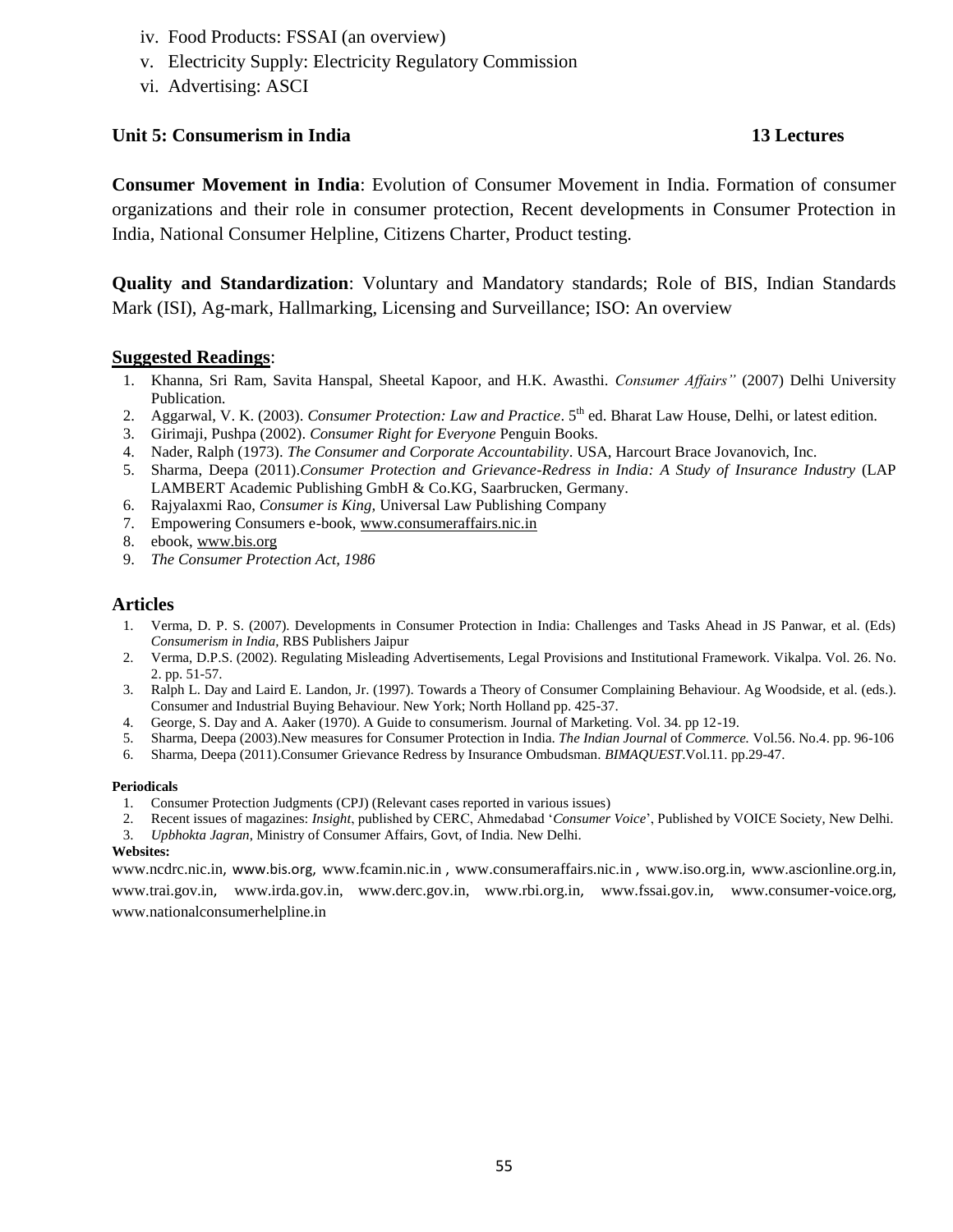**B. Com.: Semester VI Paper BC 603: a. INDIAN ECONOMY**

**Duration: 2 Hours, Marks: 100** (End Semester 70 Marks + Internal Assessment 30 Marks) **Lectures: 65**

**Objectives:** This course seeks to enable the student to grasp the major economic problems in India and their solutions. It also seeks to provide an understanding of modern tools of macro-economic analysis and policy framework.

#### **Contents**

Concept and Measures of Development and Underdevelopment; Human Development**;** Composition of

national income and occupational structure

### **Unit 2: Policy Regimes 13 Lectures**

- a) The evolution of planning and import substituting industrialization.
- b) Economic Reforms since 1991.
- c) Monetary and Fiscal policies with their implications on economy

## **Unit 3: Growth, Development and Structural Change 13 Lectures**

- a) The experience of Growth, Development and Structural Change in different phases of growth and policy regimes across sectors and regions.
- b) The Institutional Framework: Patterns of assets ownership in agriculture and industry; Policies for restructuring agrarian relations and for regulating concentration of economic power;
- c) Changes in policy perspectives on the role of institutional framework after 1991.
- d) Growth and Distribution; Unemployment and Poverty; Human Development; Environmental concerns.
- e) Demographic Constraints: Interaction between population change and economic development.

## **Unit 4: Sectoral Trends and Issues 13 Lectures**

- a) *Agriculture Sector:* Agrarian growth and performance in different phases of policy regimes i.e. pre green revolution and the two phases of green revolution; Factors influencing productivity and growth; the role of technology and institutions; price policy, the public distribution system and food security.
- b) *Industry and Services Sector:* Phases of Industrialisation the rate and pattern of industrial growth across alternative policy regimes; Public sector – its role, performance and reforms; The small scale sector; Role of Foreign capital.
- c) *Financial Sector*: Structure, Performance and Reforms. Foreign Trade and balance of Payments: Structural Changes and Performance of India's Foreign Trade and Balance of Payments; Trade Policy Debate; Export policies and performance; Macro Economic Stabilisation and Structural Adjustment; India and the WTO, Role of FDI, Capital account convertibility.

## **Unit 1: Basic Issues and features of Indian Economy 13 Lectures**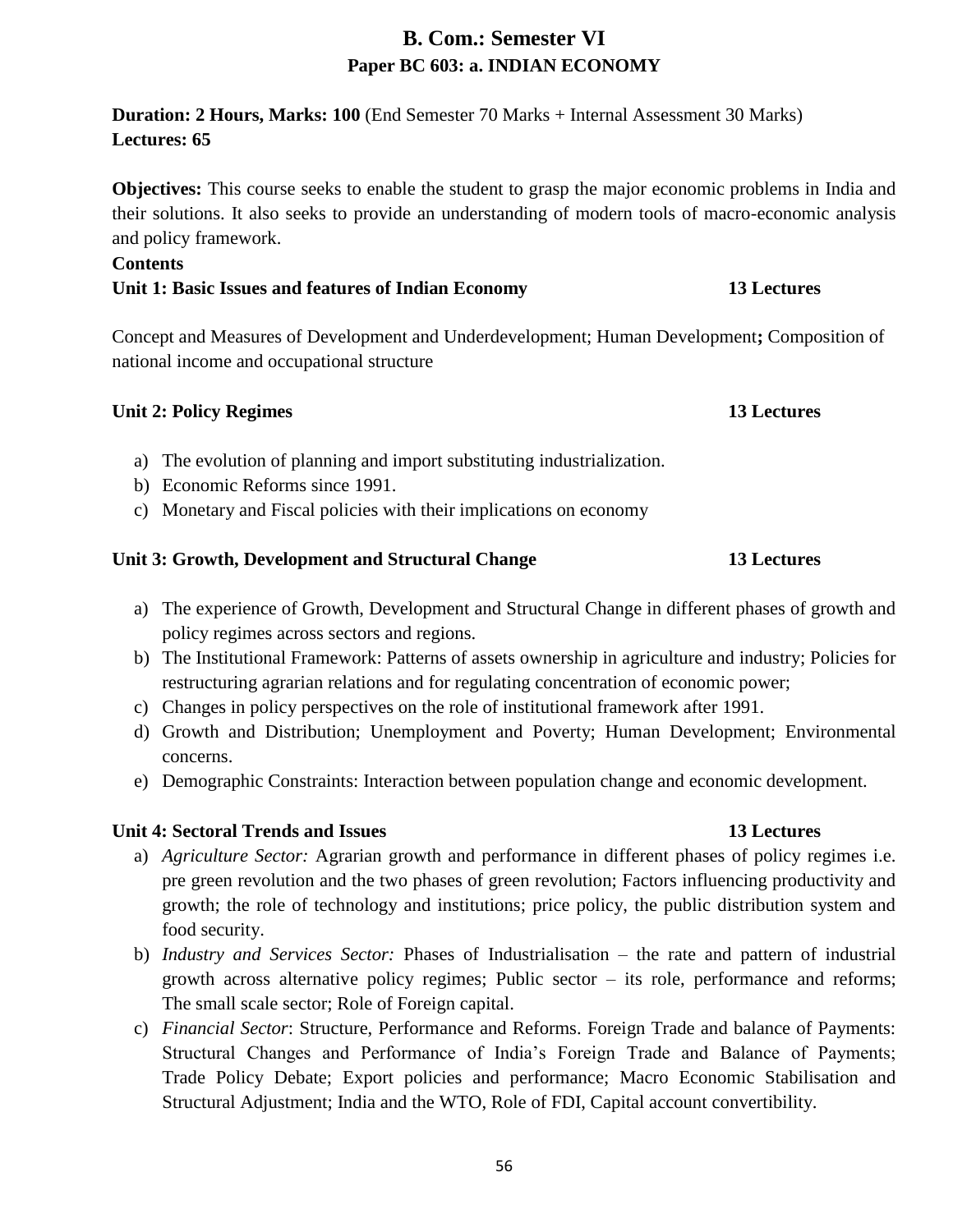#### **Unit 5: Inflation, Unemployment and Labour market 23 Lectures**

Inflation: Causes of rising and falling inflation, inflation and interest rates, social costs of inflation; Unemployment – natural rate of unemployment, frictional and wait unemployment. Labour market and its interaction with production system; Phillips curve, the trade-off between inflation and unemployment, sacrifice ratio, role of expectations adaptive and rational

#### **Suggested Readings:**

- 1. Mishra and Puri, *Indian Economy*, Himalaya Paublishing House
- 2. IC Dhingra, *Indian Economy*, Sultan Chand & Sons<br>3. Gaurav Dutt and KPM Sundarum, *Indian Economy*,
- 3. Gaurav Dutt and KPM Sundarum, *Indian Economy*, S. Chand & Company.<br>4. Uma Kapila (ed), "*Indian Economy since Independence*", Relevant articles.<br>5. Bhagwati, J. and Desai, P. *India: Planning for industrialization*, OU
- Uma Kapila (ed), "Indian Economy since Independence", Relevant articles.
- 5. Bhagwati, J. and Desai, P. *India: Planning for industrialization*, OUP, Ch 2.<br>6. Mankiw, N. Gregory. *Principles* of *Macroeconomics*. Cengage Learning<br>7. Rudiger Dornbusch, Stanley Fischer, and Richard Startz, *Macroe*
- 6. Mankiw, N. Gregory. *Principles* of *Macroeconomics.* Cengage Learning
- 7. Rudiger Dornbusch, Stanley Fischer, and Richard Startz, *Macroeconomics.* McGraw-Hill Education
- 8. G. S. Gupta, *Macroeconomics: Theory and Applications*, McGraw-Hill Education<br>9. Paul A Samuelson, William D Nordhaus, Sudip Chaudhuri, *Macroeconomic*, McG
- 9. Paul A Samuelson, William D Nordhaus, Sudip Chaudhuri, *Macroeconomic,* McGraw-Hill Education.
- 10. Gupta, S.S., & Chaturvedi, D.D. *Indian Economy* (ed.2017). Kitab Mahal, New Delhi

Note: Latest edition of text books may be used.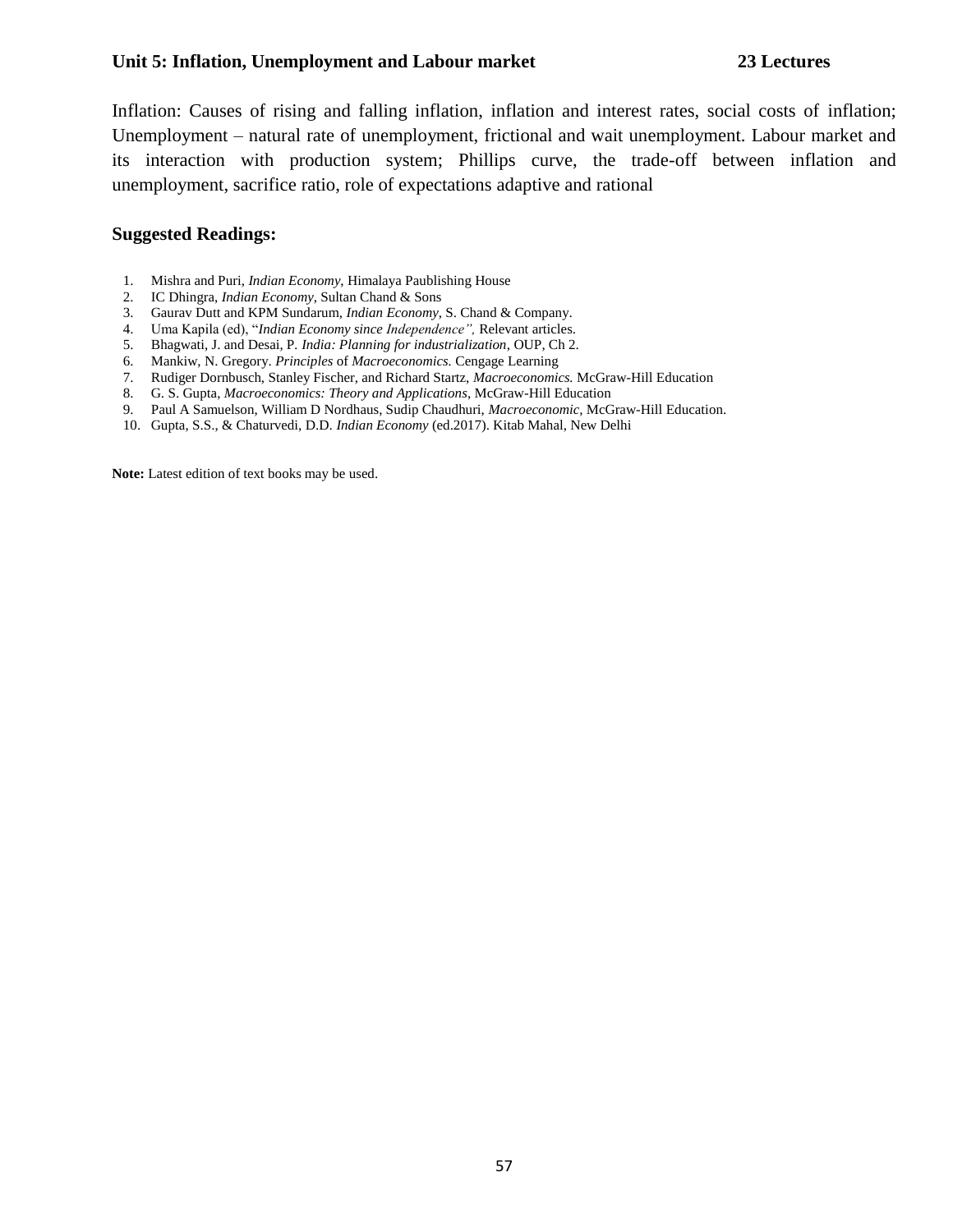# **B. Com.: Semester VI Paper BC 603: b. PROJECT MANAGEMENT**

**Duration: 2 Hours, Marks: 100** (End Semester 70 Marks + Internal Assessment 30 Marks) **Lectures: 65**

**Objective:** To enable the student to evolve a suitable framework for the preparation, appraisal, monitoring and control and hedge risk of industrial project.

# **Unit I: Introduction 15 Lectures**

Objectives of Project Planning, Monitoring and Control of Investment Projects. Relevance of Social Cost Benefit Analysis, Identification of investment opportunity. Pre-feasibility studies.

### **Unit II: Project Preparation 20 Lectures**

Technical feasibility, Marketing Feasibility and Technical Feasibility, estimation of costs, demand analysis and commercial viability, risk analysis, collaboration arrangement; financial planning; Estimation of fund requirements, sources of funds. Loan syndication for the projects. Tax considerations in project preparation and the legal aspects.

# **UNIT III: Project Appraisal 20 Lectures**

Business criterion of growth, liquidity and profitability, social cost benefit analysis in public and private sectors, investment criterion and choice of techniques. Estimation of shadow prices and social discount rate.

# **Unit IV: Issues in Project Planning and Management 10 Lectures**

Cost and Time Management issues in Project Planning and Management.

# **Suggested Reading:**

- 1. Chandra, Prasanna. *Project Preparation Appraisal and Implementation*. Tata McGraw Hill.
- 2. Gray, Clifford F., Larson, Eric W., & Desai, Gautam V. *Project Management: The managerial process*. McGraw hill Education.
- 3. Khatua, Sitangshu. *Project Management and Appraisal*. Oxford University Press.
- 4. Gido, Jack,. And Clements, James p. Project Management. Cengage Learning.

**Note: Latest edition of the text books may be used.**